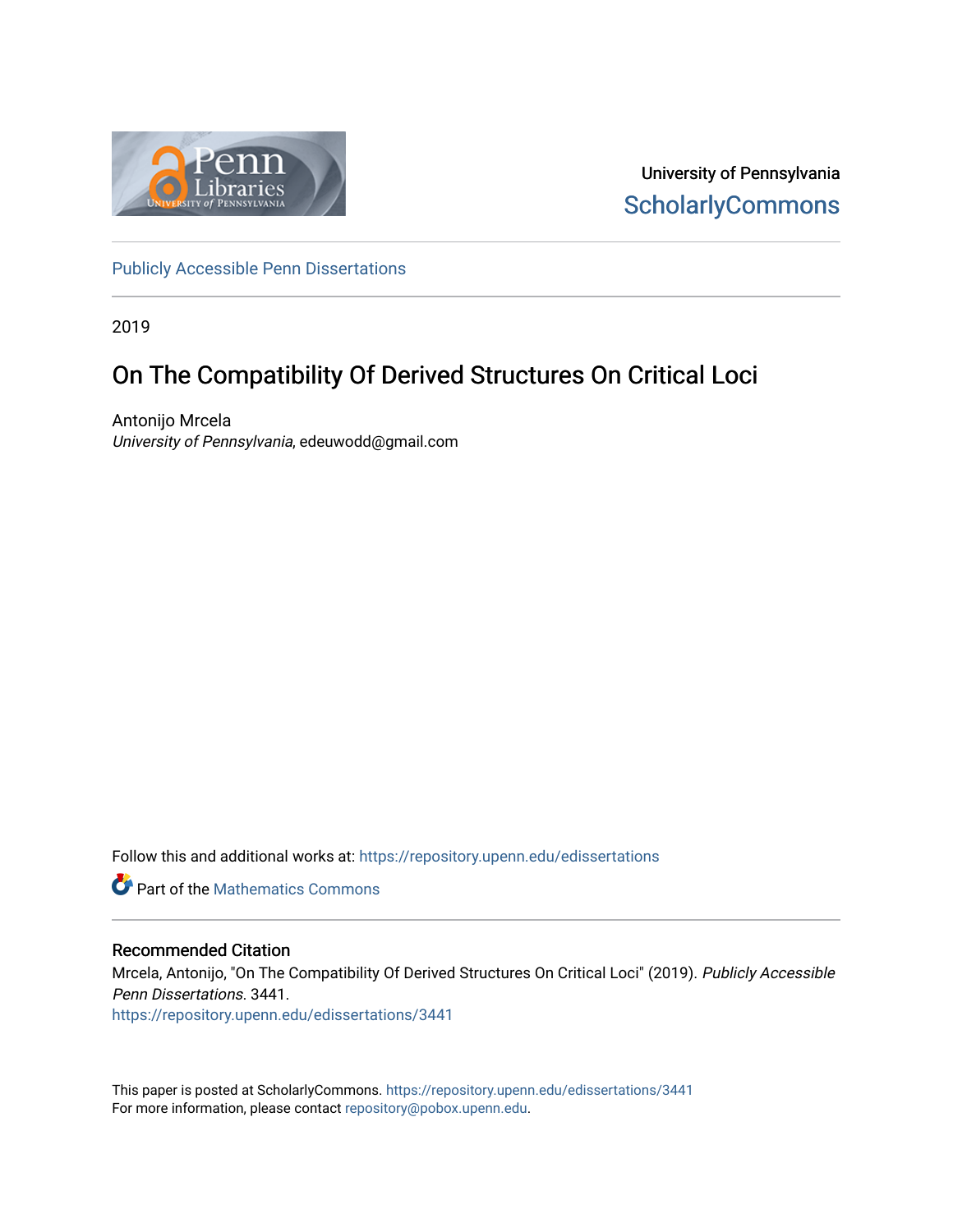### On The Compatibility Of Derived Structures On Critical Loci

#### Abstract

We study the problem of compatibility of derived structures on a scheme which can be presented as a critical locus in more than one way. We consider the situation when a scheme can be presented as the critical locus of a function w∈?(S) and as the critical locus of the restriction w| $\times \in$ ?(X) for some smooth subscheme X⊂S. In the case when S is the total space of a vector bundle over X, we prove that, under natural assumptions, the two derived structures coincide. We generalize the result to the case when X is a quantized cycle in S and also give indications how to proceed when X⊂S is a general closed embedding.

### Degree Type

**Dissertation** 

Degree Name Doctor of Philosophy (PhD)

Graduate Group **Mathematics** 

First Advisor Tony Pantev

#### Keywords

Batalin–Vilkovisky formalism, compatibility of derived structures, derived critical locus, shifted symplectic structure

### Subject Categories

**Mathematics**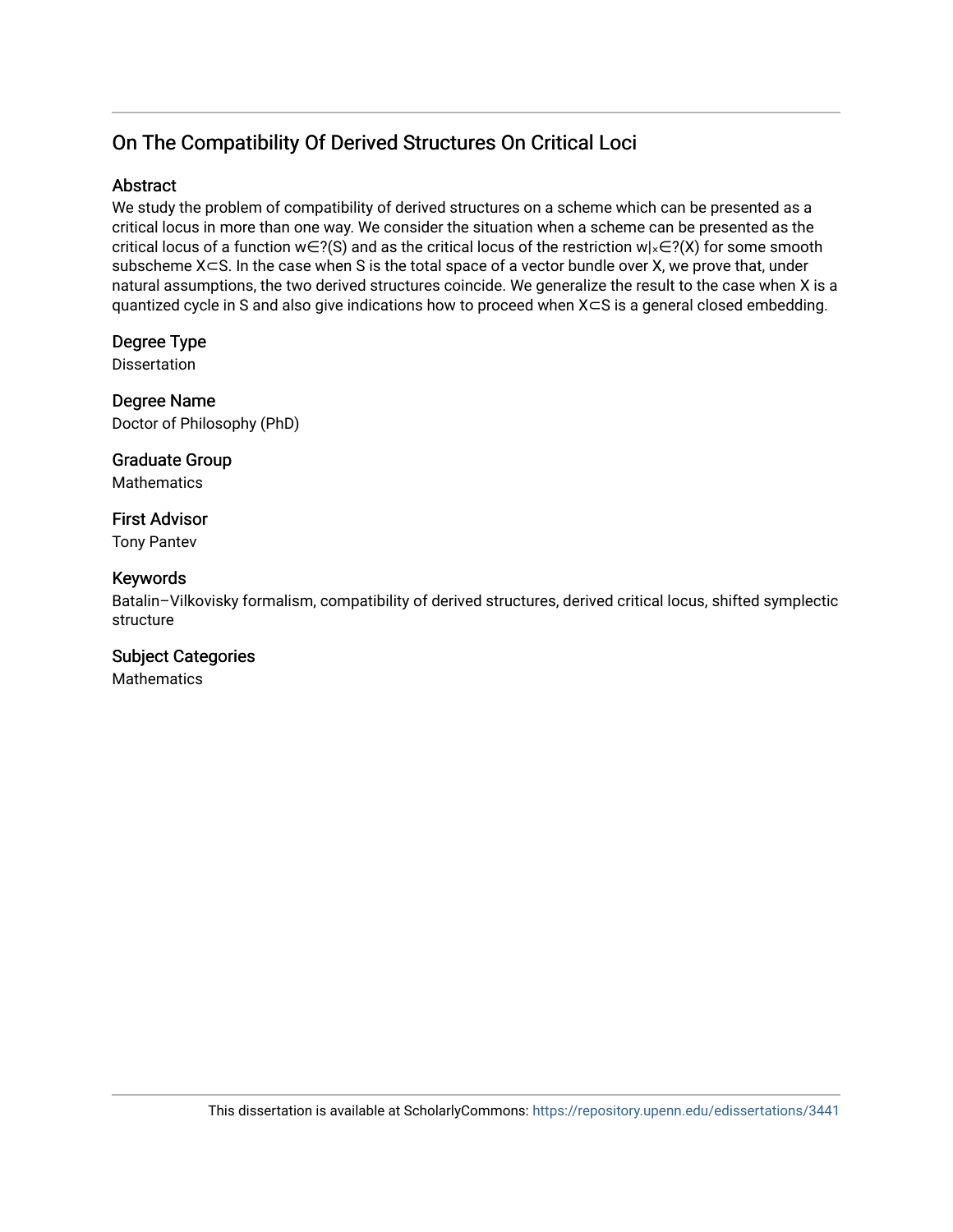### ON THE COMPATIBILITY OF DERIVED STRUCTURES ON CRITICAL LOCI

### Antonijo Mrcela

### A DISSERTATION

in

#### Mathematics

Presented to the Faculties of the University of Pennsylvania in Partial Fulfillment of the Requirements for the Degree of Doctor of Philosophy

2019

Supervisor of Dissertation

Tony Pantev, Class of 1939 Professor of Mathematics

Acting Graduate Group Chairperson

David Harbater, Christopher H. Browne Distinguished Professor in the School of Arts and Sciences

Dissertation Committee: Tony Pantev, Class of 1939 Professor of Mathematics Jonathan Block, Professor of Mathematics Ron Donagi, Professor of Mathematics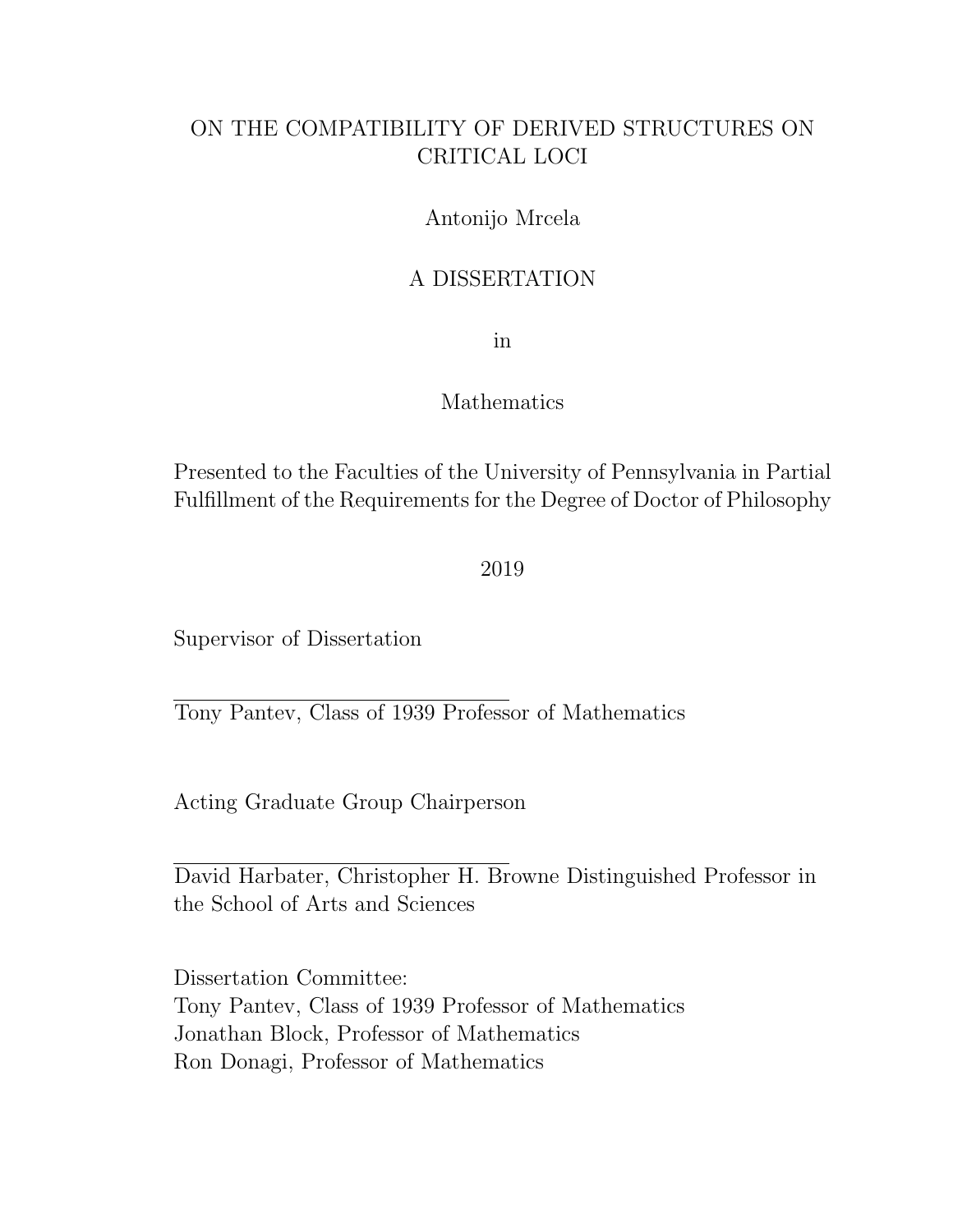Mojim roditeljima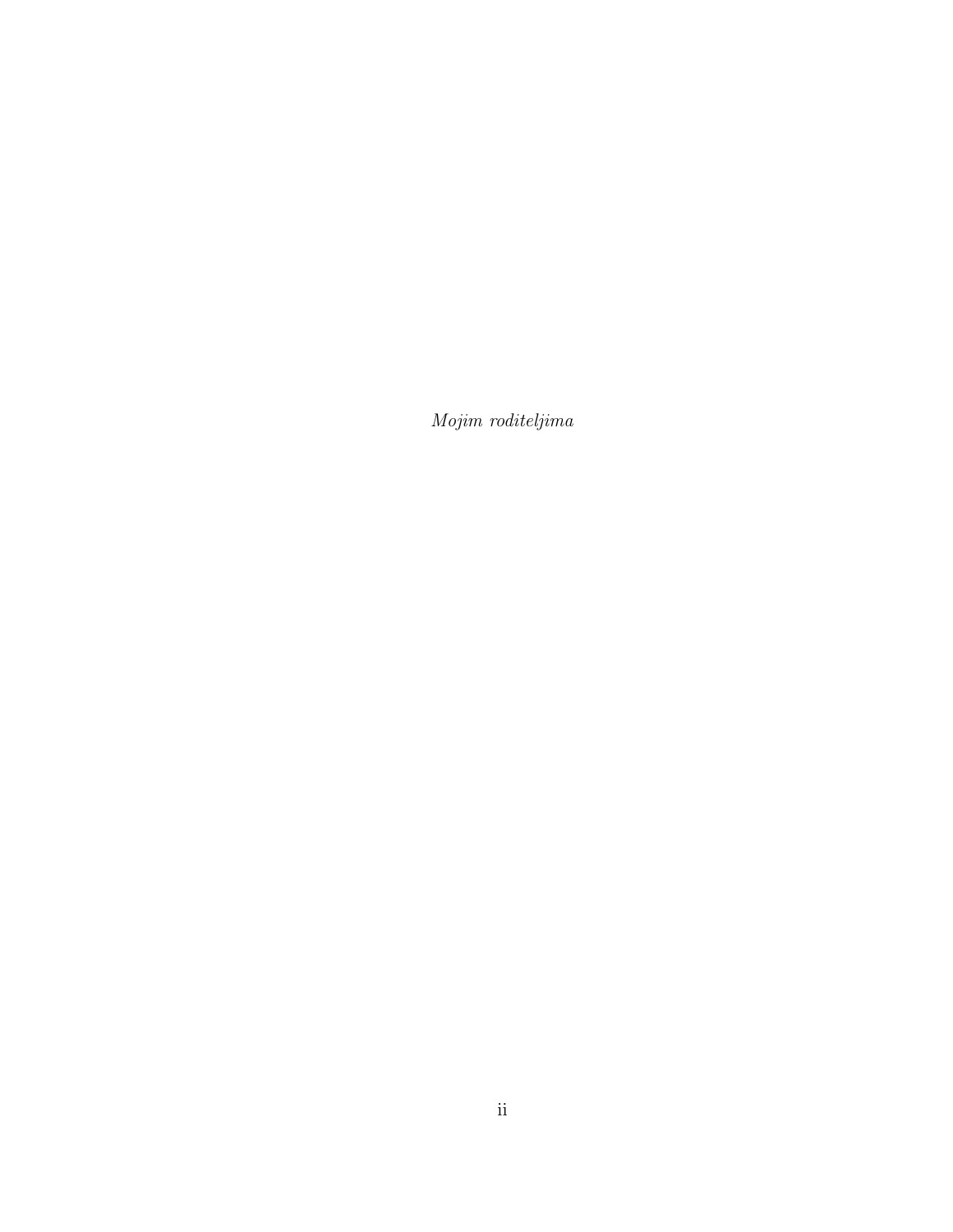# Acknowledgments

First and foremost, I am most indebted and deeply grateful to my advisor Prof. Tony Pantev. So many times I had to resort both to the vast extent of his knowledge as well as to his abiding patience. In the end, I have learned much more from him than mere mathematics and for this I can only feel strangely fortunate, undeservingly so.

I would also like to thank department staff Mmes. Burns, Pallanti, Scarborough, and Tanna, who always managed to keep the bureaucracy at bay. How they do it is beyond me. I also cherish the company and instruction of my colleagues and friends in the department, especially Xiaofei, Joshua, Yixuan, Tong, and Márton. I'm also grateful for the guidance of my previous mentors, Prof. Kraljević and Prof. Skoda.

I wish to thank the Bock family for providing a haven I could call home, my old friends Zvonimir, Slaven, Marina, and Frano who inspire me to be beyond who I am today, and my family for all the necessary, and at times unappreciated, sacrifices.

I thank God, without whom none of this would have any meaning, especially for the people I am blessed with, the ones mentioned, as well as many others who fulfill my life.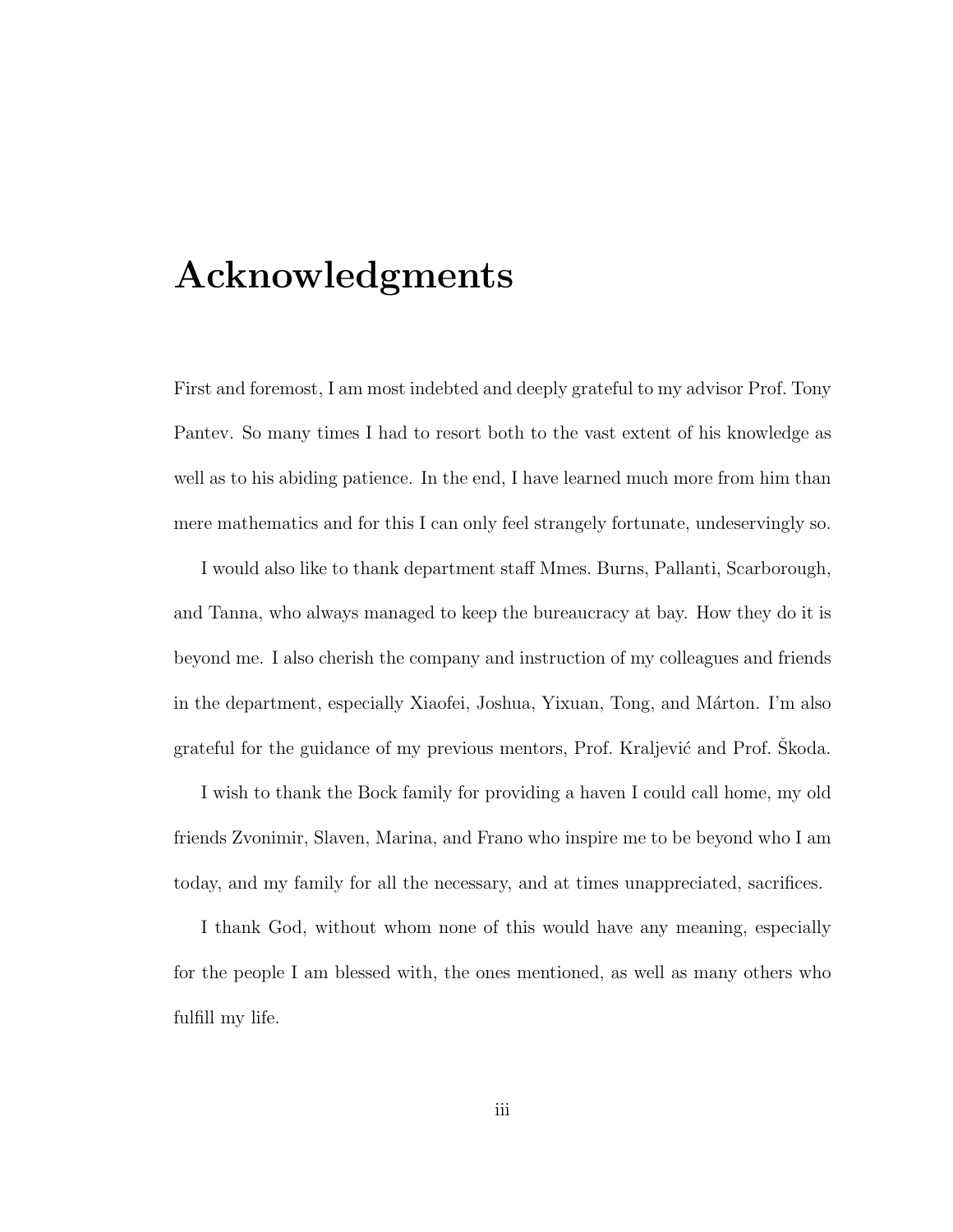#### ABSTRACT

### ON THE COMPATIBILITY OF DERIVED STRUCTURES ON CRITICAL LOCI

#### Antonijo Mrcela

#### Tony Pantev

We study the problem of compatibility of derived structures on a scheme which can be presented as a critical locus in more than one way. We consider the situation when a scheme can be presented as the critical locus of a function  $w \in \mathcal{O}(S)$  and as the critical locus of the restriction  $w|_X \in \mathcal{O}(X)$  for some smooth subscheme  $X \subset S$ . In the case when  $S$  is the total space of a vector bundle over  $X$ , we prove that, under natural assumptions, the two derived structures coincide. We generalize the result to the case when  $X$  is a quantized cycle in  $S$  and also give indications how to proceed when  $X\subset S$  is a general closed embedding.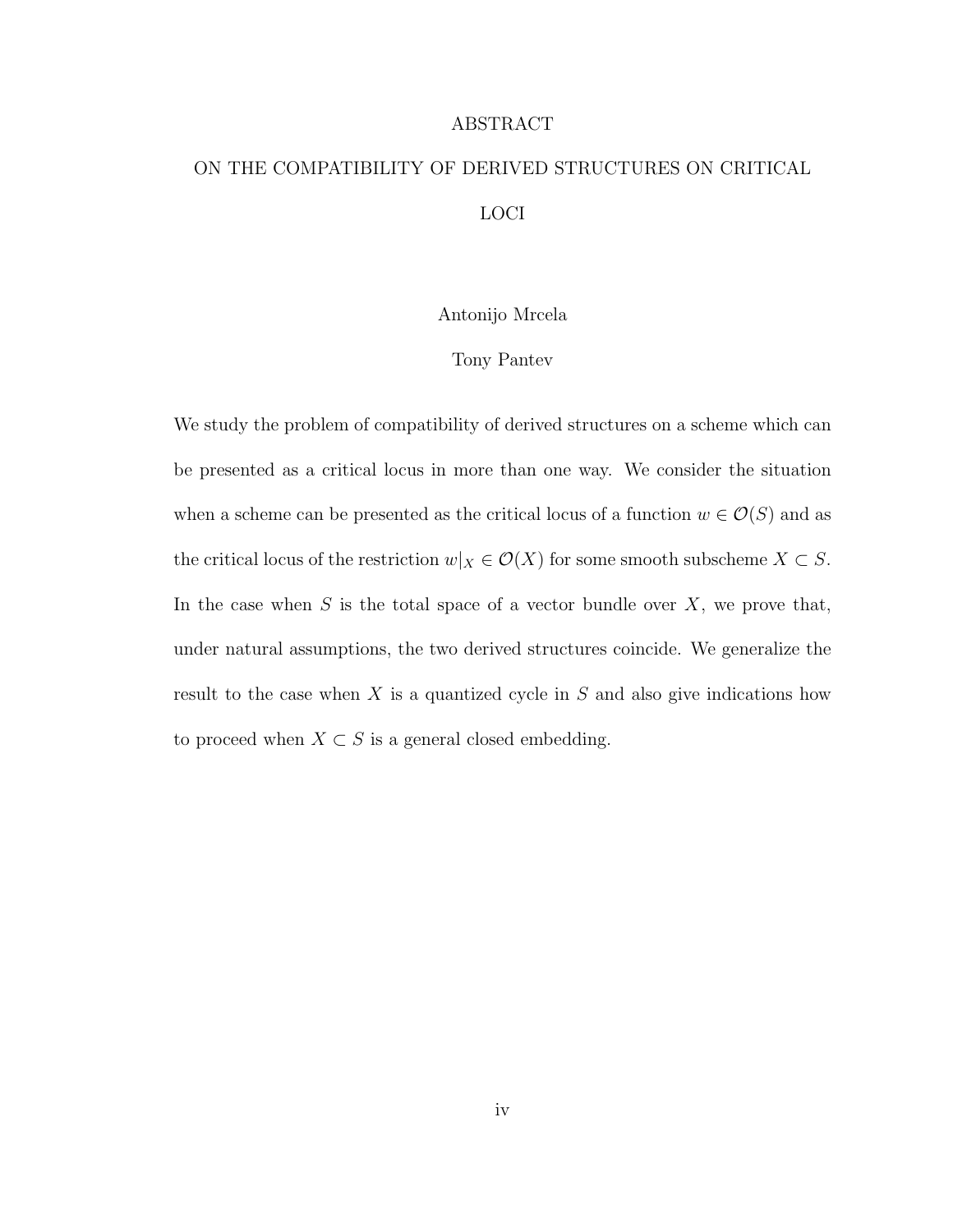# **Contents**

| 1                                     |                     | Introduction                                        | 1  |
|---------------------------------------|---------------------|-----------------------------------------------------|----|
| Derived critical loci<br>$\mathbf{2}$ |                     |                                                     | 9  |
|                                       | 2.1                 | Derived zero loci of sections of vector bundles     | 9  |
|                                       |                     | Differential calculus on derived zero loci<br>2.1.1 | 13 |
|                                       | 2.2                 |                                                     | 16 |
| The case of vector bundles<br>3       |                     |                                                     | 19 |
|                                       | 3.1                 |                                                     | 21 |
|                                       | 3.2                 |                                                     | 30 |
| $\overline{4}$                        | More general cases  |                                                     | 34 |
|                                       | 4.1                 |                                                     | 35 |
|                                       | 4.2                 |                                                     | 37 |
|                                       | 4.3                 |                                                     | 39 |
|                                       | <b>Bibliography</b> |                                                     |    |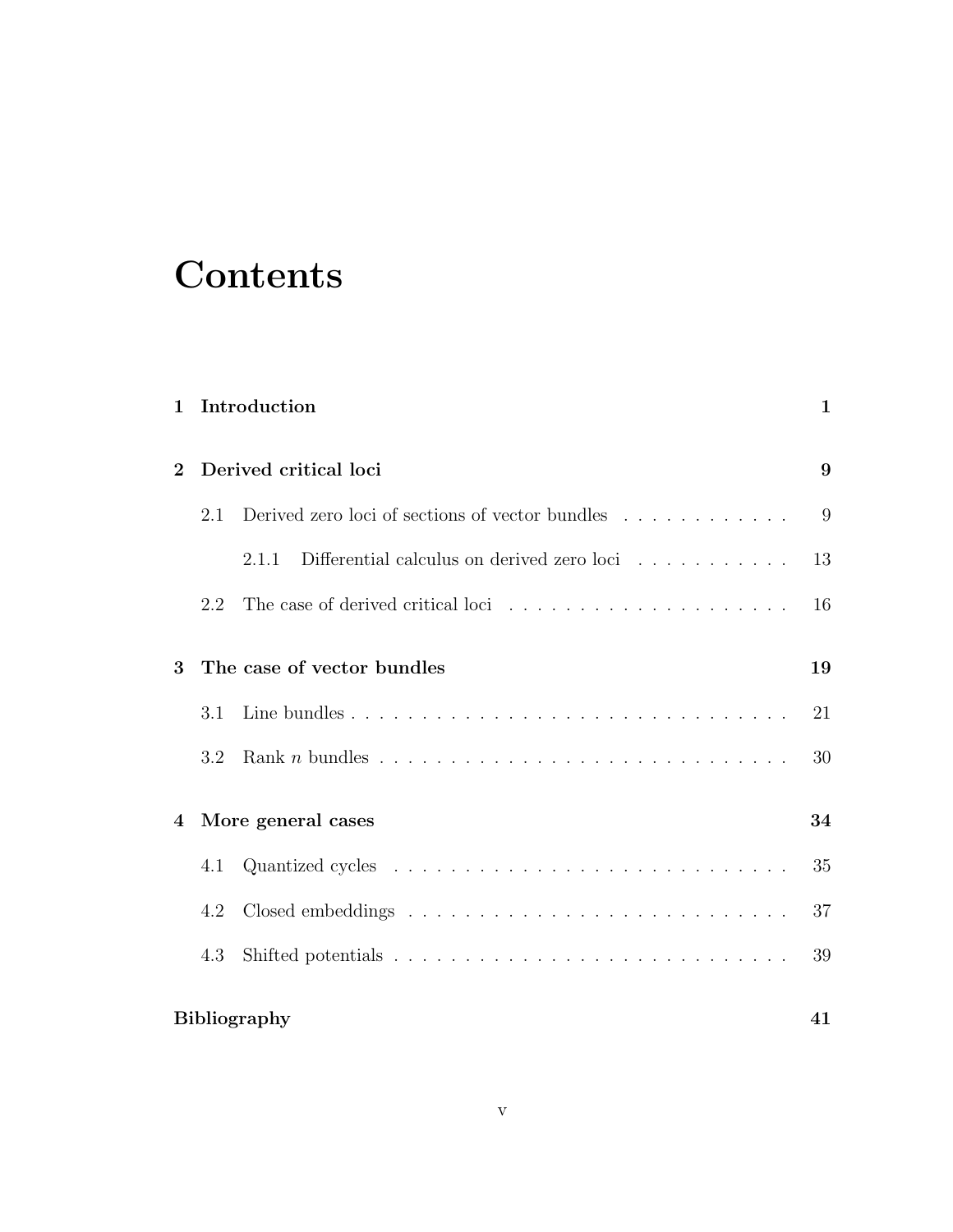# <span id="page-7-0"></span>Chapter 1

# Introduction

Field theories, both classical and quantum, provide an interesting and important motivation for derived geometry  $(cf. [9])$  $(cf. [9])$  $(cf. [9])$ . Here we briefly recall the main notions of field theories. For a more extensive treatment see [\[17\]](#page-49-0).

A classical field theory on a space  $X$  is prescribed by the following two pieces of data:

- a space of fields;
- an action functional S, which to every field  $\varphi$  assigns a number

$$
\mathcal{S}[\varphi] = \int_X \mathcal{L}(\varphi, \partial \varphi, \partial^2 \varphi, \ldots)
$$

The functional S is determined by the density  $\mathcal L$  on X, called Lagrangian density, which depends on the value of the field  $\varphi$  and its derivatives at the integration points  $x \in X$ . The space of fields is generally a space of sections of some sheaf over X. This can be  $\mathcal{O}(X)$  in the case of scalar field theories, or the mapping space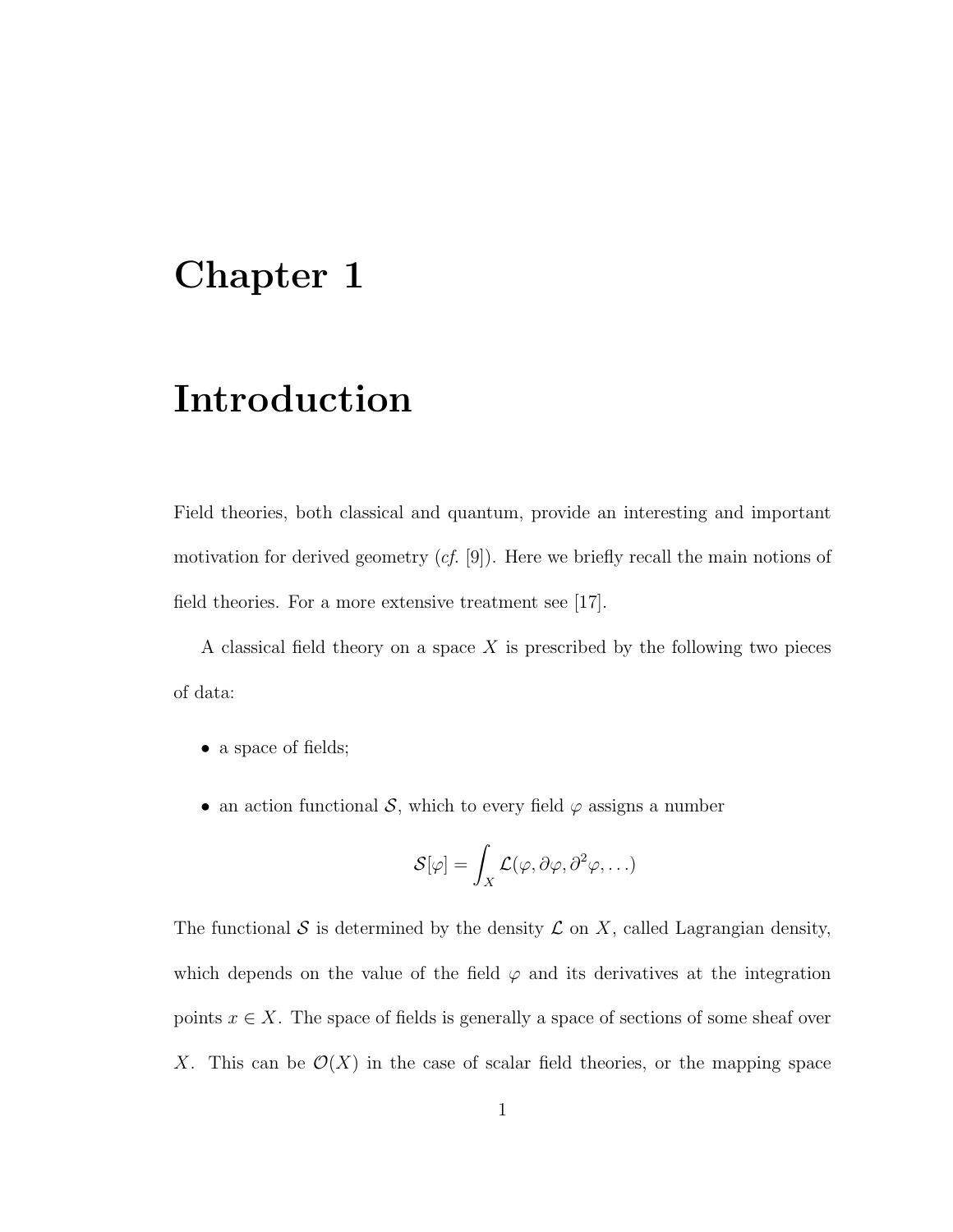Map(X, T) for some fixed target T in the case of  $\sigma$ -models. The space of fields characteristic of gauge theories (such as Chern–Simons or Yang–Mills theory) is the space of connections on a principal  $G$ -bundle over  $X$ . The problem of determining the stationary points of the action functional  $\mathcal S$  leads to Euler–Lagrange equations.

Let  $G$  be a simple compact Lie group and  $X$  a closed oriented 3-manifold. Assume that  $P \to X$  is the trivial principal G-bundle over X. Note that if G happens to be connected and simply connected, then every  $G$ -bundle on  $X$  is trivial. This is a consequence of the fact that  $\pi_2(G)$  is trivial for any Lie group (see [\[15\]](#page-48-1)), and therefore BG is 3-connected, which makes the space of classifying maps  $[X, BG]$ homotopically equivalent to a point, whenever  $X$  is a real manifold of dimension at most 3. A typical choice for the group G is  $SU(2)$  and this choice already exhibits all difficulties and essential features of the general theory.

Since  $P$  is trivial, we can use the trivializing section of  $P$  to pull back every principal connection from  $\Omega^1(P, \mathfrak{g})$  to  $\Omega^1(X, \mathfrak{g})$ . Hence, the space of fields becomes  $\Omega^1(X, \mathfrak{g})$ . The action functional for the classical Chern–Simons theory is

$$
\mathcal{S}(A) := \int_X \text{tr}\left(\frac{1}{2}A \wedge dA + \frac{1}{3}A \wedge A \wedge A\right)
$$

for  $A \in \Omega^1(X, \mathfrak{g})$ . The variation of this action is

$$
\delta S(A) = \int_X \text{tr}(\delta A \wedge (dA + A \wedge A))
$$

and the Euler–Lagrange equation becomes  $dA + A \wedge A = 0$ , which is simply the flatness condition on the connection  $d + A$ .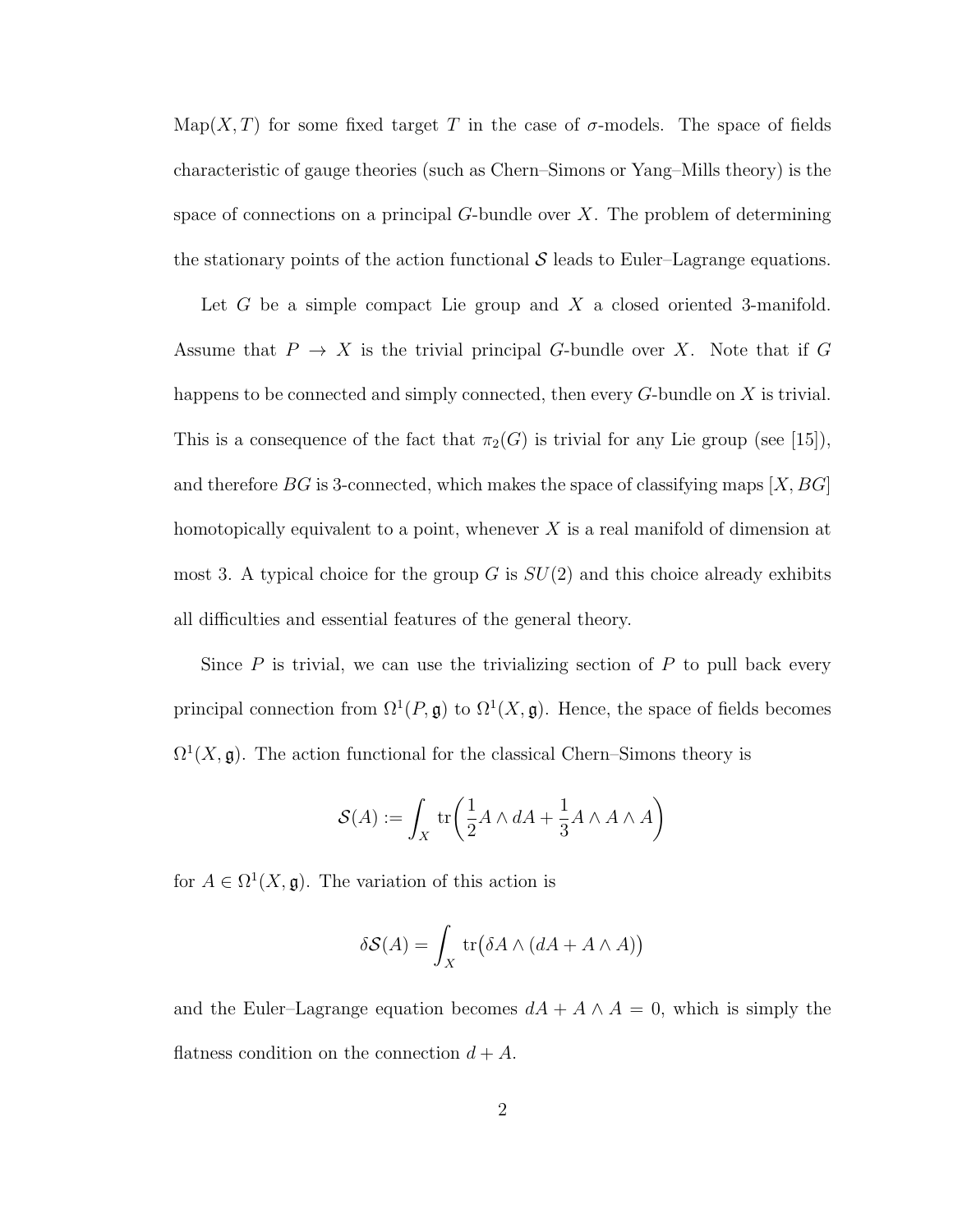Given a map  $g: X \to G$ , we can transform a connection  $A \in \Omega^1(X, \mathfrak{g})$  by the gauge transfomation rule:

$$
A \mapsto A^g := g^{-1} A g + g^{-1} dg
$$

In this way we obtain a right action of the gauge group  $\text{Map}(X, G)$  on the space of fields. This action can be interpreted as describing what happens with the fields when we change the chosen trivialization of the bundle  $P \to X$ . It can also be interpreted as the action on fields coming from the  $G\text{-}\mathrm{bundle}$  automorphism  $P\to P$ induced by g.

The Chern–Simons action is almost independent under the action of the gauge group. More precisely, we have

$$
\frac{1}{4\pi^2} \big( \mathcal{S}(A^g) - \mathcal{S}(A) \big) = \int_X g^* \theta \ \in \ \mathbb{Z}
$$

where  $\theta$  is the Cartan 3-form on G. This is a closed, G-invariant form, found on any simple compact Lie group  $G$ , whose integral periods represent the generators of  $H^3(G, \mathbb{Z}) \simeq \mathbb{Z}$ . In the case of  $G = SU(2)$ , the form  $\theta$  is the normalized volume form on  $SU(2)$  viewed as the 3-sphere. In this case the difference  $\mathcal{S}(A^g) - \mathcal{S}(A)$  is just the multiple of the degree of the map  $g: X \to S^3$ . We see that the Chern–Simons functional is invariant under the action of the identity component of  $\text{Map}(X, G)$ , hence it is invariant under infinitesimal gauge transformations.

The quantization procedure corresponds to the construction of the partition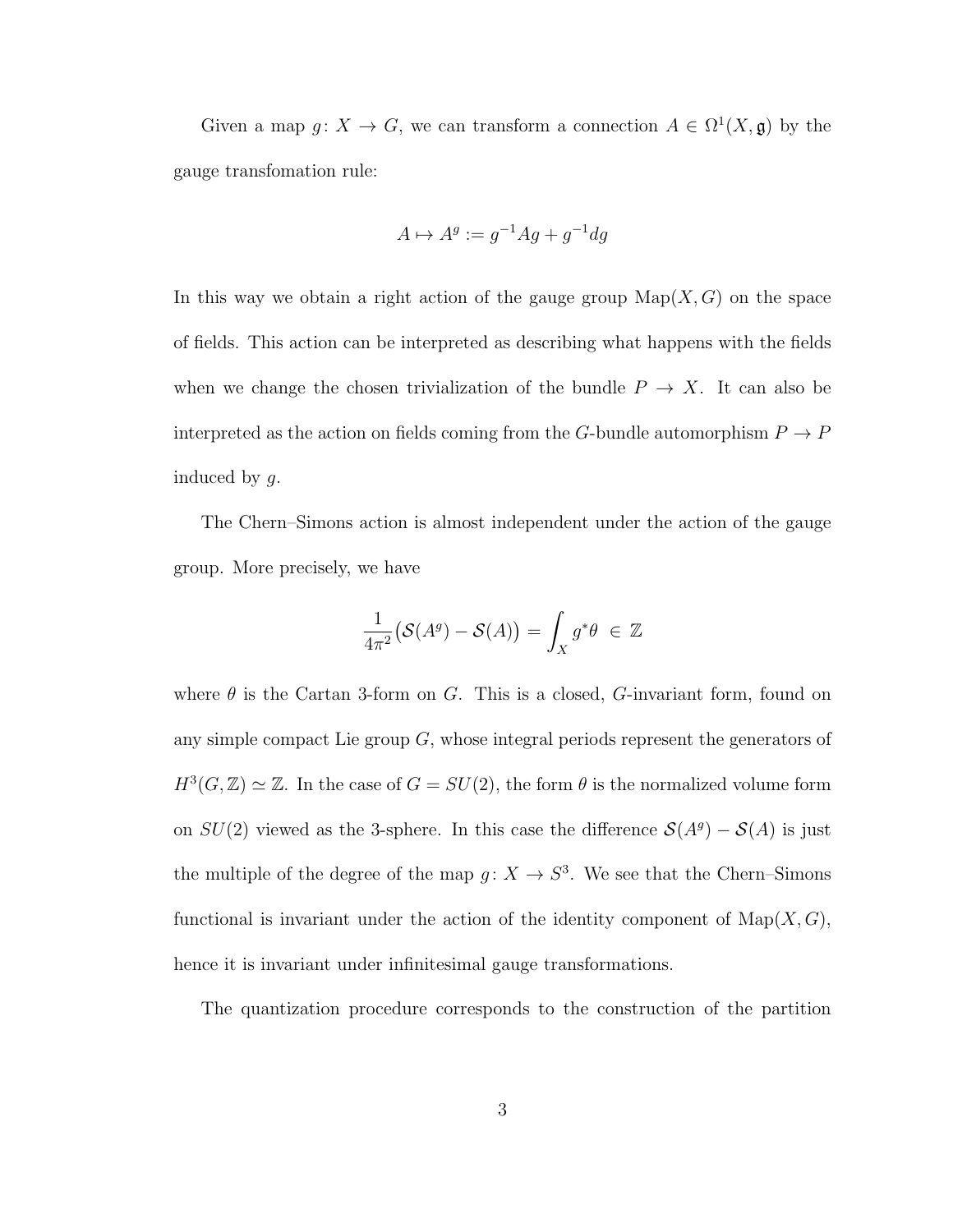function for  $X$ , which is heuristically supposed to be of the form

$$
Z:=\int_{\{\text{all fields }\varphi\}} e^{\frac{i}{\hbar}\mathcal{S}(\varphi)}
$$

Then, for any observable of the system, that is, a function  $f$  on the space of fields, we could compute its expectation value as

$$
\langle f \rangle = \frac{1}{Z} \int_{\{\text{all fields }\varphi\}} f(\varphi) e^{\frac{i}{\hbar}S(\varphi)}
$$

These integrals are difficult to define directly as integrals coming from some kind of measure on the space of fields. However, they can be defined as an asymptotic series depending on  $h$ , when  $h \to 0$ . To illustrate how this could be done, we take a look at oscillating integrals in finite dimensions. If  $X$  is a compact manifold with a fixed volume form, and w a smooth function on  $X$ , then the asymptotics of the integral  $\int_X e^{\frac{i}{\hbar}w(x)}$  as  $\hbar \to 0$  is described by the stationary phase formula:

$$
\sum_{x \in \text{Crit}(w)} e^{\frac{i}{\hbar}w(x)} |\text{det Hess}_w(x)|^{-\frac{1}{2}} \cdot e^{\frac{\pi i}{4} \text{sign Hess}_w(x)} \cdot (2\pi \hbar)^{\frac{\dim X}{2}} + o\left(\hbar^{\frac{\dim X}{2}}\right)
$$

This formula can be improved to include higher order terms. For each critical point  $x \in \text{Crit}(w)$  one needs to multiply the approximation

$$
e^{\frac{i}{\hbar}w(x)}|\text{det Hess}_w(x)|^{-\frac{1}{2}} \cdot e^{\frac{\pi i}{4}\text{sign Hess}_w(x)} \cdot (2\pi\hbar)^{\frac{\text{dim } X}{2}}
$$

by the sum of the expressions of the form  $\hbar^{-\chi(\Gamma)}\Phi_{\Gamma}(x)$ , where the summation is over all graphs Γ (called the Feynman diagrams) with vertices of degree 3 or bigger, including disconnected graphs. The weight  $\Phi_{\Gamma}(x)$  depends on the partial derivatives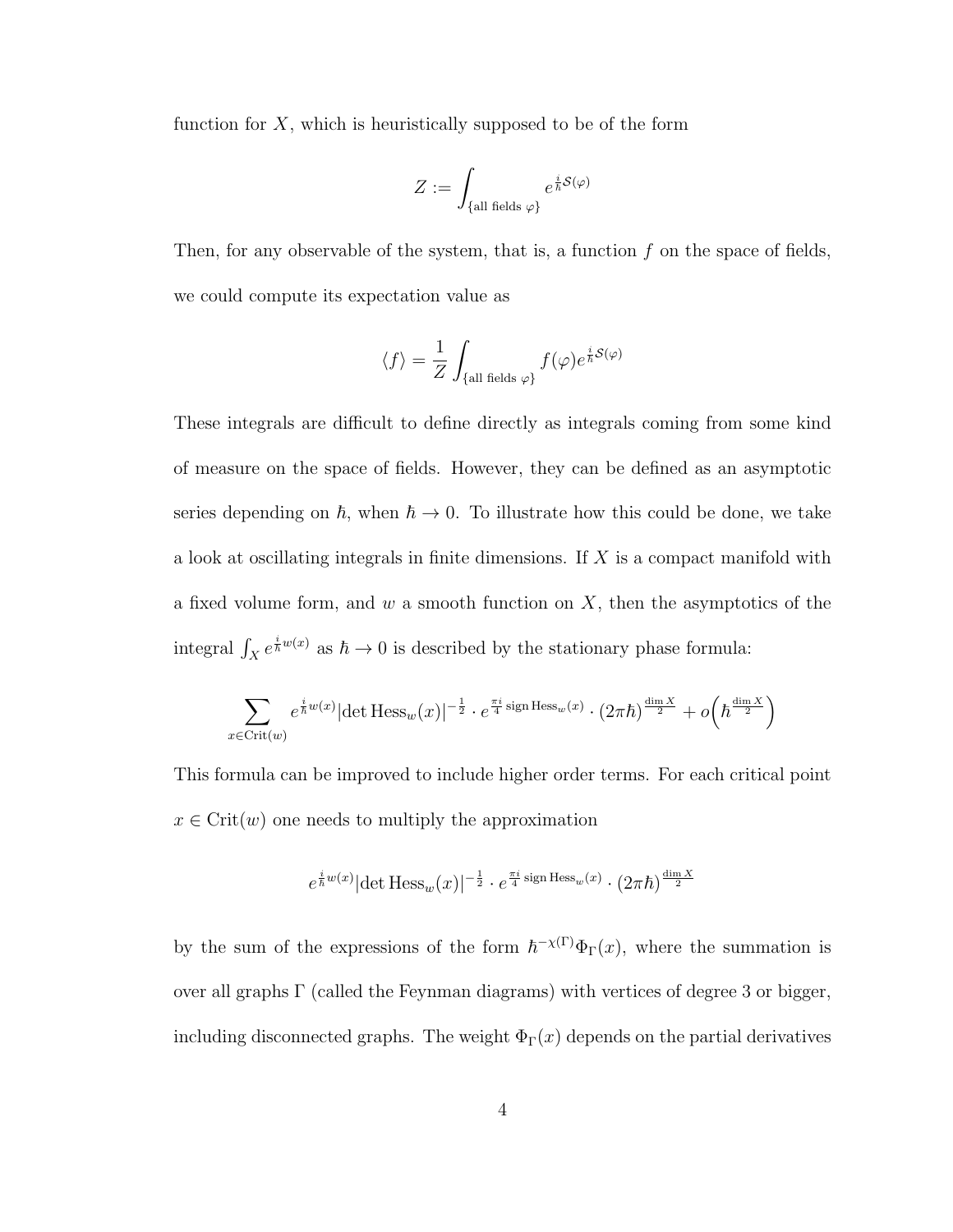of w at the critical point x and the order of the group  $Aut(\Gamma)$ . The number  $\chi(\Gamma) \leq 0$ is the Euler characteristic of the graph.

We see that the stationary phase formula replaces the integral  $\int_X e^{\frac{i}{\hbar}w(x)}$  as  $\hbar \to 0$ with an algebraic expression which involves only the values of derivatives of  $w$  at the critical points. We would like to apply the analogous expansion to define the path integral  $\int_{\{\text{all fields }\varphi\}} e^{\frac{i}{\hbar}S(\varphi)}$  as  $\hbar \to 0$ . The problem is that the stationary phase formula requires the Hessian of w at the points  $x \in \text{Crit}(w)$  to be non-degenerate, which forces the critical points of  $w$  to be isolated. However, in our case, the gauge invariance of S makes the critical locus of S a union of orbits of the gauge group, so the critical points are far from being isolated. A remedy for this problem lies in the Batalin–Vilkovisky construction, first described in [\[3\]](#page-47-1) and [\[4\]](#page-47-2).

In the Batalin–Vilkovisky formalism, the space of BV fields  $\mathcal F$  has the structure of a Z-graded manifold equipped with a symplectic structure  $\omega$  of internal degree  $-1$ . Additionally, there is a function S on the space of BV fields, called the master action, which satisfies the master equation  $\{S, S\} = 0$ . In this framework, the integral  $\int_{\{\text{all fields }\varphi\}} e^{\frac{i}{\hbar}S(\varphi)}$  gets replaced by

$$
\int_{\{\varphi\in\mathcal{L}\}}e^{\frac{i}{\hbar}\mathcal{S}(\varphi)}
$$

which is well defined via a stationary phase formula for an appropriate choice of a Lagrangian (with respect to  $\omega$ ) submanifold  $\mathcal{L} \subset \mathcal{F}$ . The space of BV fields is roughly constructed (see [\[20\]](#page-49-1)) by starting with the space of fields of a classical field theory, such as Chern–Simons theory, and resolving its algebra of functions in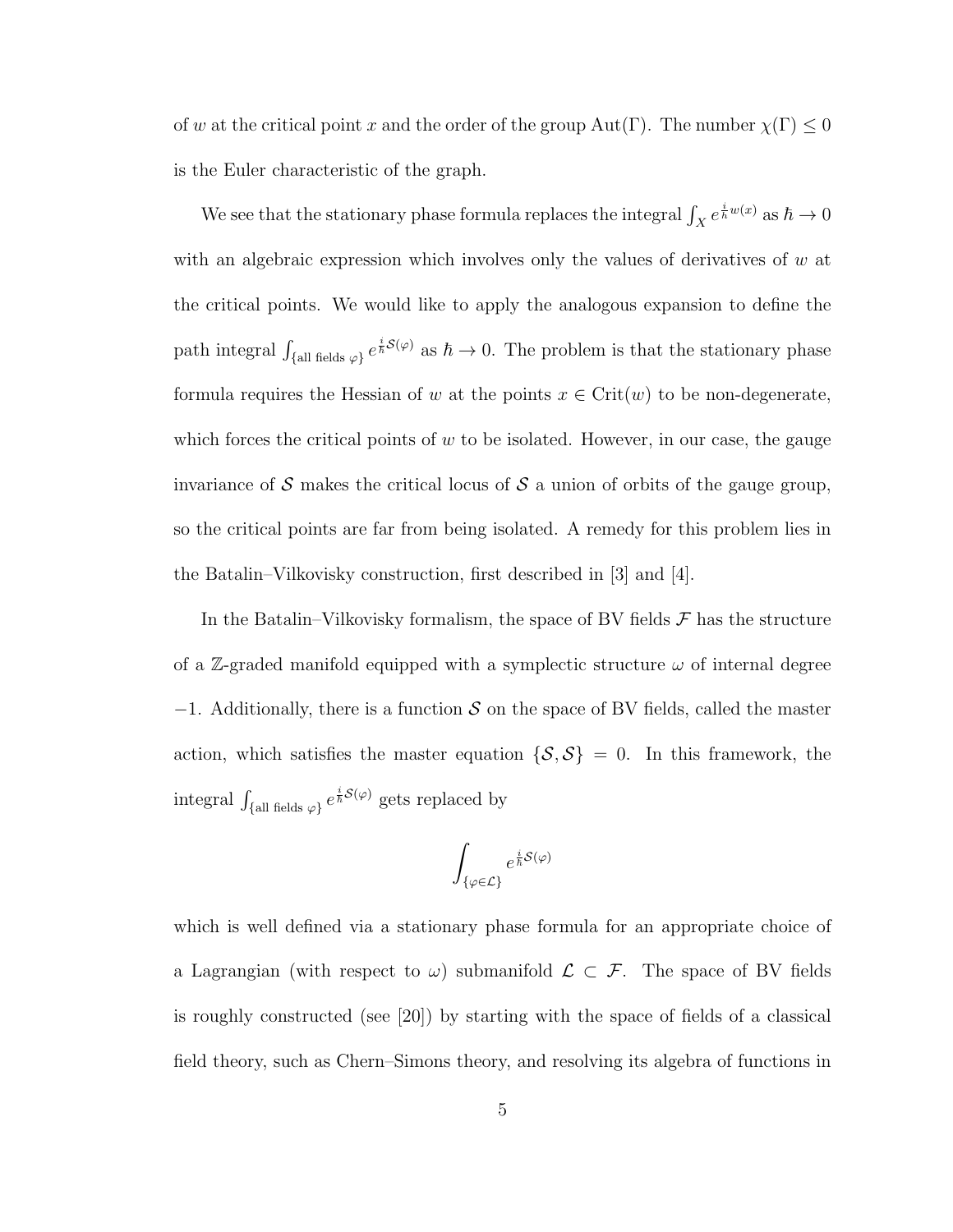two directions, by adding certain new fields. The Koszul–Tate resolution captures the functions on the space of solutions of Euler–Lagrange equations. It includes a corresponding anti-field for every normal field. The Chevalley–Eilenberg resolution encodes the gauge invariant functions. It includes a new field called ghost for every infinitesimal generator of the gauge group. The introduction of anti-fields and ghosts gives rise to additional fields such as ghosts for ghosts, anti-ghosts, i.e., anti-fields for ghosts, etc.

From the perspective of derived geometry (see  $|1|, |23|, |14|$ ), the two previously mentioned resolutions introduce the derived and stacky structure on the space of fields, making it a derived stack. The reason for adding anti-fields and ghosts is to deal with the pathologies which arise when passing to a subspace such as the critical locus, which is often a non-transversal intersection of two spaces, or taking the quotient by a non-free action, respectively. The degenerate spaces get replaced by homotopically equivalent models which behave better and exhibit structures (for example, a natural symplectic structure, see [\[18\]](#page-49-2)) necessary to carry out the procedures prescribed by field theories.

In the second chapter we will see how the critical locus of a function defined on a finite-dimensional space can be naturally equipped with a derived structure. However, there is a problem with this construction in terms of its applicability to our previous considerations because the spaces of fields are usually infinite-dimensional. Nevertheless, the reduced critical locus which is obtained by taking the quotient of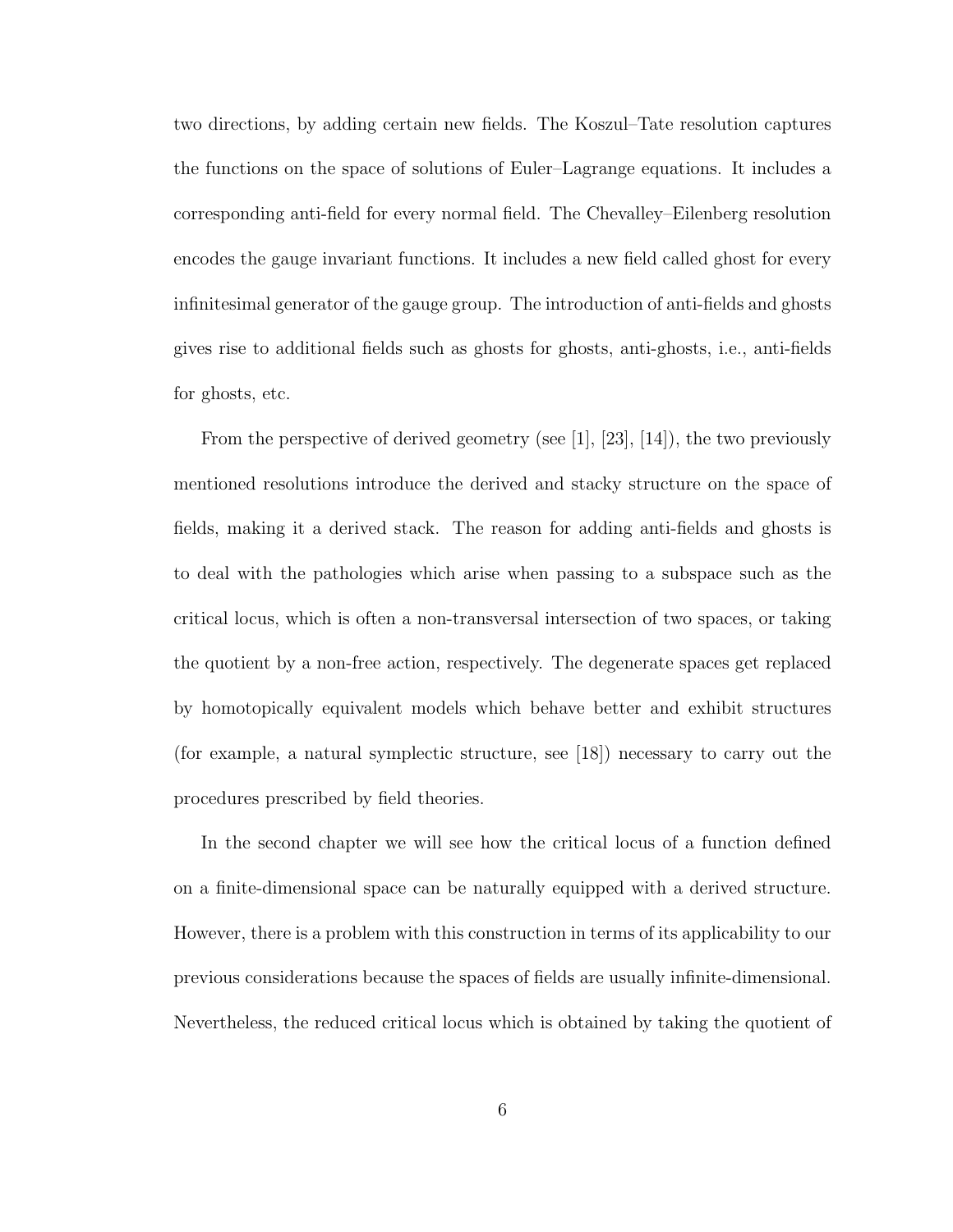the solution space of the Euler–Lagrange equation by the gauge group turns out to be of finite dimension (see [\[2\]](#page-47-4) for the case of Yang–Mills theory). In light of this we can ask if the reduced space can be equipped with a derived structure by exhibiting it as the critical locus of a function acting on some finite-dimensional space. Note that it is often possible to exhibit the reduced space in the appropriate way locally. One example is a holomorphic version of the Chern–Simons theory (see [\[12\]](#page-48-3), [\[16\]](#page-49-3), [\[13\]](#page-48-4)). It can be shown (cf. [\[12,](#page-48-3) Proposition 9.12]) that the reduced space of flat  $(0, \cdot)$ G-connections on a Calabi–Yau 3-fold is locally the critical locus of the restriction of the holomorphic Chern–Simons functional on a certain finite dimensional space. This space is obtained by imposing norm and Laplacian eigenvalue constraints on the connections.

If it happens to be possible to exhibit the reduced space as the critical locus of the restriction of the action functional on some finite-dimensional space, then there might be many choices for such a finite-dimensional space, which prompts the question of compatibility of the obtained derived and  $(-1)$ -shifted symplectic structures on the reduced space.

In this thesis we study the problem of compatibility of derived structures on a scheme which can be presented as a critical locus in more than one way. More precisely, we consider the situation when a scheme can be presented as the critical locus of a function  $w \in \mathcal{O}(S)$  and as the critical locus of its restriction  $w|_X \in \mathcal{O}(X)$ for some smooth subscheme  $X \subset S$ . In the third chapter we consider the case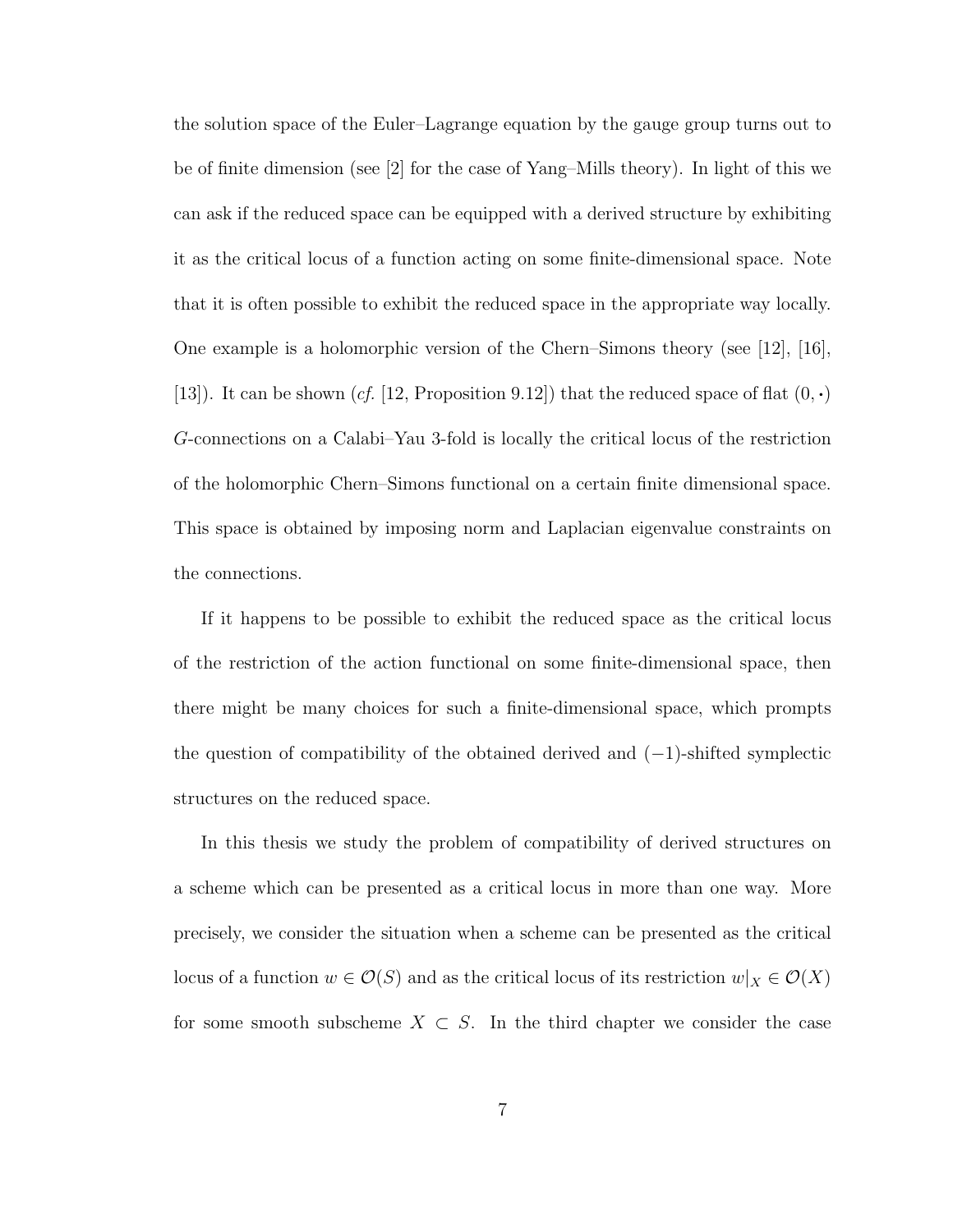when  $S$  is the total space of a vector bundle over  $X$ . We prove that, under natural assumptions on the relation between  $w$  and  $X$ , the two derived structures and the associated  $(-1)$ -shifted symplectic structures coincide. In the fourth chapter we generalize the result to the case of quantized cycles, and give indications how to deal with more general closed embeddings  $X\subset S.$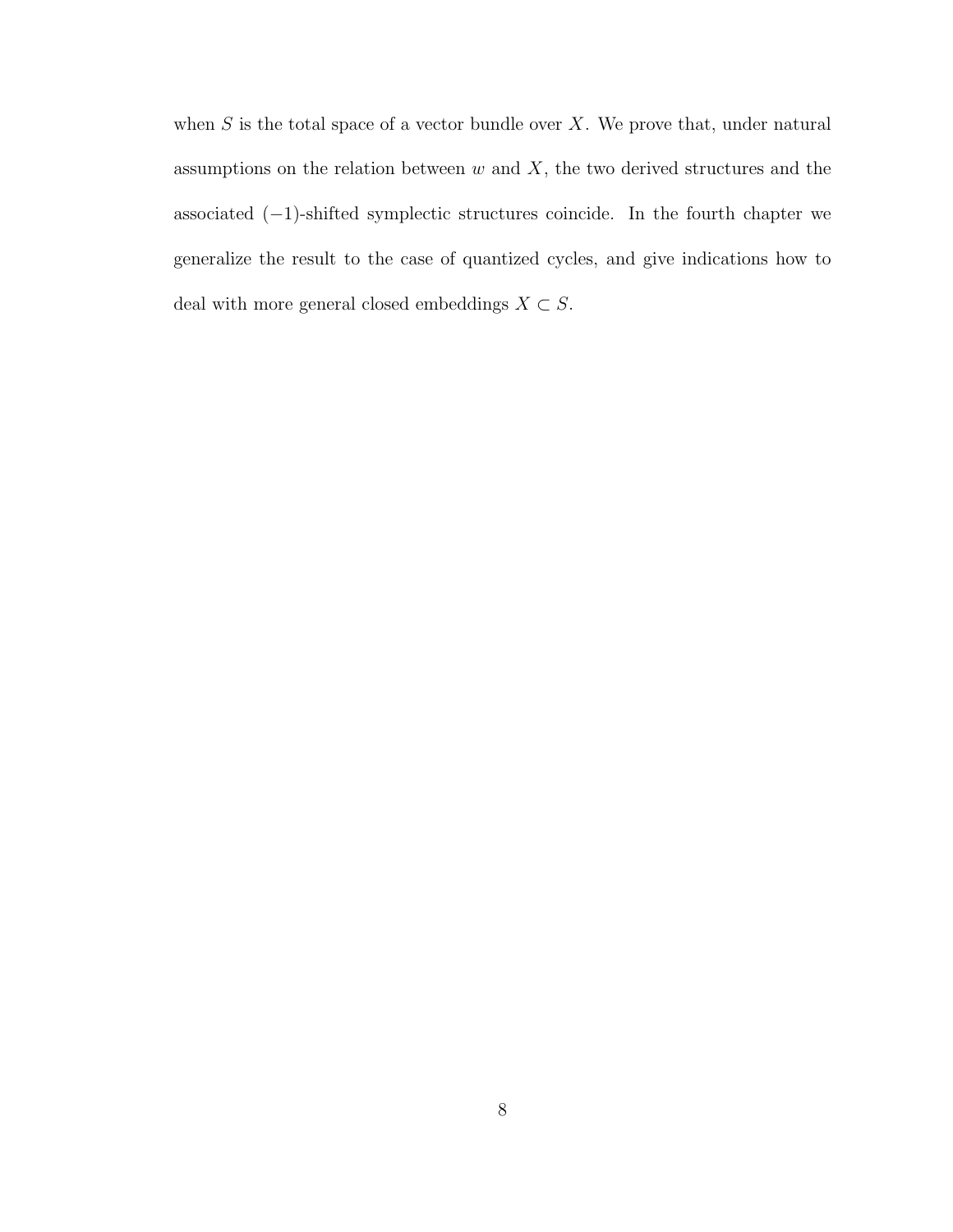# <span id="page-15-0"></span>Chapter 2

# Derived critical loci

In this chapter we collect several notions related to the construction and properties of derived critical loci. In this manner we also fix the relevant notation. We follow closely the expositions in [\[24\]](#page-50-1) and [\[19\]](#page-49-4).

### <span id="page-15-1"></span>2.1 Derived zero loci of sections of vector bundles

First we will look into the local situation, so let the scheme  $X$  be a smooth affine scheme Spec R, where R is a commutative algebra over a field  $\&$  of characteristic 0. Let  $E$  be a projective  $R$ -module of finite type. The reader can have the example of the cotangent bundle  $E = T^{\vee} X$  in mind. Let  $\text{Sym}_R(E^{\vee})$  be the symmetric algebra on the R-dual  $E^{\vee}$  of E. We're only interested in the structure of  $\text{Sym}_R(E^{\vee})$  as the algebra of functions on the space  $\text{tot}(E)$  and we don't take into consideration its grading.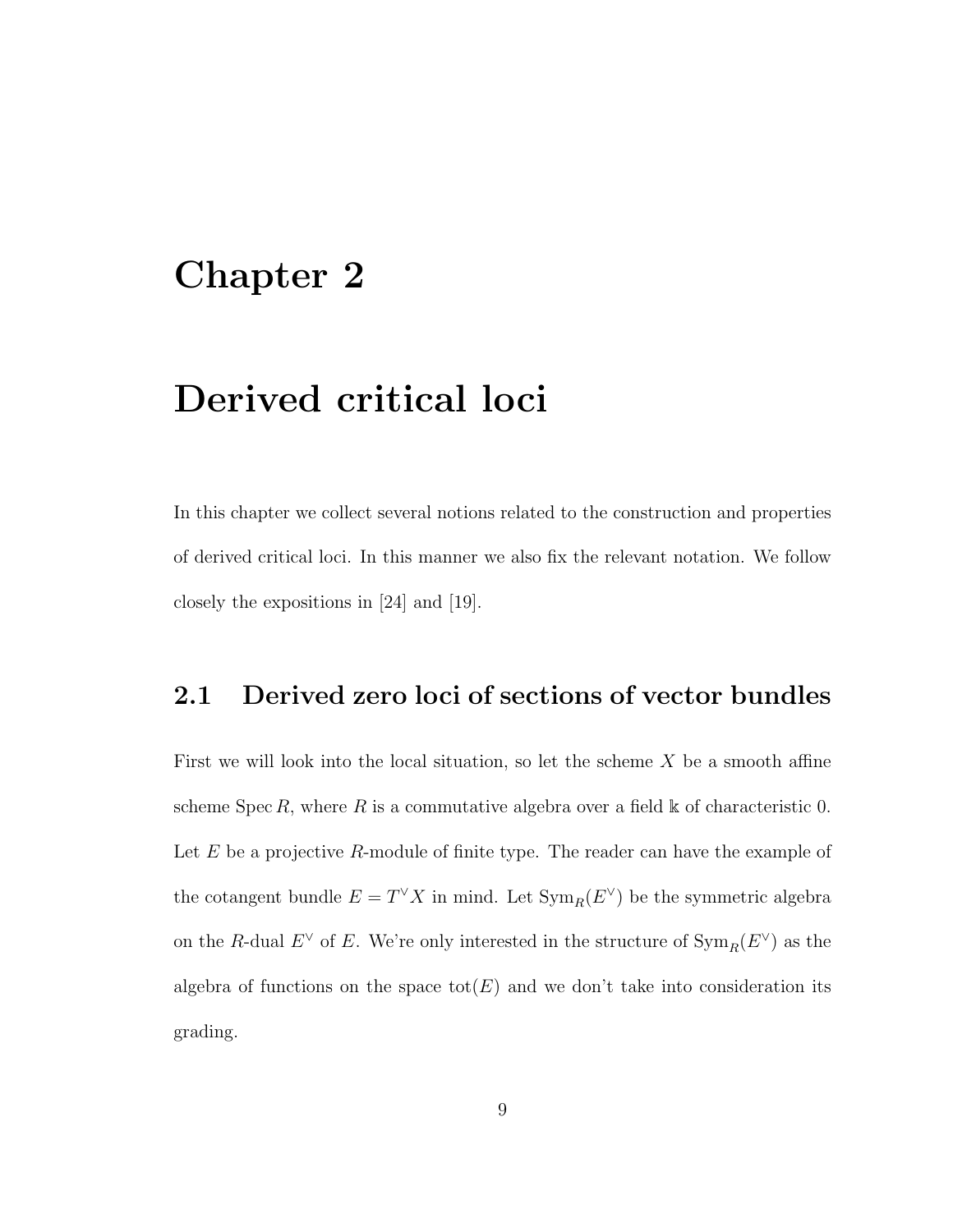Since R might not be cofibrant as a  $\text{Sym}_R(E^{\vee})$  algebra, we need to resolve it. Let  $\bigwedge^{\bullet} E^{\vee}$  be the non-positively graded exterior algebra of  $E^{\vee}$  considered as an R-module. Its  $(-m)$ -th piece is equal to  $\bigwedge^m E^{\vee}$ . The non-positively graded  $\text{Sym}_R(E^{\vee})$ -module  $\text{Sym}_R(E^{\vee}) \otimes_R \bigwedge^{\bullet} E^{\vee}$  in which the  $(-m)$ -th part equals to

$$
\operatorname{Sym}_R(E^{\vee})\otimes_R{\textstyle\bigwedge}^m E^{\vee}
$$

is degreewise projective over  $\text{Sym}_R(E^{\vee})$ . We have the augmentation map

$$
\textstyle{\bigwedge}^{\bullet} E^{\vee} \to \textstyle(\textstyle{\bigwedge}^{\bullet} E^{\vee}\textstyle{)}_0 = \text{Sym}_R(E^{\vee}) \to R
$$

which comes from the canonical zero section  $0 \in E$ . Note that since  $\bigwedge^{\bullet} E^{\vee}$  is a graded commutative R-algebra,  $\text{Sym}_R(E^{\vee}) \otimes_R \bigwedge^{\bullet} E^{\vee}$  is also a commutative graded algebra over  $\text{Sym}_R(E^{\vee})$ . The differential on this graded algebra is induced by the contraction and the canonical map  $R \to \text{End}_R(E) \simeq E^{\vee} \otimes_R E$  which acts by  $1 \mapsto id_E$ . More explicitly, if we express  $id_E$  as  $\sum_{i=1}^n \varepsilon_i \otimes e_i$ , then the differential  $d: \text{Sym}_R(E^{\vee}) \otimes_R \bigwedge^m E^{\vee} \to \text{Sym}_R(E^{\vee}) \otimes_R \bigwedge^{m-1} E^{\vee}$  acts as

$$
d(p \cdot \sigma_1 \wedge \cdots \wedge \sigma_m) = \sum_{i=1}^n \varepsilon_i \cdot p \sum_{j=1}^m (-1)^{j+1} \sigma_j(e_i) \sigma_1 \wedge \cdots \wedge \widehat{\sigma_j} \wedge \cdots \wedge \sigma_m
$$

This differential is clearly  $\text{Sym}_R(E^{\vee})$ -linear. Hence,

$$
\mathrm{K}^\bullet(R,E):=\left(\mathrm{Sym}_R(E^\vee)\otimes_R {\textstyle\bigwedge}^{\!\!\!\bullet}\, E^\vee,d\right)
$$

is a CDGA over the algebra  $\text{Sym}_R(E^{\vee})$ . It is well known (see for example [\[5\]](#page-47-5)) that the cohomology of  $K^{\bullet}(R, E)$  is zero in negative degrees and is R in degree zero. This means that  $K^{\bullet}(R, E)$  resolves R.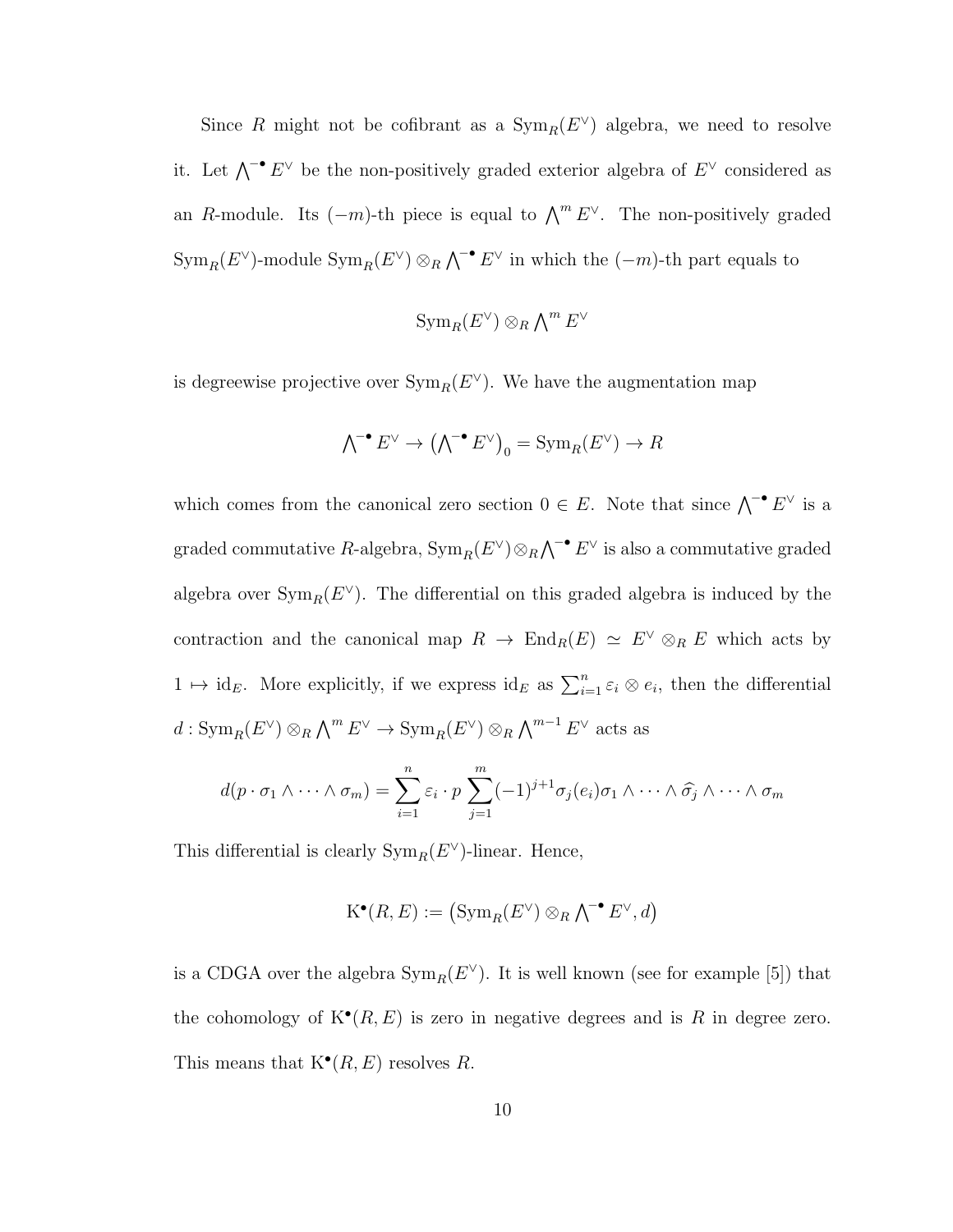**Proposition 2.1.1.** The augmentation map  $K^{\bullet}(R, E) \to R$  is a cofibrant resolution of R in the model category of CDGAs over  $\text{Sym}_R(E^{\vee})$ .

Any choice of a section  $s \in E$  induces a map  $\text{Sym}_R(E^{\vee}) \xrightarrow{\text{ev}_s} R$  of commutative algebras corresponding to the evaluation at s map  $E^{\vee} \xrightarrow{\text{ev}_s} R$ . Let  $R_s$  denote R with the corresponding  $\text{Sym}_R(E^{\vee})$ -algebra structure. Note that  $R_s$  can be regarded as a CDGA over  $\text{Sym}_R(E^{\vee})$  concentrated in degree 0, so we can take the tensor product of graded algebras  $R_s$  and  $\mathcal{K}^{\bullet}(R,E)$ . We get

$$
R_s \otimes_{\mathrm{Sym}_R(E^{\vee})} \mathrm{K}^{\bullet}(R,E) = R_s \otimes_{\mathrm{Sym}_R(E^{\vee})} \left( \mathrm{Sym}_R(E^{\vee}) \otimes_R \wedge^{-\bullet} E^{\vee} \right) \simeq \wedge^{-\bullet} E^{\vee}
$$

where  $\bigwedge^{\bullet} E^{\vee}$  on the right side is a  $\text{Sym}_R(E^{\vee})$ -module via the composite map  $\text{Sym}_R(E^{\vee}) \stackrel{\text{ev}_s}{\longrightarrow} R \hookrightarrow \bigwedge^{\bullet} E^{\vee}$ . Transferring  $\text{id}_{R_s} \otimes_{\text{Sym}_R(E^{\vee})} d$  by the isomorphism above, we obtain the differential  $d_s$  on the graded algebra  $\bigwedge^{\bullet} E^{\vee}$  which is just the standard Koszul differential on  $\bigwedge^{-\bullet} E^{\vee}$  induced by the contraction along s (see [\[7\]](#page-48-5)):

$$
d_s(\varepsilon_1 \wedge \cdots \wedge \varepsilon_m) = \sum_{j=1}^m (-1)^{j+1} \varepsilon_j(s) \varepsilon_1 \wedge \cdots \wedge \widehat{\varepsilon_j} \wedge \cdots \wedge \varepsilon_m
$$

where  $id_E = \sum_{i=1}^n \varepsilon_i \otimes e_i$ . The differential  $d_s$  can be characterized as the unique antiderivation on the R-algebra  $\bigwedge^{-\bullet} E^{\vee}$  which extends the evaluation  $E^{\vee} \stackrel{\text{ev}_s}{\longrightarrow} R$ .

We now give a geometric interpretation of the above algebraic constructions. Let  $\text{tot}(E) := \text{Spec}(\text{Sym}_R(E^{\vee}))$  be the total space of the projective R-module E. The canonical map of k-algebras  $R \hookrightarrow \text{Sym}_R(E^{\vee})$  corresponds to the projection tot(E)  $\rightarrow X$  and makes the space tot(E) a vector bundle over X with the module of sections E. The zero section  $0: X \hookrightarrow \text{tot}(E)$  corresponds to the natural aug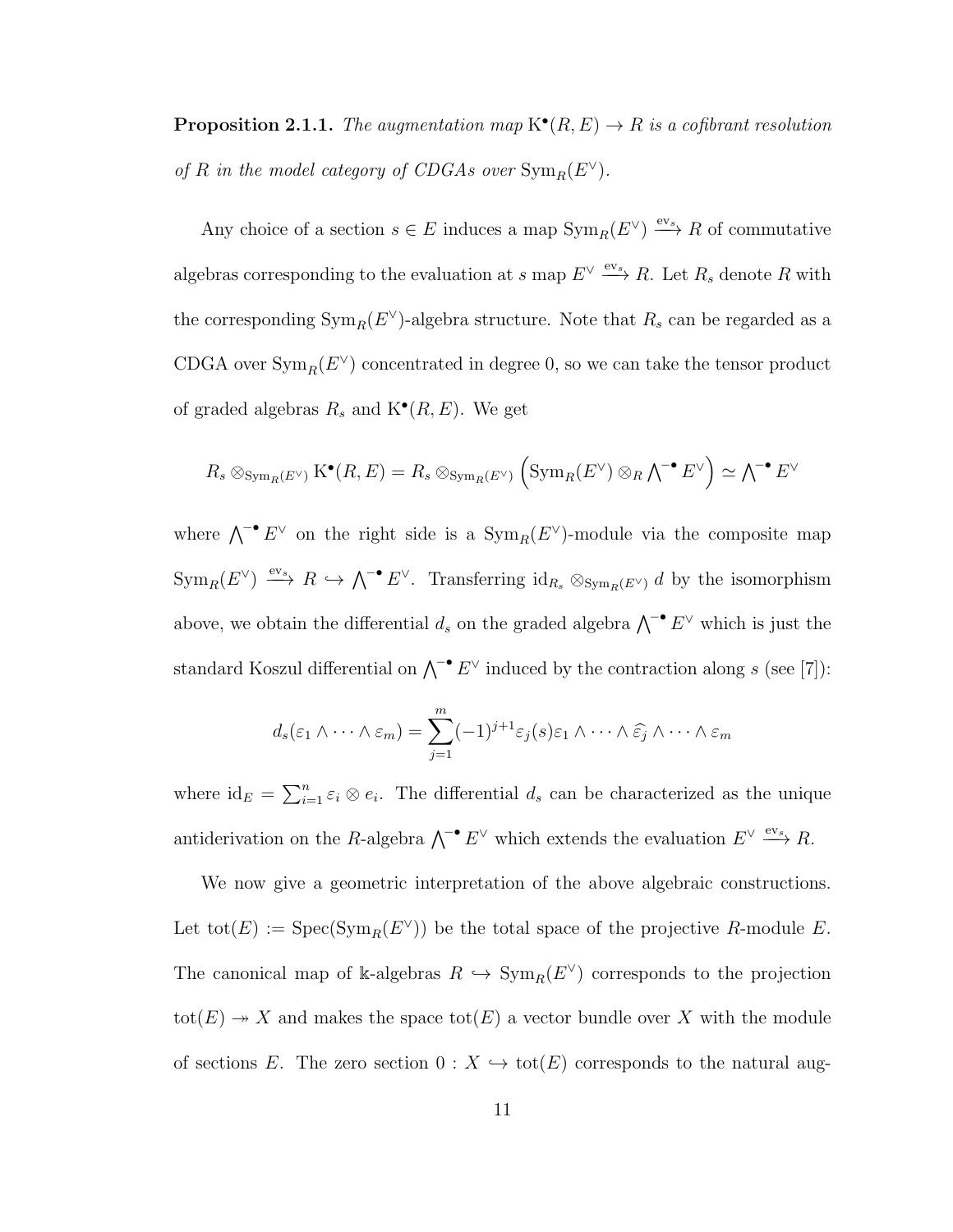mentation  $\text{Sym}_R(E^{\vee}) \to R$ , while the section  $s \in E$  induces another augmentation  $\text{Sym}_R(E^{\vee}) \stackrel{\text{ev}_s}{\longrightarrow} R$ . We consider the homotopy fiber product



in the category of étale derived stacks over  $k$  (see [\[23\]](#page-50-0)). The derived affine stack  $\mathbb{R}Z(s)$  is called the *derived zero locus* of the section s. To compute the homotopy fiber product, we may choose any cofibrant replacement of the natural augmentation  $\text{Sym}_R(E^{\vee}) \to R$  in the category of  $\text{Sym}_R(E^{\vee})$ -CDGAs, such as  $K^{\bullet}(R, E) \to R$ , and then calculate the tensor product:

$$
\mathbb{R}Z(s) \simeq \mathbb{R}\mathrm{Spec}\left(R_s \otimes_{\mathrm{Sym}_R(E^{\vee})}^{\mathbb{L}} R\right) \simeq \mathbb{R}\mathrm{Spec}\left(R_s \otimes_{\mathrm{Sym}_R(E^{\vee})} \mathrm{K}^{\bullet}(R, E)\right)
$$

$$
\simeq \mathbb{R}\mathrm{Spec}(\bigwedge^{\bullet} E^{\vee}, d_s)
$$

This translates to:

**Proposition 2.1.2.** The standard Koszul complex  $(\bigwedge^{\bullet} E^{\vee}, d_s)$  associated to the section  $s \in E$  is the algebra of functions on the derived zero locus  $\mathbb{R}Z(s)$  of the section s.

Generalization to the global case is straightforward. If  $X$  is a scheme over the field k,  $\mathcal E$  a locally free sheaf of finite rank, and  $s \in H^0(X, \mathcal E)$  a section of  $\mathcal E$ , then the derived zero locus is the homotopy fiber product

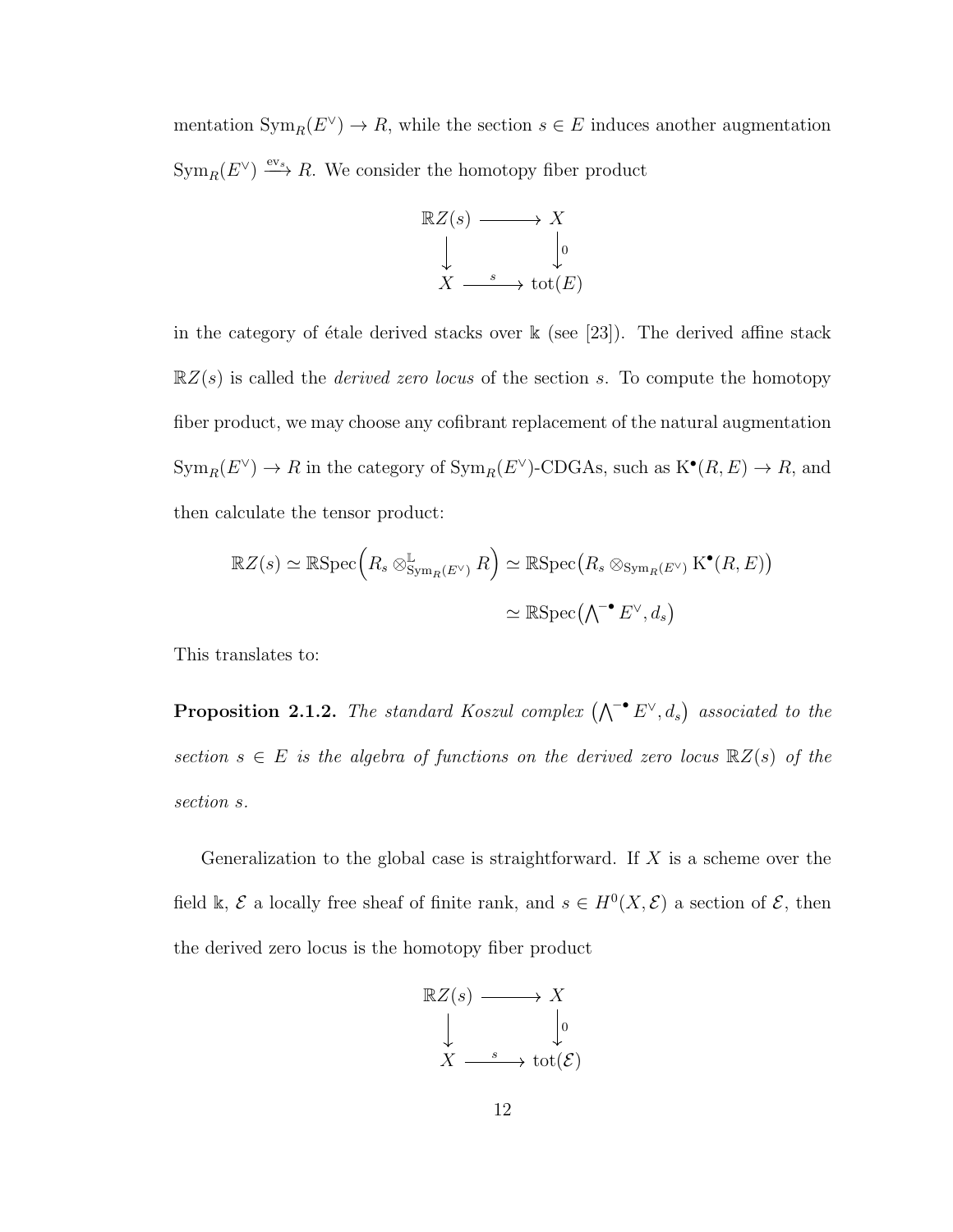in the category of étale derived stacks over  $\mathbb{k}$ . It has a presentation in the form of a derived scheme with the usual zero locus  $Z(s)$  as its topological space, and  $(\bigwedge^{\bullet} \mathcal{E}^{\vee}, d_s)|_{Z(s)}$  as its sheaf of functions. Note that the operation of taking the restriction to  $Z(s)$  corresponds to taking the sheaf theoretic inverse image (not the O-module pullback) by the natural inclusion  $i : Z(s) \hookrightarrow \text{tot}(\mathcal{E})$ :

$$
(\textstyle \bigwedge^{\textstyle-\bullet} \mathcal{E}^{\vee},d_s\big)|_{Z(s)}:=i^{-1}\bigl(\textstyle \bigwedge^{\textstyle-\bullet} \mathcal{E}^{\vee},d_s\bigr)
$$

#### <span id="page-19-0"></span>2.1.1 Differential calculus on derived zero loci

Generally, if  $L'$  and  $L''$  are two smooth subvarieties of a smooth variety S over k, then the derived intersection of  $L'$  and  $L''$ , i.e., the homotopy pullback



in the category of étale derived stacks over  $\mathbb{k}$ , can be presented as a derived scheme having  $L' \cap L''$  as its topological space and  $\mathcal{O}_{L'} \otimes_{\mathcal{O}_S}^{\mathbb{L}} \mathcal{O}_{L''}$  as its sheaf of functions. The tangent complex  $\mathbb{T}_{\mathbb{R}(L' \cap L'')}$  of  $\mathbb{R}(L' \cap L'')$  is a complex concentrated in degrees 0 and 1, explicitly given by

$$
\cdots \to 0 \to \left[ \underbrace{(i_{L' \cap L'' \to L'})^* T_{L'} \oplus (i_{L' \cap L'' \to L''})^* T_{L''}}_{0} \to \underbrace{(i_{L' \cap L'' \to S})^* T_S}_{1} \right] \to 0 \to \cdots
$$

The only nonzero differential operates via derivatives of the inclusions:

$$
d(i_{L'\cap L'' \hookrightarrow L'})_s \oplus d(i_{L'\cap L'' \hookrightarrow L''})_s : T_sL' \oplus T_sL'' \to T_sS
$$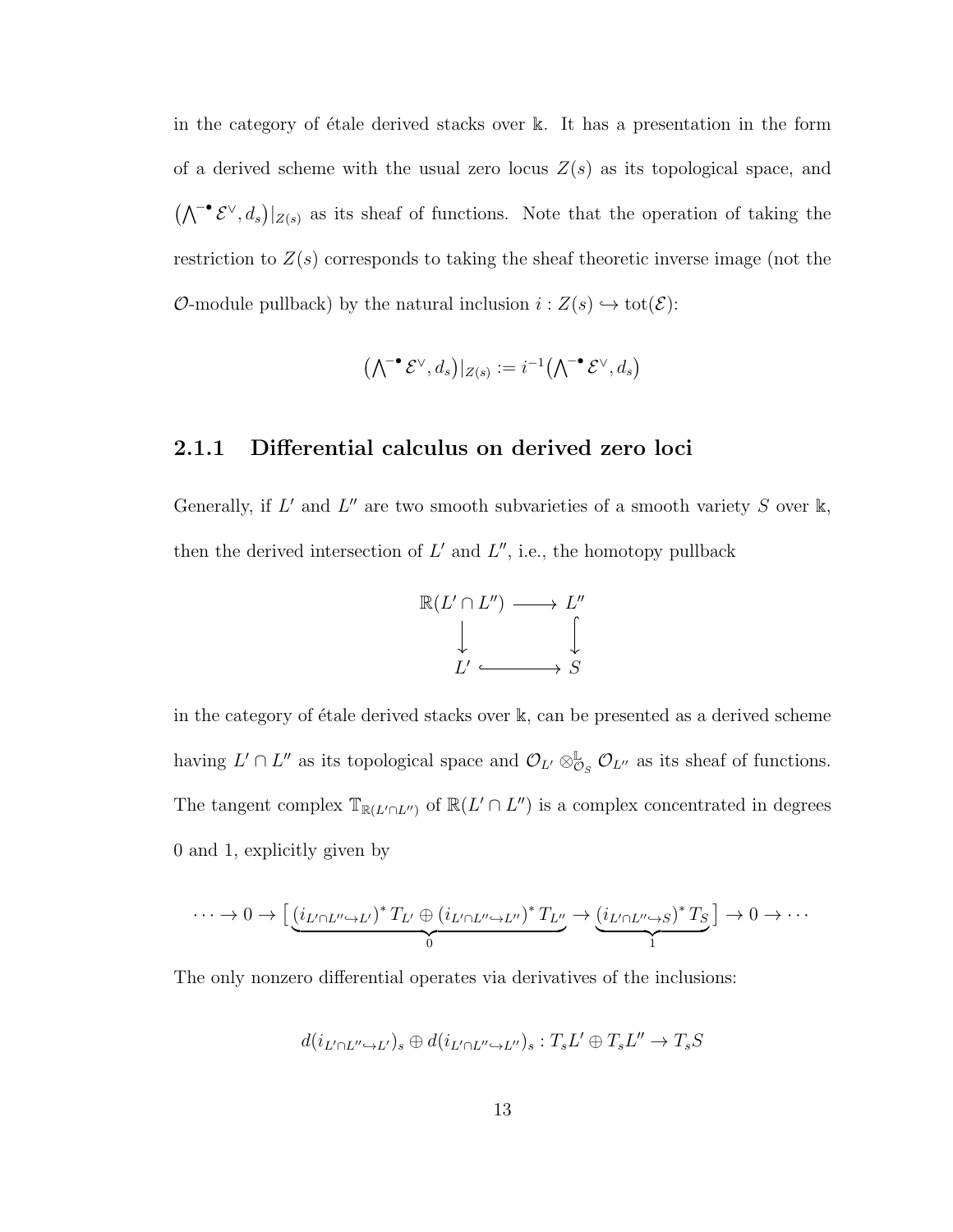for  $s \in L' \cap L''$ . The zeroth cohomology of  $\mathbb{T}_{\mathbb{R}(L' \cap L'')}$  encodes the tangent sheaf of the intersection of  $L'$  and  $L''$ , while the first cohomology measures the failure of transversality of the intersection of  $L'$  and  $L''$ .

In the case of derived zero locus of a section  $s \in E$  of a vector bundle E over X we get

$$
\mathbb{T}_{\mathbb{R}Z(s)} = \left[ \underbrace{(i_{Z(s)\hookrightarrow X})^* T_X \oplus (i_{Z(s)\hookrightarrow X})^* T_X}_{0} \rightarrow \underbrace{(i_{Z(s)\hookrightarrow \text{tot}(E)})^* T_{\text{tot}(E)}}_{1} \right]
$$

If  $\nabla: E \to E \otimes \Omega^1_X$  is an algebraic connection on E, then there exists a natural quasiisomorphism between  $\mathbb{T}_{\mathbb{R}Z(s)}$  and the complex

$$
\left[ \underbrace{(i_{Z(s)\hookrightarrow X})^* T_X}_{0} \xrightarrow{\nabla s} \underbrace{(i_{Z(s)\hookrightarrow X})^* E}_{1} \right] = (i_{Z(s)\hookrightarrow X})^* \left[ T_X \xrightarrow{\nabla s} E \right]
$$

The connection  $\nabla$  may exist only locally on X, and when it does exist, it is not unique. However, the differential in the complex above, which uses the  $i_{Z(s)\rightarrow X}$ pullback of  $\nabla s$ , is well defined globally and independent of the choice of  $\nabla$ .

Dualizing the previous complex we get:

$$
\Omega^1_{\mathbb{R}Z(s)} = (i_{Z(s)\hookrightarrow X})^* \left[ E^\vee \xrightarrow{(\nabla s)^\vee} \Omega^1_X \right]
$$

Zariski locally it is always possible to choose a connection  $\nabla$  which is flat. Using such a connection we can explicitly present  $\Omega_{\mathbb{R}Z(s)}^1$  as a module over  $(\bigwedge^{\bullet} E^{\vee}, d_s),$ i.e., over the algebra of functions on  $\mathbb{R}Z(s)$ :

$$
\cdots \longrightarrow \bigwedge^3 E^{\vee} \otimes \Omega^1_X \longrightarrow \bigwedge^2 E^{\vee} \otimes \Omega^1_X \longrightarrow E^{\vee} \otimes \Omega^1_X \longrightarrow \Omega^1_X \longrightarrow 0
$$
  

$$
\uparrow [\nabla, s] \qquad \qquad \uparrow [\nabla, s] \qquad \qquad \uparrow [\nabla, s] \qquad \qquad \uparrow [\nabla, s]
$$
  

$$
\cdots \longrightarrow \bigwedge^3 E^{\vee} \otimes E^{\vee} \longrightarrow \bigwedge^2 E^{\vee} \otimes E^{\vee} \longrightarrow E^{\vee} \otimes E^{\vee} \longrightarrow E^{\vee} \longrightarrow E^{\vee} \longrightarrow 1
$$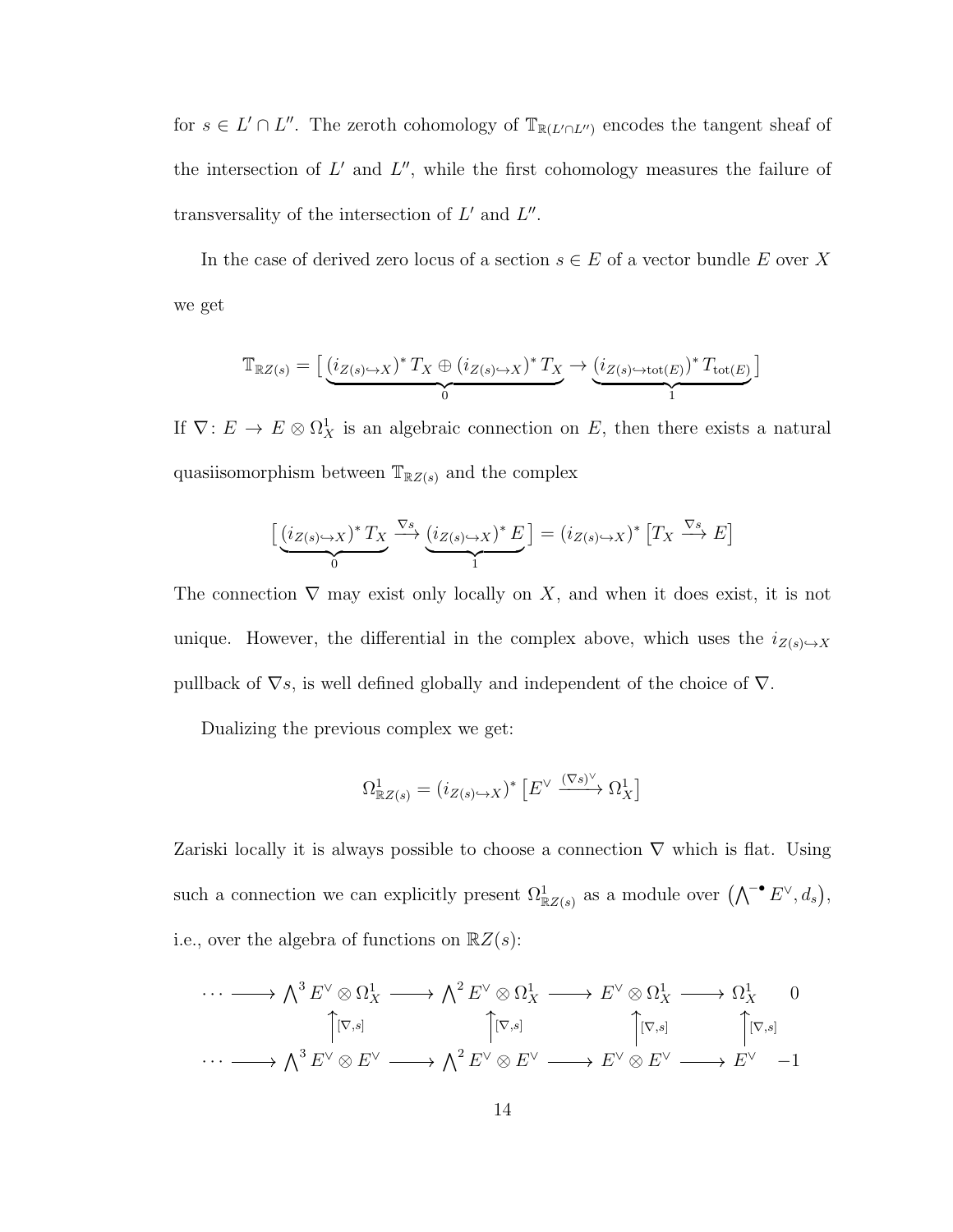where the horizontal maps are induced by the Koszul differential, and the vertical maps are induced by  $\nabla$  and s. This double complex of vector bundles on X is a resolution of  $\Omega^1_{\mathbb{R}Z(s)}$  which has an advantage of explicitly being a module over  $\mathcal{O}(\mathbb{R}Z(s)).$ 

We can continue in a similar manner to describe  $\Omega_{\mathbb{R}Z(s)}^2$  as a module over  $\mathcal{O}(\mathbb{R}Z(s))$ :

$$
\cdots \longrightarrow \bigwedge^2 E^{\vee} \otimes \Omega_X^2 \longrightarrow \boxed{E^{\vee} \otimes \Omega_X^2} \longrightarrow \Omega_X^2 \longrightarrow 0
$$
  
\n
$$
\uparrow \qquad \qquad \uparrow \qquad \qquad \uparrow
$$
  
\n
$$
\cdots \longrightarrow \bigwedge^2 E^{\vee} \otimes E^{\vee} \otimes \Omega_X^1 \longrightarrow E^{\vee} \otimes E^{\vee} \otimes \Omega_X^1 \longrightarrow \boxed{E^{\vee} \otimes \Omega_X^1} \longrightarrow 1
$$
  
\n
$$
\uparrow \qquad \qquad \uparrow \qquad \qquad \uparrow
$$
  
\n
$$
\cdots \longrightarrow \bigwedge^2 E^{\vee} \otimes \text{Sym}^2(E^{\vee}) \longrightarrow E^{\vee} \otimes \text{Sym}^2(E^{\vee}) \longrightarrow \text{Sym}^2(E^{\vee}) \longrightarrow 2
$$

The boxed pieces form the habitat of the  $(-1)$ -shifted 2-forms on the derived zero locus of  $s \in E$ . Hence, any such form on  $\mathbb{R}Z(s)$  can be presented by a pair of sections  $\alpha \in E^{\vee} \otimes \Omega_X^2$  and  $\varphi \in E^{\vee} \otimes \Omega_X^1$  such that  $[\nabla, s](\varphi) = i_s \alpha$ .

The de Rham differential  $d_{DR}: \Omega^1_{\mathbb{R}Z(s)} \to \Omega^2_{\mathbb{R}Z(s)}$  is given on each term of the double complex presenting  $\Omega^1_{\mathbb{R}Z(s)}$  by the sum of  $\nabla$  and the Koszul type of map  $\bigwedge^m E^{\vee} \otimes \text{Sym}^n(E^{\vee}) \to \bigwedge^{m-1} E^{\vee} \otimes \text{Sym}^{n+1}(E^{\vee})$  which acts by contraction with  $\mathrm{id}_E \in E^{\vee} \otimes E$ , followed by the multiplication  $E^{\vee} \otimes \mathrm{Sym}^n(E^{\vee}) \to \mathrm{Sym}^{n+1}(E^{\vee})$ .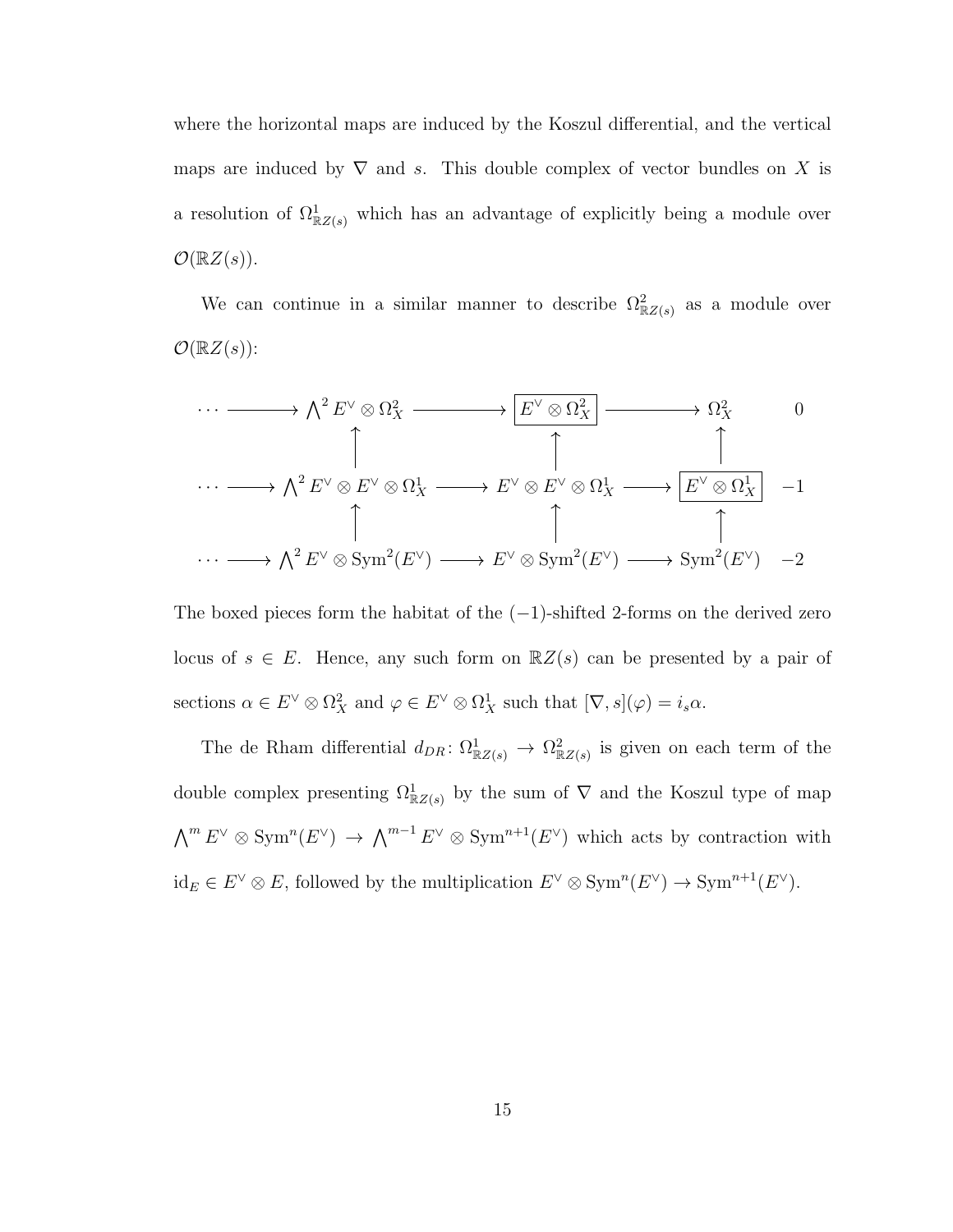### <span id="page-22-0"></span>2.2 The case of derived critical loci

Let X be a smooth algebraic variety over k and  $w \in \mathcal{O}(X)$  a regular function on X. A critical point of w is a point  $x \in X$  at which the differential dw vanishes. Critical points of w form a closed subvariety of X called the critical locus of w which we denote by  $\text{Crit}(w)$ . This variety has a natural derived structure since  $\text{Crit}(w)$  can be understood as the zero locus of the section dw of the cotangent bundle of  $X$ :



Therefore, the structure of  $\mathbb{R}\text{Crit}(w)$  as a derived scheme is given by  $\text{Crit}(w)$  as its topological space and the Koszul complex  $(\bigwedge^{\bullet} T_X, d_w)|_{\text{Crit}(w)}$  as its sheaf of functions. In this context we often use the term *potential* for the function  $w$  and the notation  $d_w$  for the differential in the Koszul complex of functions on  $\mathbb{R}\mathrm{Crit}(w)$ . Remark 2.2.1. A part of the Batalin–Vilkovisky construction is a certain function, called the master action, which is defined on the space of BV fields. If we denote the space of BV fields by X, then the master action is a function  $w \in \mathcal{O}(X)$  which has to satisfy the master equation  $\{w, w\} = 0$ . The action of the operator  $\{w, -\}$ on the tangent bundle  $T_X$  (located in degree  $-1$  of the Koszul complex) coincides, up to sign, with the action of the differential  $d_w$  on the algebra of functions on  $\mathbb{R}\text{Crit}(w)$ . Indeed, using the properties of the Schouten–Nijenhuis bracket we have:

$$
\{w, v\} = -\mathcal{L}_v w = -v(w) = -dw(v) = -d_w(v)
$$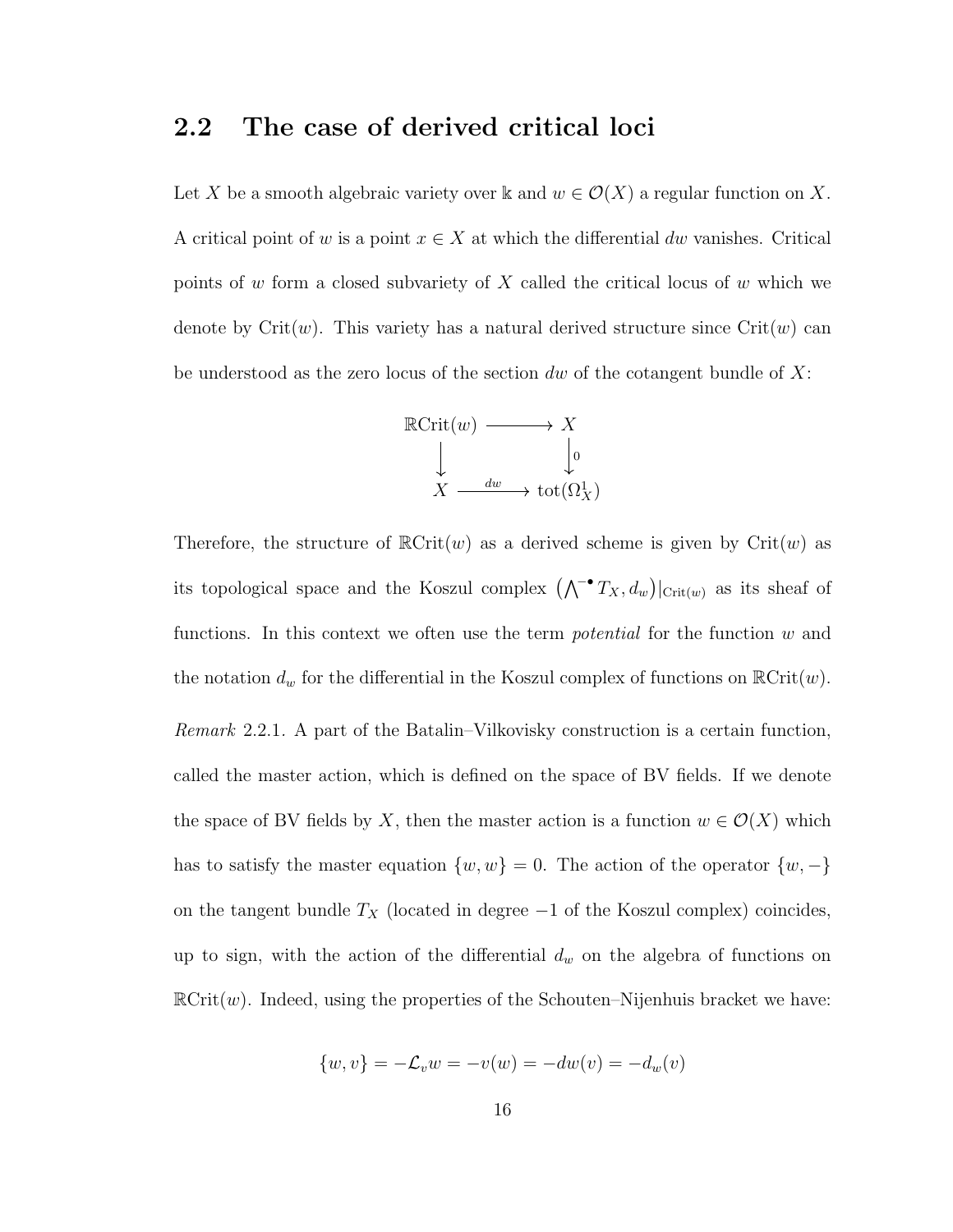In general, the master equation makes the Hamiltonian vector field  $\{S, -\}$ square to zero, and hence it endows the algebra of functions on the space of BV fields with the structure of a cochain complex. This makes the space of BV fields a space with a derived structure.

#### Derived symplectic structure

Let S be a smooth variety (or more generally, smooth Deligne–Mumford stack) over  $\mathbb C$  which has a symplectic form  $\omega$ . We say that a smooth closed subvariety  $L \subset S$  is *Lagrangian* if dim  $L = \frac{1}{2}$  $\frac{1}{2}$ dim S and the form  $\omega$  vanishes on L. It was shown in [\[18\]](#page-49-2) (see Theorem 2.9 and Corollary 2.10 there) that if  $L'$  and  $L''$  are two smooth closed Lagrangian subvarieties of S, then the derived fiber product  $L' \times_S^h L''$ carries a canonical (−1)-shifted symplectic structure. Since the derived critical locus of  $w \in \mathcal{O}(X)$  is the derived fiber product of two Lagrangian subvarieties of  $\Omega^1_X$ , namely  $X \stackrel{0}{\hookrightarrow} \text{tot}(\Omega^1_X)$  and  $X \stackrel{dw}{\hookrightarrow} \text{tot}(\Omega^1_X)$ , we conclude that it carries a canonical (−1)-shifted symplectic structure. Note that such a symplectic structure is a part of the Batalin–Vilkovisky construction.

In terms of the explicit description of the space of forms on the derived zero locus of the section  $dw \in \Omega^1_X$  given in section [2.1.1,](#page-19-0) the canonical (-1)-shifted symplectic form on  $\mathbb{R}\text{Crit}(w)$  corresponds to the pair  $dw = \text{id}_{\Omega^1_X} \otimes dw \in T_X \otimes \Omega^2_X$ and  $\mathrm{id}_{\Omega^1_X} \in T_X \otimes \Omega^1_X$ . All the higher forms which make up the canonical key which closes this symplectic form are 0.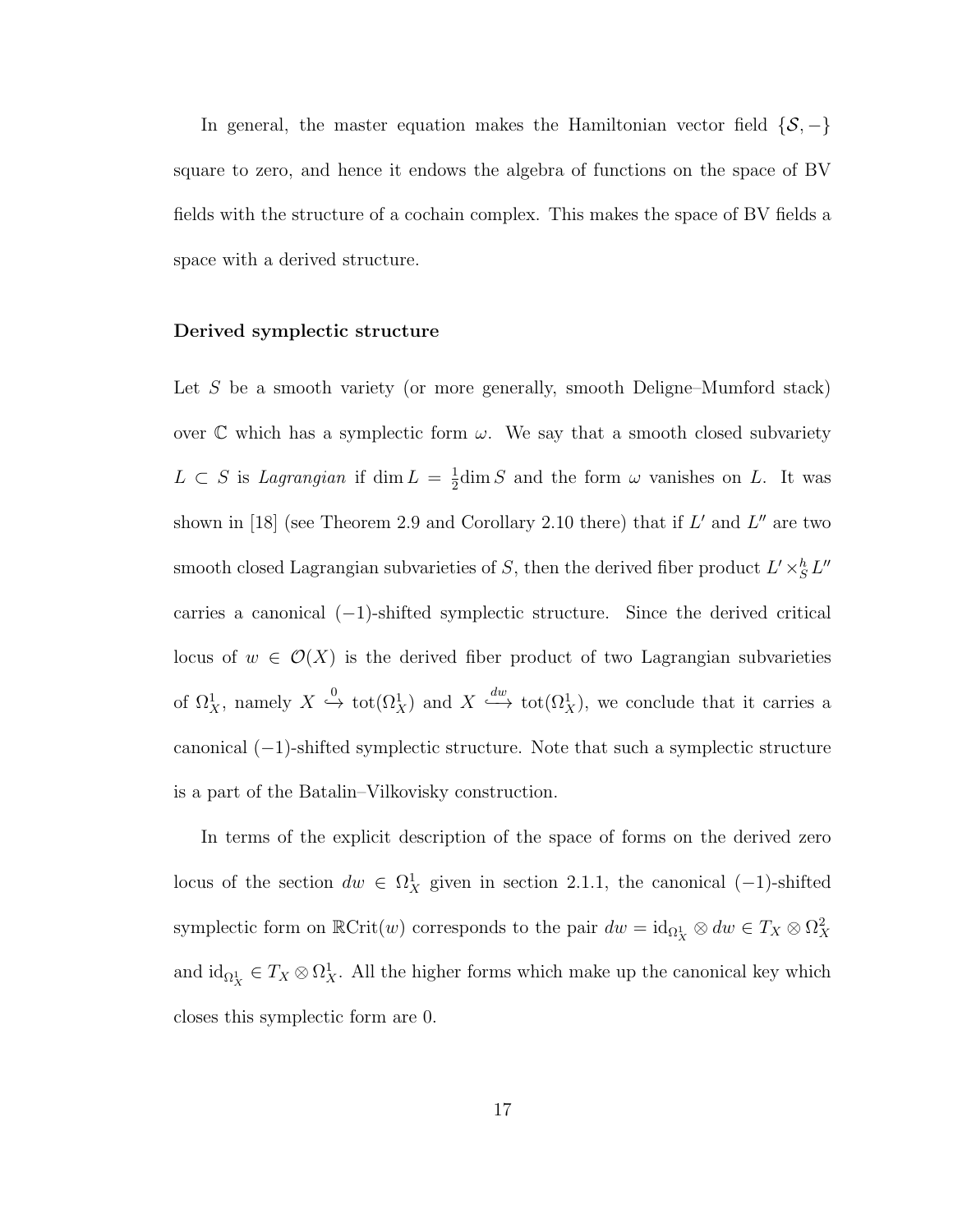Remark 2.2.2. A Darboux's type of theorem, describing the local structure of shifted symplectic derived schemes and stacks, was proven in [\[8\]](#page-48-6). A derived scheme equipped with a shifted symplectic structure is étale locally (and sometimes Zariski locally) equivalent to the derived critical locus of a certain, explicitly described, shifted function, which depends on the shift of the symplectic structure. If  $X$  is a  $(-1)$ -shifted symplectic derived scheme, then X is Zariski locally equivalent to the derived critical locus  $\mathbb{R}\text{Crit}(w)$  of a regular function  $w \in \mathcal{O}(U)$  defined on a smooth classical scheme  ${\cal U}.$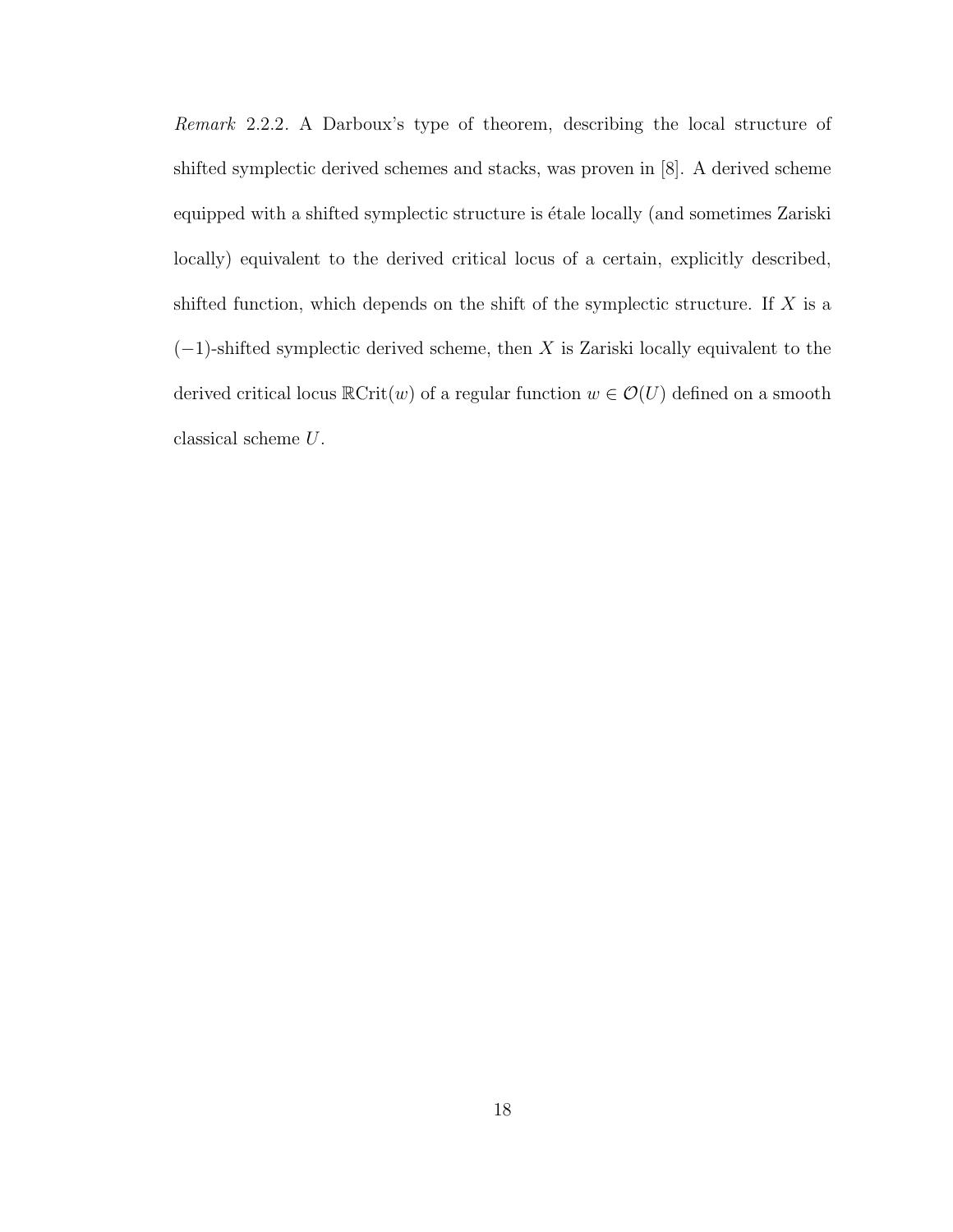# <span id="page-25-0"></span>Chapter 3

## The case of vector bundles

Let  $S$  be a smooth algebraic variety over  $\mathbb{C}$ . A critical point of a regular function  $w \in \mathcal{O}(S)$  is a point  $s \in S$  at which dw vanishes. Critical points of w form a closed subvariety of S called the critical locus of w which we denote by  $\mathrm{Crit}(w)$ . In this context we often use the term *potential* for the function  $w$ . Assume additionally that we have a smooth subvariety X of S. If  $x \in X$  is a critical point of  $w \in \mathcal{O}(S)$ , then the Hessian of  $w$  at the point  $x$  is a well defined quadratic form on the tangent space  $T_xS$ .

Now take  $S$  to be the total space of a vector bundle  $E$  over a smooth variety X. Denote by  $\pi: S = \text{tot}(E) \to X$  the projection and use the zero section of E to view X as a subvariety of S. For every  $x \in X$  define the subspace of fiber directions  $F_x \subset T_xS$  to be the tangent space of the fiber  $\pi^{-1}(x)$ . Let  $w \in \mathcal{O}(\text{tot}(E))$  be a potential which satisfies the following assumptions:

(1) the critical locus Crit $(w) \subset \text{tot}(E)$  is contained inside X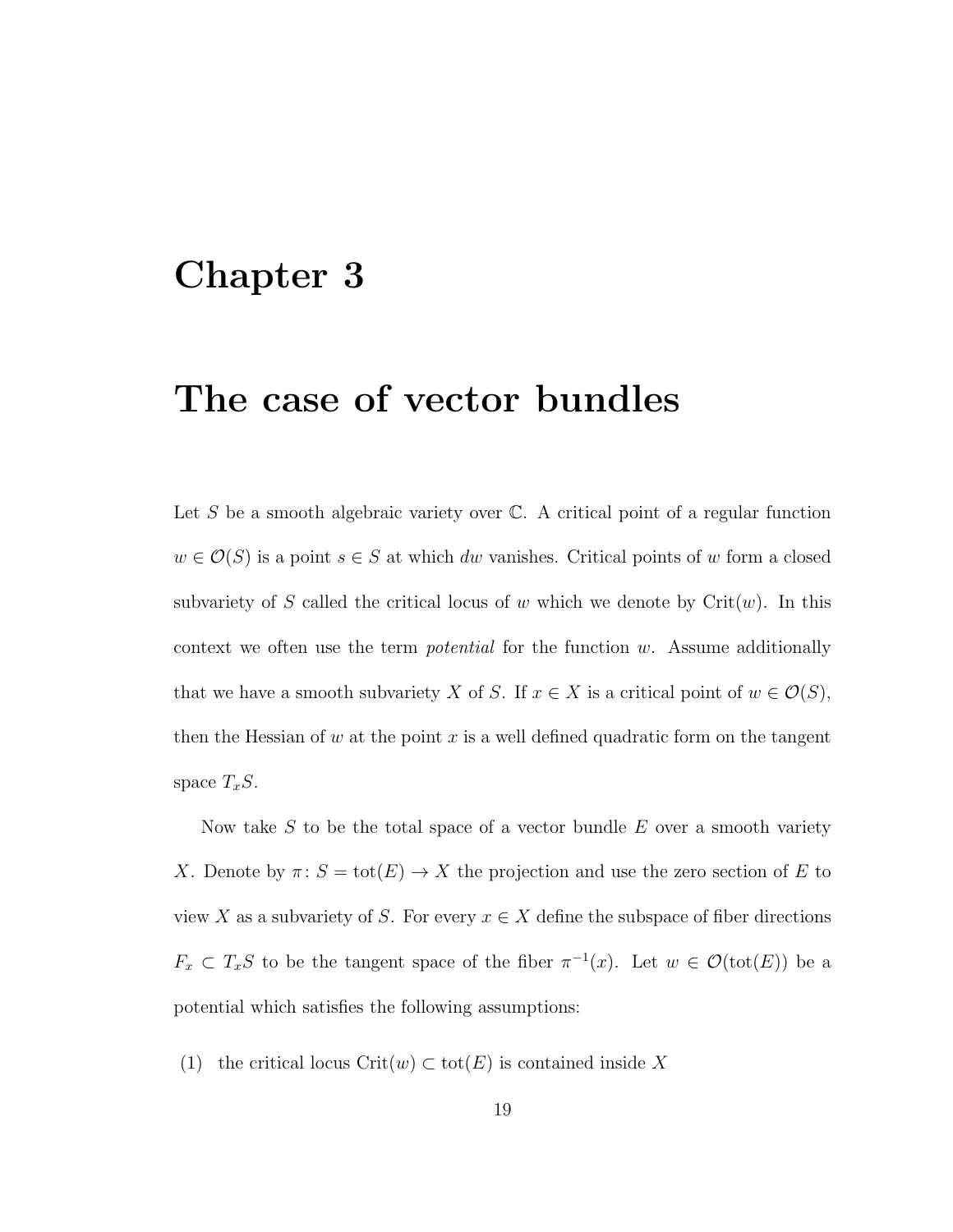- (2) the differential  $dw|_X$  vanishes in the fiber directions  $F_x$
- (3) at every point  $x \in X \cap \text{Crit}(w)$ , the Hessian of w restricts to a non-degenerate bilinear form on  $F_x$

The first two conditions imply that the closed subvariety  $\mathrm{Crit}(w) \subset \mathrm{tot}(E)$  coincides with Crit $(w|_X) \subset X \subset \text{tot}(E)$ , the critical locus of the restriction  $w|_X \in \mathcal{O}(X)$ . The third condition parallels the definition of nondegenerate critical manifolds in Morse–Bott theory,  $cf.$  [\[6\]](#page-47-6), [\[2\]](#page-47-4).

Let Y be the closed subvariety  $Crit(w)$ , which is, under our assumptions, the same as the closed subvariety Crit $(w|_X)$ . Y can be understood as a derived scheme in two ways. On the one hand, Y is the critical locus of  $w \in \mathcal{O}(\text{tot}(E))$ , and so it should have  $(\bigwedge^{\bullet} T_{\text{tot}(E)}, d_w)|_Y$  as its sheaf of functions. Note that here we define the operation of taking the restriction of a complex of sheaves to the subvariety Y as taking the sheaf theoretic inverse image (not the  $\mathcal{O}\text{-module pullback}^1$  $\mathcal{O}\text{-module pullback}^1$ ) by the natural inclusion  $i : Y \hookrightarrow \text{tot}(E)$ :

$$
(\bigwedge^{\bullet} T_{\text{tot}(E)}, d_w)|_Y := i^{-1}(\bigwedge^{\bullet} T_{\text{tot}(E)}, d_w)
$$

On the other hand, Y is the critical locus of  $w|_X \in \mathcal{O}(X)$  and therefore it should have  $(\bigwedge^{\bullet} T_X, d_{w|X})|_Y$  as its sheaf of functions. In this chapter we will compare these two derived structures on Y, together with the corresponding  $(-1)$ -shifted symplectic structures, and show that they are the same.

<span id="page-26-0"></span><sup>1</sup> see Remark 3.1.[8](#page-35-0) at the end of the next section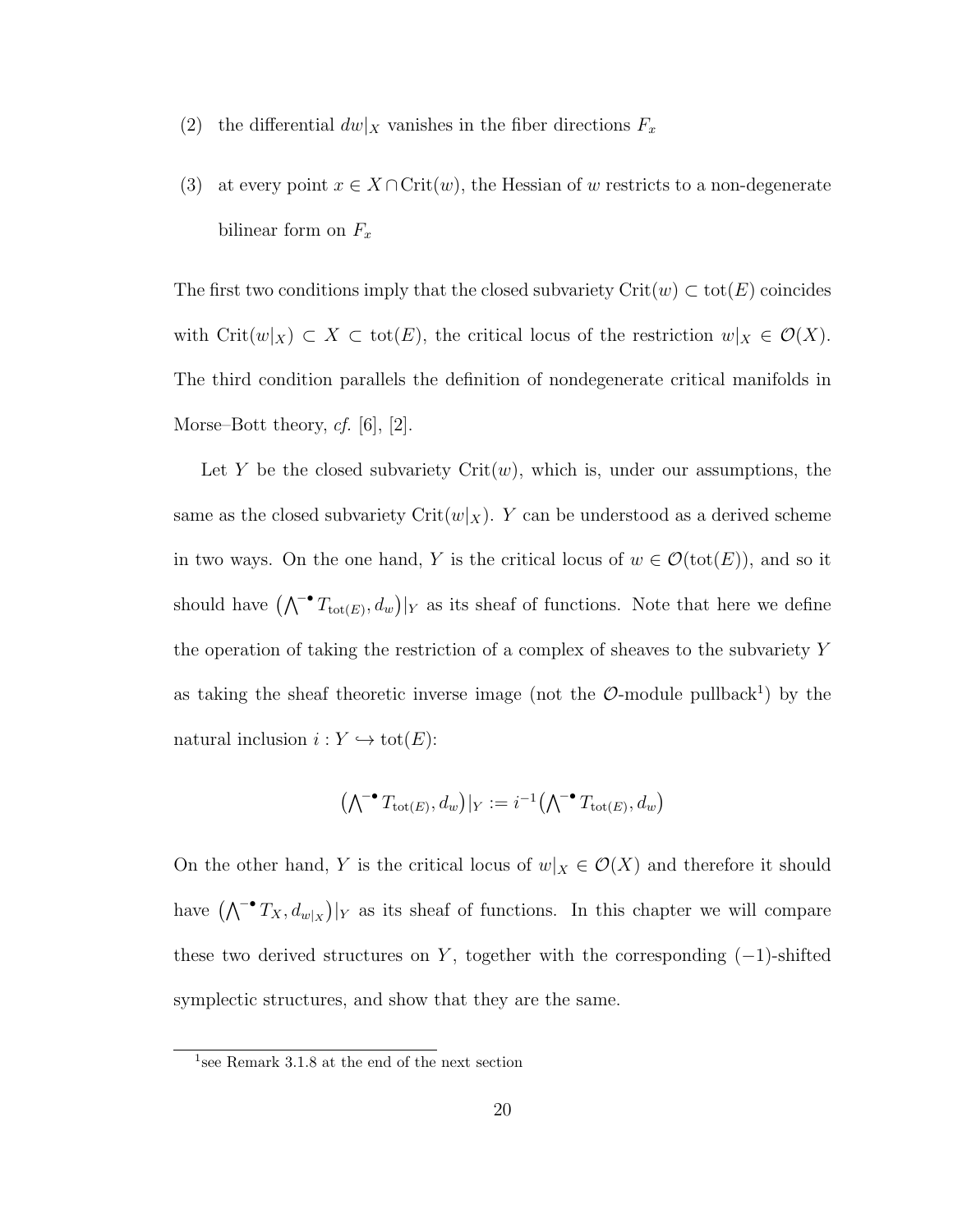### <span id="page-27-0"></span>3.1 Line bundles

We begin by investigating the local situation around a point of the critical locus of  $w \in \mathcal{O}(\text{tot}(E))$ . After choosing a local trivialization of the bundle, we can assume  $X = \text{Spec}(R)$  and  $S = \text{Spec}(R[t])$ . Because of the global assumptions we have on our potential, we know that  $w \in \mathcal{O}(S)$  has the form

$$
w = r_0 + r_2 t^2 + \sum_{k \ge 3} r_k t^k \in R[t]
$$

where  $r_2 \in R$  is invertible. The tangent bundle splits in the following manner:

$$
T_S = (R[t] \otimes_R T_X) \oplus \left(R[t] \left\langle \frac{\partial}{\partial t} \right\rangle\right)
$$

Hence, the  $(-m)$ -th term of the Koszul complex  $(\bigwedge^{\bullet} T_S, d_w)$  is isomorphic to

$$
R[t] \otimes_R (\bigwedge\nolimits^m T_X \oplus \bigwedge\nolimits^{m-1} T_X)
$$

Take an arbitrary element of the  $(-m)$ -th term:

$$
\varphi = (\alpha_0, \beta_0) + (\alpha_1, \beta_1)t + (\alpha_2, \beta_2)t^2 + (\alpha_3, \beta_3)t^3 + \cdots
$$

where  $\alpha_n \in \bigwedge^m T_X$  and  $\beta_n \in \bigwedge^{m-1} T_X$ . Applying the differential we get  $d_w\varphi$  which can be written in the form

$$
d_w\varphi=(\tilde{\alpha}_0,\tilde{\beta}_0)+(\tilde{\alpha}_1,\tilde{\beta}_1)t+(\tilde{\alpha}_2,\tilde{\beta}_2)t^2+(\tilde{\alpha}_3,\tilde{\beta}_3)t^3+\cdots
$$

for some  $\tilde{\alpha}_n \in \bigwedge^{m-1} T_X$  and  $\tilde{\beta}_n \in \bigwedge^{m-2} T_X$ .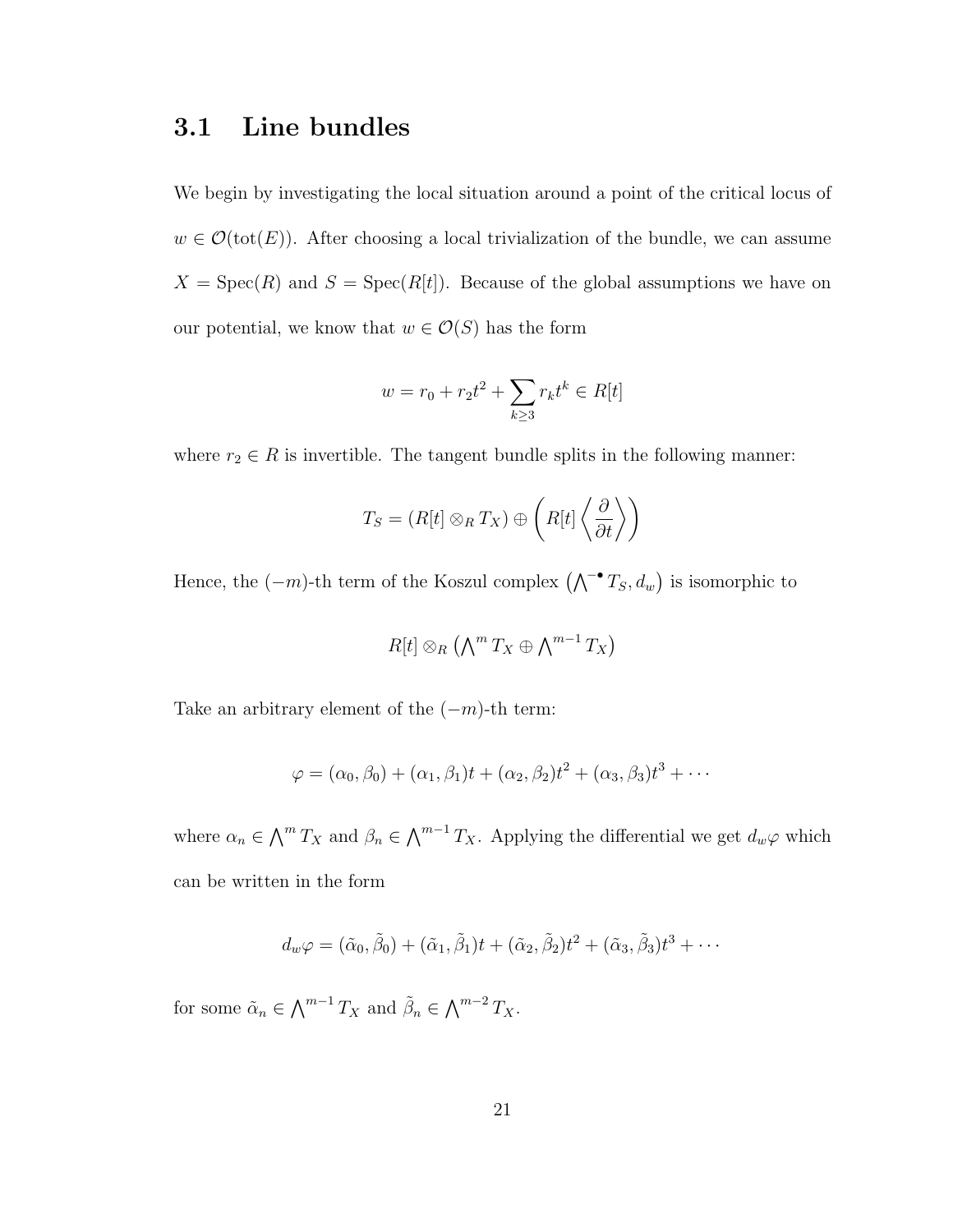We now calculate what happens when we apply  $d_w$  to an element of the form  $\alpha_n t^n$ . If  $\alpha_n$  is representable as  $f \frac{\partial}{\partial x}$  $\frac{\partial}{\partial x_{i_1}} \wedge \cdots \wedge \frac{\partial}{\partial x_{i_m}}$ , then we have

$$
d_w \alpha_n t^n = \left( \sum_{j=1}^m (-1)^{j+1} \frac{\partial w}{\partial x_{i_j}} f \frac{\partial}{\partial x_{i_1}} \wedge \cdots \wedge \widehat{\frac{\partial}{\partial x_{i_j}}} \wedge \cdots \wedge \frac{\partial}{\partial x_{i_m}} \right) t^n
$$
  
= 
$$
\sum_{k \ge 0} \left( \sum_{j=1}^m (-1)^{j+1} \frac{\partial r_k}{\partial x_{i_j}} f \frac{\partial}{\partial x_{i_1}} \wedge \cdots \wedge \widehat{\frac{\partial}{\partial x_{i_j}}} \wedge \cdots \wedge \frac{\partial}{\partial x_{i_m}} \right) t^{k+n}
$$
  
= 
$$
\sum_{k \ge 0} d_k \alpha_n t^{k+n}
$$

where  $d_k$  is the Koszul differential for the critical locus of the function  $r_k \in \mathcal{O}(X)$ . We see that  $d_w \alpha_n t^n$  contributes  $d_k \alpha_n$  to  $\tilde{\alpha}_{k+n}$  and makes no contribution to any  $\tilde{\beta}_n$ . Now, if  $\beta_n$  corresponds to  $f\frac{\partial}{\partial x}$  $\frac{\partial}{\partial x_{i_1}} \wedge \cdots \wedge \frac{\partial}{\partial x_{i_{m-1}}} \wedge \frac{\partial}{\partial t}$ , we get:

$$
d_w \beta_n t^n = \left( \sum_{j=1}^{m-1} (-1)^{j+1} \frac{\partial w}{\partial x_{i_j}} f \frac{\partial}{\partial x_{i_1}} \wedge \cdots \wedge \frac{\partial}{\partial x_j} \wedge \cdots \wedge \frac{\partial}{\partial x_{i_{m-1}}} \wedge \frac{\partial}{\partial t} \right) t^n
$$
  
+ 
$$
(-1)^{m+1} \frac{\partial w}{\partial t} f \frac{\partial}{\partial x_{i_1}} \wedge \cdots \wedge \frac{\partial}{\partial x_{i_{m-1}}} t^n
$$
  
= 
$$
\sum_{k \ge 0} (d_k \beta_n \wedge \frac{\partial}{\partial t}) t^{k+n} + \sum_{k \ge 2} (-1)^{m+1} k r_k \beta_n t^{k-1+n}
$$

Therefore,  $d_w\beta_n t^n$  contributes  $d_k\beta_n$  to  $\tilde{\beta}_{k+n}$  and  $(-1)^{m+1}(k+1)r_{k+1}\beta_n$  to  $\tilde{\alpha}_{k+n}$ .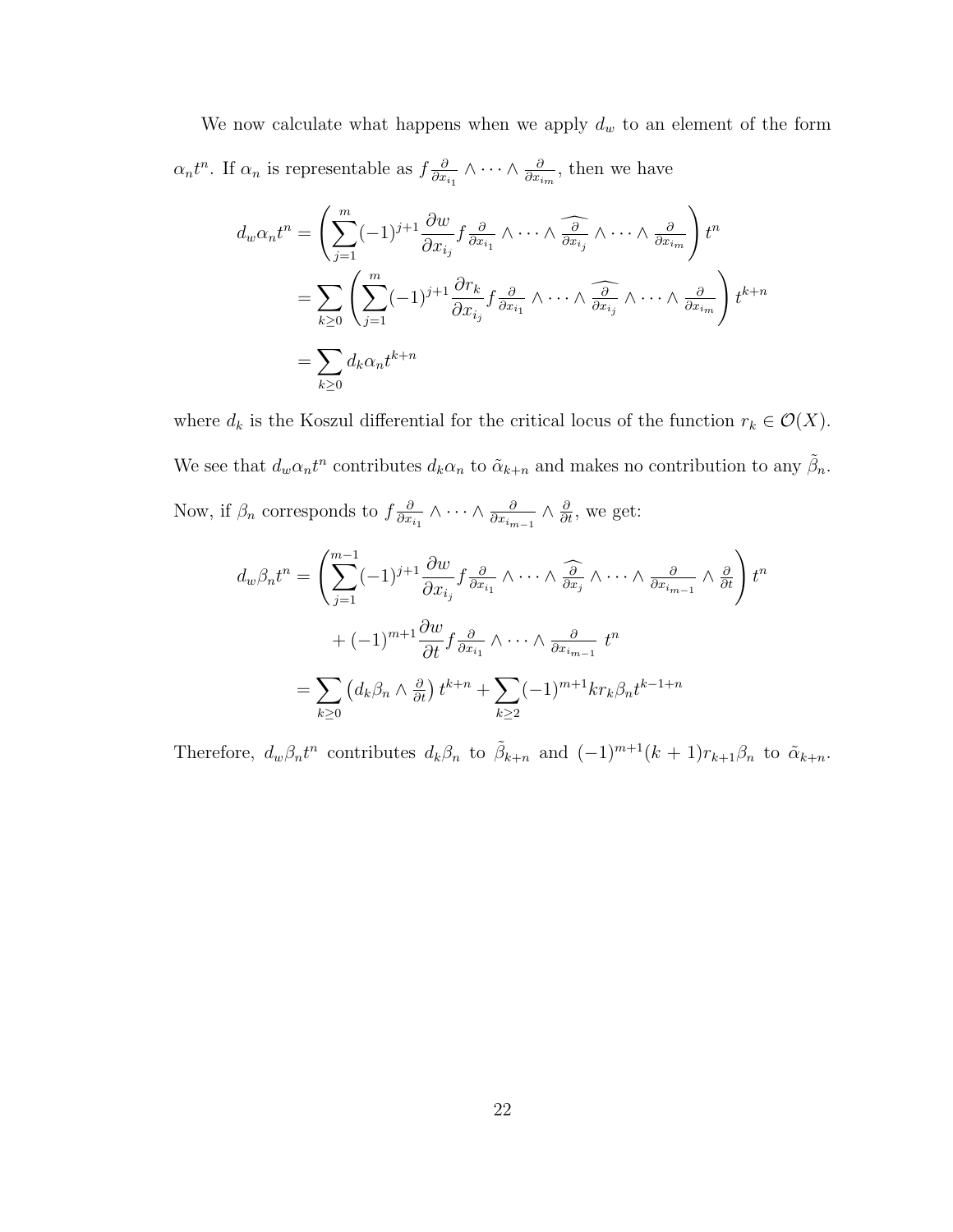Collecting the terms we get:

$$
\tilde{\alpha}_0 = d_0 \alpha_0
$$
\n
$$
\tilde{\alpha}_1 = d_1 \alpha_0 + d_0 \alpha_1 + (-1)^{m+1} 2r_2 \beta_0
$$
\n
$$
\tilde{\alpha}_2 = d_2 \alpha_0 + d_1 \alpha_1 + d_0 \alpha_2 + (-1)^{m+1} (3r_3 \beta_0 + 2r_2 \beta_1)
$$
\n
$$
\tilde{\alpha}_3 = d_3 \alpha_0 + d_2 \alpha_1 + d_1 \alpha_2 + d_0 \alpha_3 + (-1)^{m+1} (4r_4 \beta_0 + 3r_3 \beta_1 + 2r_2 \beta_2)
$$
\n
$$
\vdots
$$
\n
$$
\tilde{\alpha}_n = \sum_{i+j=n} d_i \alpha_j + (-1)^{m+1} \left( (n+1)r_{n+1} \beta_0 + nr_n \beta_1 + \dots + 3r_3 \beta_{n-2} + 2r_2 \beta_{n-1} \right)
$$
\n
$$
\vdots
$$

If we assume  $d_w\varphi = 0$ , then every  $\tilde{\alpha}_n$  in the sequence of equations above equals to 0. Since the function  $r_2$  is invertible, the equations  $\tilde{\alpha}_n = 0$  force the sequence  $\beta_0, \beta_1, \beta_2, \ldots$  to be completely determined by the sequence  $\alpha_0, \alpha_1, \alpha_2, \ldots$  as we can express  $\beta_n$  in the following way:

$$
2r_2\beta_n = (-1)^m \left(\sum_{i+j=n+1} d_i \alpha_j\right) - ((n+2)r_{n+2}\beta_0 + (n+1)r_{n+1}\beta_1 + \dots + 3r_3\beta_{n-1})
$$

<span id="page-29-0"></span>Hence, we've proven the following lemma.

**Lemma 3.1.1.** Let  $\varphi \in \bigwedge^m T_S$  and write  $\varphi = \sum_{n \geq 0} (\alpha_n, \beta_n) t^n$ . If  $d_w \varphi = 0$ , then  $\varphi$ is completely determined by the sequence  $\alpha_0, \alpha_1, \alpha_2, \ldots$ 

Now pick  $\varphi \in \ker d_w$  and let it be represented by  $\sum_{n\geq 0} \alpha_n t^n$ . Are there any constraints on  $\alpha_n$ ? Certainly we must have  $d_0\alpha_0 = 0$ . Additionally, if  $\varphi \in \ker d_w$  is going to be in the image of  $d_w$ , than it must satisfy  $\alpha_0 \in \text{im } d_0$ . We will now show that there are no other constraints on the image of  $d_w$ .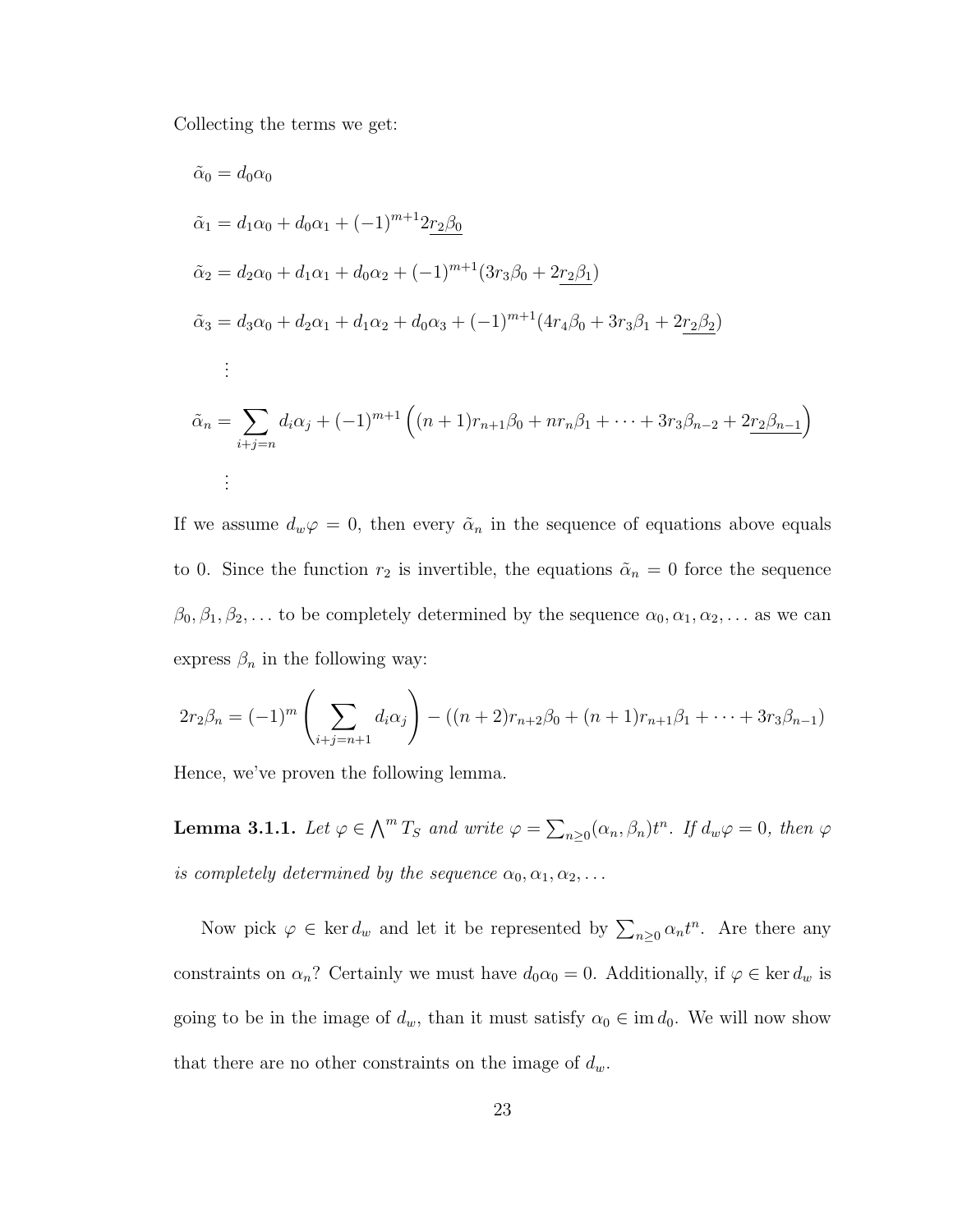<span id="page-30-0"></span>**Proposition 3.1.2.** Let  $\bar{\varphi} \in \bigwedge^m T_S$ . Assume that  $\bar{\varphi}$  is in the kernel of  $d_w$  and that it is represented by  $\sum_{n\geq 0} \bar{\alpha}_n t^n$ . Then  $\bar{\varphi} \in \text{im } d_w \Leftrightarrow \bar{\alpha}_0 \in \text{im } d_0$ .

*Proof.* Let  $\bar{\alpha}_0 = d_0 \alpha_0$  and define

$$
\varphi := (\alpha_0, \beta_0) + (0, \beta_1)t + (0, \beta_2)t^2 + (0, \beta_3)t^3 + \cdots
$$

for some  $\beta_n \in \bigwedge^m T_X$  which are to be determined. We write  $d_w\varphi = \sum_{n\geq 0} (\tilde{\alpha}_n, \tilde{\beta}_n)t^n$ . The desired equality  $\bar{\varphi} = d_w \varphi$  implies the following sequence of equations:

$$
\bar{\alpha}_0 = d_0 \alpha_0
$$
  
\n
$$
\bar{\alpha}_1 = d_1 \alpha_0 + (-1)^m 2r_2 \beta_0
$$
  
\n
$$
\bar{\alpha}_2 = d_2 \alpha_0 + (-1)^m (3r_3 \beta_0 + 2r_2 \beta_1)
$$
  
\n
$$
\bar{\alpha}_3 = d_3 \alpha_0 + (-1)^m (4r_4 \beta_0 + 3r_3 \beta_1 + 2r_2 \beta_2)
$$
  
\n:  
\n:

Since  $r_2$  is invertible, we can solve inductively these equations and find  $\beta_0, \beta_1, \beta_2, \ldots$ such that  $\bar{\alpha}_n = \tilde{\alpha}_n$  for every n. But then we also have  $\bar{\beta}_n = \tilde{\beta}_n$  because both  $\bar{\varphi}$  and  $d_w\varphi$  are in the kernel of  $d_w$ , and therefore, by Lemma [3](#page-29-0).1.1, they are completely determined by  $\sum_{n\geq 0} \bar{\alpha}_n t^n$  and  $\sum_{n\geq 0} \tilde{\alpha}_n t^n$  respectively.  $\Box$ 

Now we continue investigating the kernel.

<span id="page-30-1"></span>**Lemma 3.1.3.** Let  $\alpha_0 \in \bigwedge^m T_X$ . If  $\alpha_0 \in \text{ker } d_0$ , then there exists  $\varphi \in \bigwedge^m T_S$  such that  $\varphi \in \text{ker } d_w$  and that  $\varphi$  is represented by the sequence  $\alpha_0, 0, 0, 0, \ldots$ 

Proof. Let

$$
\varphi := (\alpha_0, \beta_0) + (0, \beta_1)t + (0, \beta_2)t^2 + (0, \beta_3)t^3 + \cdots
$$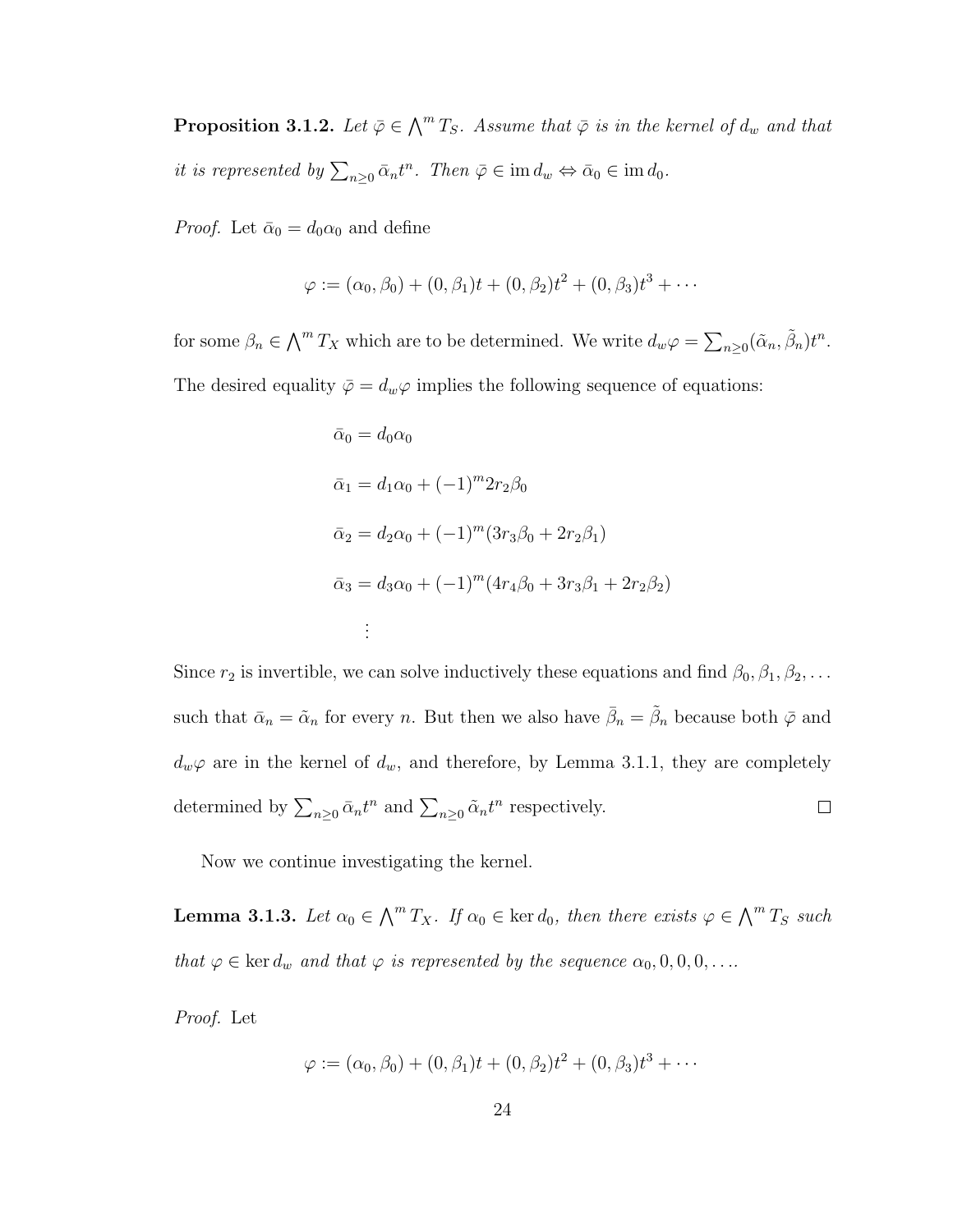and denote  $d_w \varphi = \sum_{n \geq 0} (\tilde{\alpha}_n, \tilde{\beta}_n) t^n$ . The requirement  $d_w \varphi = 0$  implies a sequence of equations  $\tilde{\alpha}_n = 0$ , first of which,  $d_0 \alpha_0 = 0$ , is satisfied by the assumption. Other equations  $\tilde{\alpha}_n = 0$  for  $n > 0$  form a system  $L\beta = (-1)^m d\alpha_0$  with

$$
L = \begin{pmatrix} 2r_2 & 0 & 0 & 0 & 0 & \cdots \\ 3r_3 & 2r_2 & 0 & 0 & 0 & \cdots \\ 4r_4 & 3r_3 & 2r_2 & 0 & 0 & \cdots \\ 5r_5 & 4r_4 & 3r_3 & 2r_2 & 0 & \cdots \\ \vdots & \vdots & \vdots & \vdots & \vdots \end{pmatrix}, \qquad \beta = \begin{pmatrix} \beta_0 \\ \beta_1 \\ \beta_2 \\ \beta_3 \\ \vdots \end{pmatrix}, \qquad d\alpha_0 = \begin{pmatrix} d_1\alpha_0 \\ d_2\alpha_0 \\ d_3\alpha_0 \\ d_4\alpha_0 \\ \vdots \end{pmatrix}
$$

Solving the system in the usual manner we get  $\beta_0, \beta_1, \ldots$  such that all the equations  $\tilde{\alpha}_n = 0$  are satisfied. We need to show that the equations  $\tilde{\beta}_n = 0$  are also satisfied. As we've seen on page [22,](#page-27-0) each  $d_w\beta_n t^n$  contributes the factor  $d_k\beta_n$  to  $\tilde{\beta}_{k+n}$ . Hence, the system of equations  $\tilde{\beta}_n = 0$  is  $D\beta = 0$ , where

$$
D = \begin{pmatrix} d_0 & 0 & 0 & 0 & 0 & \cdots \\ d_1 & d_0 & 0 & 0 & 0 & \cdots \\ d_2 & d_1 & d_0 & 0 & 0 & \cdots \\ d_3 & d_2 & d_1 & d_0 & 0 & \cdots \\ \vdots & \vdots & \vdots & \vdots & \vdots \end{pmatrix}
$$

Note that  $D$  and  $L$  are lower triangular Toeplitz matrices. Such matrices commute, assuming that their entries commute, which is true in our case since the differentials  $d_k$  are R-linear. Since D and L commute, then D and  $L^{-1}$  also commute and therefore:

$$
D\beta = 0 \Leftrightarrow DL^{-1}d\alpha_0 = 0 \Leftrightarrow L^{-1}Dd\alpha_0 = 0 \Leftrightarrow Dd\alpha_0 = 0
$$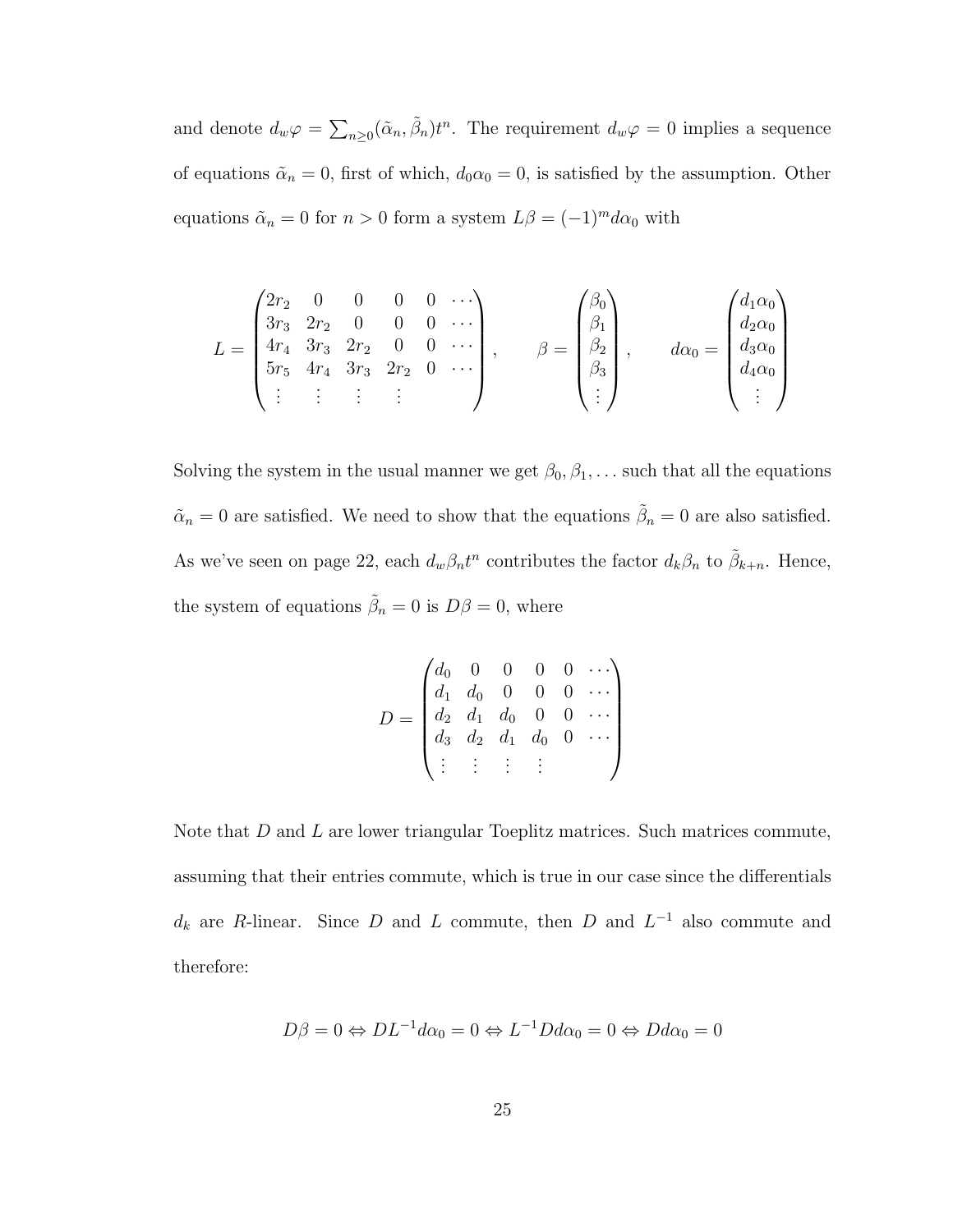It remains to check the equality  $Dd\alpha_0 = 0$ . The *n*-th element of  $Dd\alpha_0$  is

$$
\sum_{k=0}^{n} d_{n-k} d_{k+1} \alpha_0 = d_0 d_{n+1} \alpha_0 + (d_n d_1 \alpha_0 + \dots + d_1 d_n \alpha_0)
$$

The terms in the parentheses cancel each other because the equality  $d_i d_j = -d_j d_i$  $\Box$ holds in general. The first term is 0 since  $d_0\alpha_0 = 0$ .

<span id="page-32-0"></span>**Proposition 3.1.4.** The mapping  $\bigwedge^m T_S \to R[t] \otimes_R \bigwedge^m T_X$  given by the formula

$$
\sum_{n\geq 0}(\alpha_n,\beta_n)t^n\mapsto \sum_{n\geq 0}\alpha_nt^n
$$

restricts to an isomorphism  $\Phi : \ker d_w \to \{\sum_{n\geq 0} \alpha_n t^n : \alpha_0 \in \ker d_0\}.$ 

*Proof.* By Lemma [3](#page-29-0).1.1, the map  $\Phi$  is an injection. To show that it is surjection, first we deal with the case  $\alpha_0 = 0$ . Pick any sequence  $\alpha_1, \alpha_2, \ldots$  Similarly as in the proof of Proposition [3](#page-30-0).1.2, we solve the system

$$
\begin{pmatrix} 2r_2 & 0 & 0 & 0 & 0 & \cdots \\ 3r_3 & 2r_2 & 0 & 0 & 0 & \cdots \\ 4r_4 & 3r_3 & 2r_2 & 0 & 0 & \cdots \\ 5r_5 & 4r_4 & 3r_3 & 2r_2 & 0 & \cdots \\ \vdots & \vdots & \vdots & \vdots & \end{pmatrix} \begin{pmatrix} \beta_0 \\ \beta_1 \\ \beta_2 \\ \beta_3 \\ \vdots \end{pmatrix} = (-1)^m \begin{pmatrix} \alpha_1 \\ \alpha_2 \\ \alpha_3 \\ \alpha_4 \\ \vdots \end{pmatrix}
$$

to obtain  $\beta_n$  which we arrange in  $\varphi := \sum_{n\geq 0} (0, \beta_n) t^n$ . Now note that  $d_w \varphi \in \ker d_w$ and  $\Phi(d_w\varphi) = \sum_{n\geq 1} \alpha_n t^n$ . Hence, the image of  $\Phi$  contains  $\{\sum_{n\geq 0} \alpha_n t^n : \alpha_0 = 0\}$ . Since  $\Phi$  is a vector space homomorphism, it only remains to see that  $\alpha_0 \in \text{im } \Phi$  $\Box$ whenever  $\alpha_0 \in \text{ker } d_0$ , which is the content of Lemma [3](#page-30-1).1.3.

Notice that the differential  $d_0$  is precisely the differential  $d_{w|_X}$  on  $\bigwedge^{-\bullet} T_X$ . Now,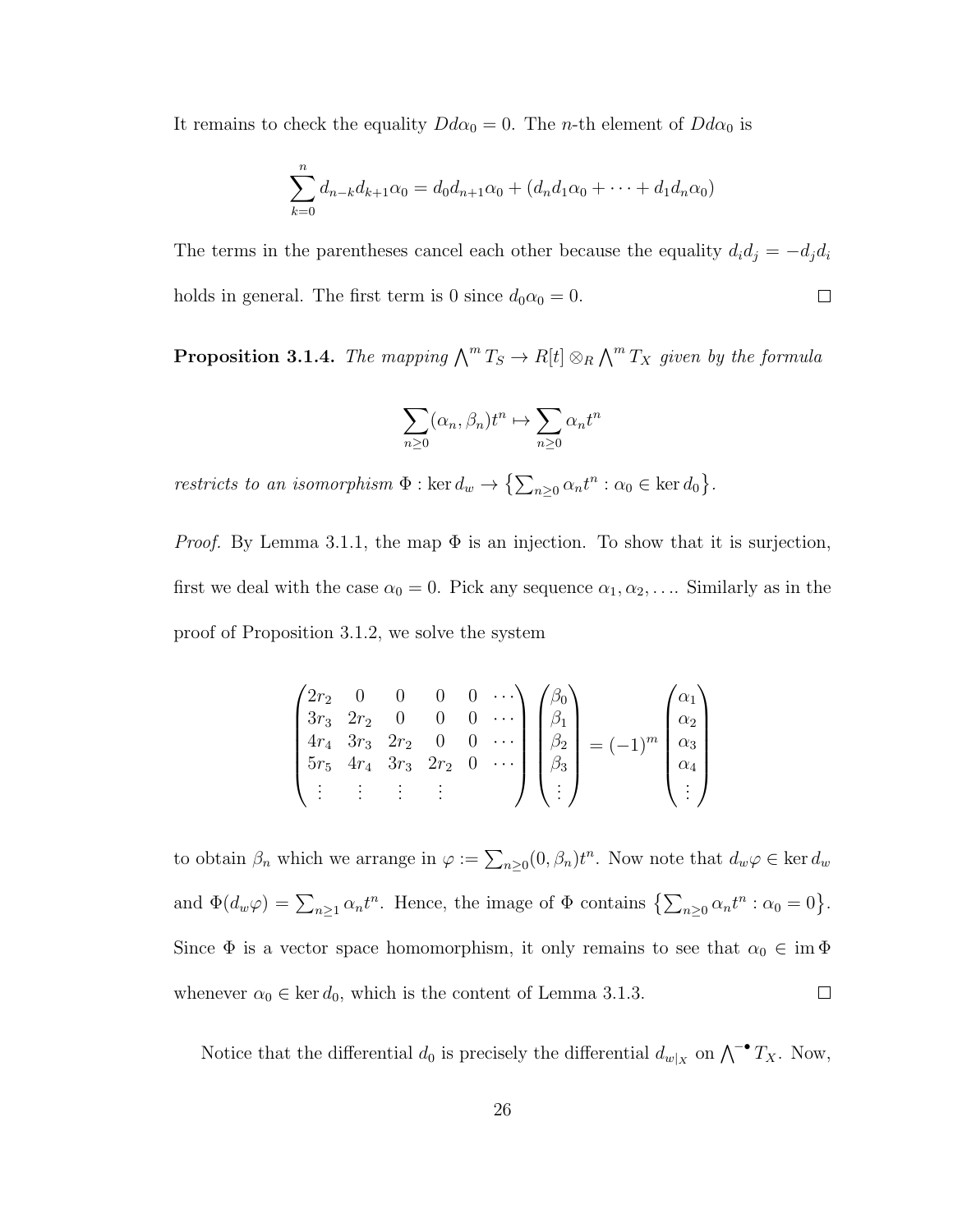combining the Propositions [3.1.4](#page-32-0) and [3.1.2,](#page-30-0) we get the following description of the cohomology of the complex  $(\bigwedge^{\bullet} T_S, d_w)$ .

<span id="page-33-0"></span>**Proposition 3.1.5.** Let R be a finitely generated smooth algebra over  $\mathbb{C}$ , and set  $X := \operatorname{Spec}(R)$  and  $S := \operatorname{Spec}(R[t])$ . For any regular function  $w \in \mathcal{O}(S)$  of the form

$$
w = r_0 + r_2 t^2 + \sum_{k \ge 3} r_k t^k \in R[t]
$$

with  $r_2 \in R$  invertible, the morphism of complexes  $(\bigwedge^{\bullet} T_S, d_w) \to (\bigwedge^{\bullet} T_X, d_{w|_X})$ given by

$$
\sum_{n\geq 0} (\alpha_n, \beta_n) t^n \mapsto \alpha_0
$$

<span id="page-33-1"></span>is a quasiisomorphism.

Remark 3.1.6. Note that our proof works without modification for formal neighborhoods of X, i.e., the previous proposition remains true if we replace  $Spec(R[t])$ with  $Spec(R[[t]])$ .

Now we deal with the case of non-trivial line bundles. First we need to construct a morphism between complexes  $(\bigwedge^{\bullet} T_{\text{tot}(E)}, d_w)$  and  $(\bigwedge^{\bullet} T_X, d_{w|_X})$ . The projection map  $\pi$ : tot $(E) \to X$  induces, for every point  $p \in \text{tot}(E)$ , the pushforward map  $d\pi_p$ :  $T_p$ tot $(E) \to T_pX$ . We associate to a vector field  $\xi \in T_{tot(E)}(U)$  a vector field  $\vartheta_{\pi}\xi \in T_X(U \cap X)$  by restricting it on  $X \cap U$  and pushing it forward:

$$
(\vartheta_{\pi}\xi)_{x} := (d\pi_{x})(\xi_{x}), \quad \text{for } x \in U \cap X
$$

This induces a map of sheaves  $\vartheta_{\pi} : T_{\text{tot}(E)} \to i_{*}T_{X}$  where  $i: X \hookrightarrow \text{tot}(E)$  is the inclusion, and then the map of complexes  $\vartheta_{\pi}: (\bigwedge^{\bullet} T_{\text{tot}(E)}, d_w) \to i_*(\bigwedge^{\bullet} T_X, d_{w|_X}).$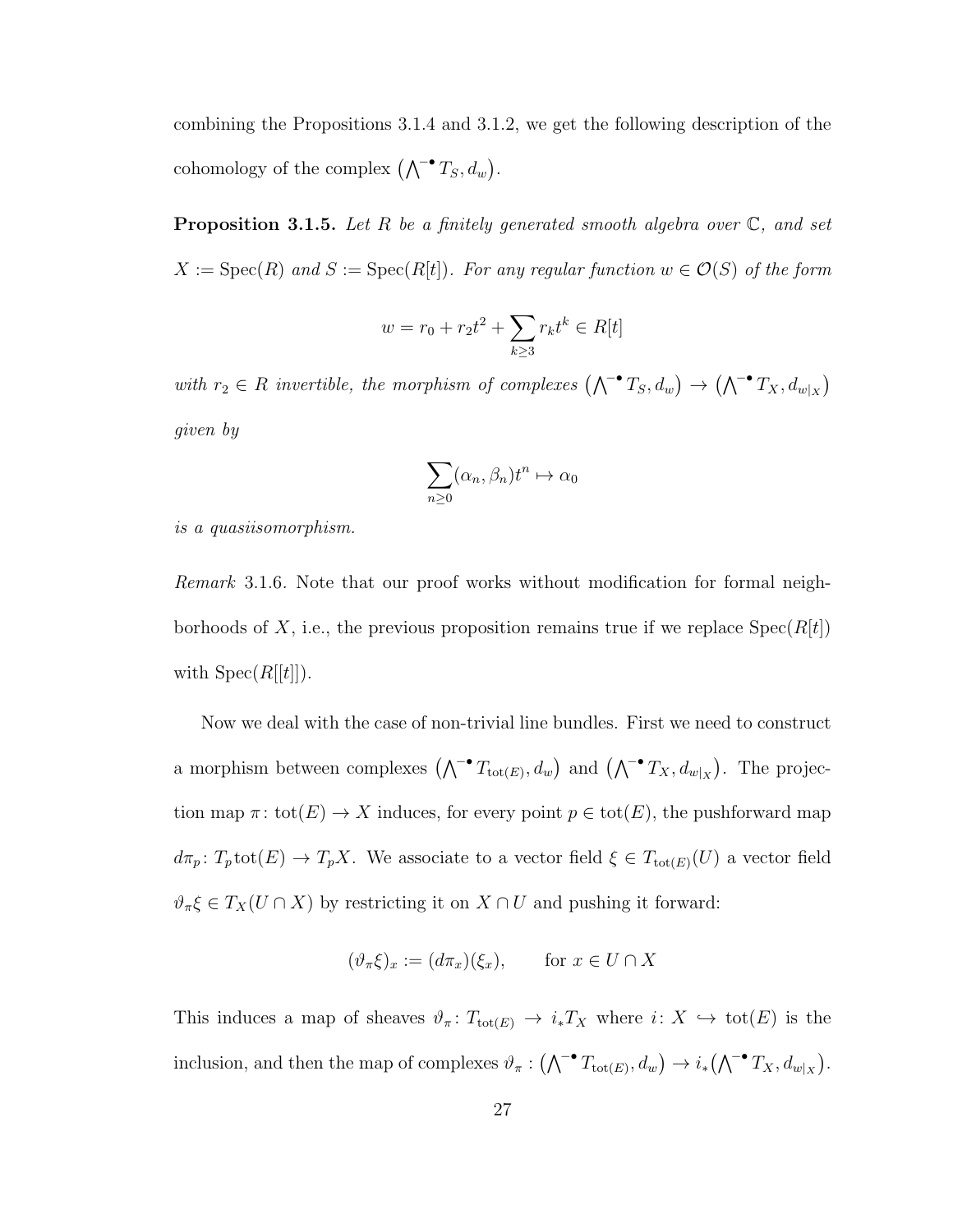<span id="page-34-0"></span>**Theorem 3.1.7.** Let X be a smooth variety and let E be a line bundle over X. Let  $w \in \mathcal{O}(\text{tot}(E))$  be a potential which satisfies the following assumptions:

- (1) the critical locus Crit $(w) \subset \text{tot}(E)$  is contained inside X
- (2) the differential  $dw|_X$  vanishes in the fiber directions  $F_x$
- (3) at every point  $x \in X \cap \text{Crit}(w)$ , the Hessian of w restricts to a non-degenerate bilinear form on  $F_x$

Then the morphism of complexes  $\vartheta_{\pi} : (\bigwedge^{\bullet} T_{\text{tot}(E)}, d_w) \to i_*(\bigwedge^{\bullet} T_X, d_{w|_X})$  is a quasiisomorphism. Hence, if we denote by Y the critical locus of w considered as a closed subvariety, then the derived structures that Y carries as the critical locus of w, and as the critical locus of  $w|_X$ , coincide.

*Proof.* We only need to work locally to prove that the morphism of complexes of sheaves  $\vartheta_{\pi}$  is a quasiisomorphism. Note that the cohomology sheaves of both  $(\bigwedge^{\bullet} T_{\text{tot}(E)}, d_w)$  and  $i_*(\bigwedge^{\bullet} T_X, d_{w|_X})$  are supported on Y. Therefore, we only need to check points  $p \in \text{tot}(E)$  which lie inside Y, and this is the situation where the Proposition [3](#page-33-0).1.5 applies.

The two derived structures on Y are obtained by taking the inverse images of the complexes of sheaves  $(\bigwedge^{\bullet} T_{\text{tot}(E)}, d_w)$  and  $(\bigwedge^{\bullet} T_X, d_{w|X})$ . Using the adjoint pair  $(i^{-1}, i_*)$  corresponding to the natural inclusion  $i: Y \hookrightarrow \text{tot}(E)$ , we conclude that the derived structures are quasiisomorphic.  $\Box$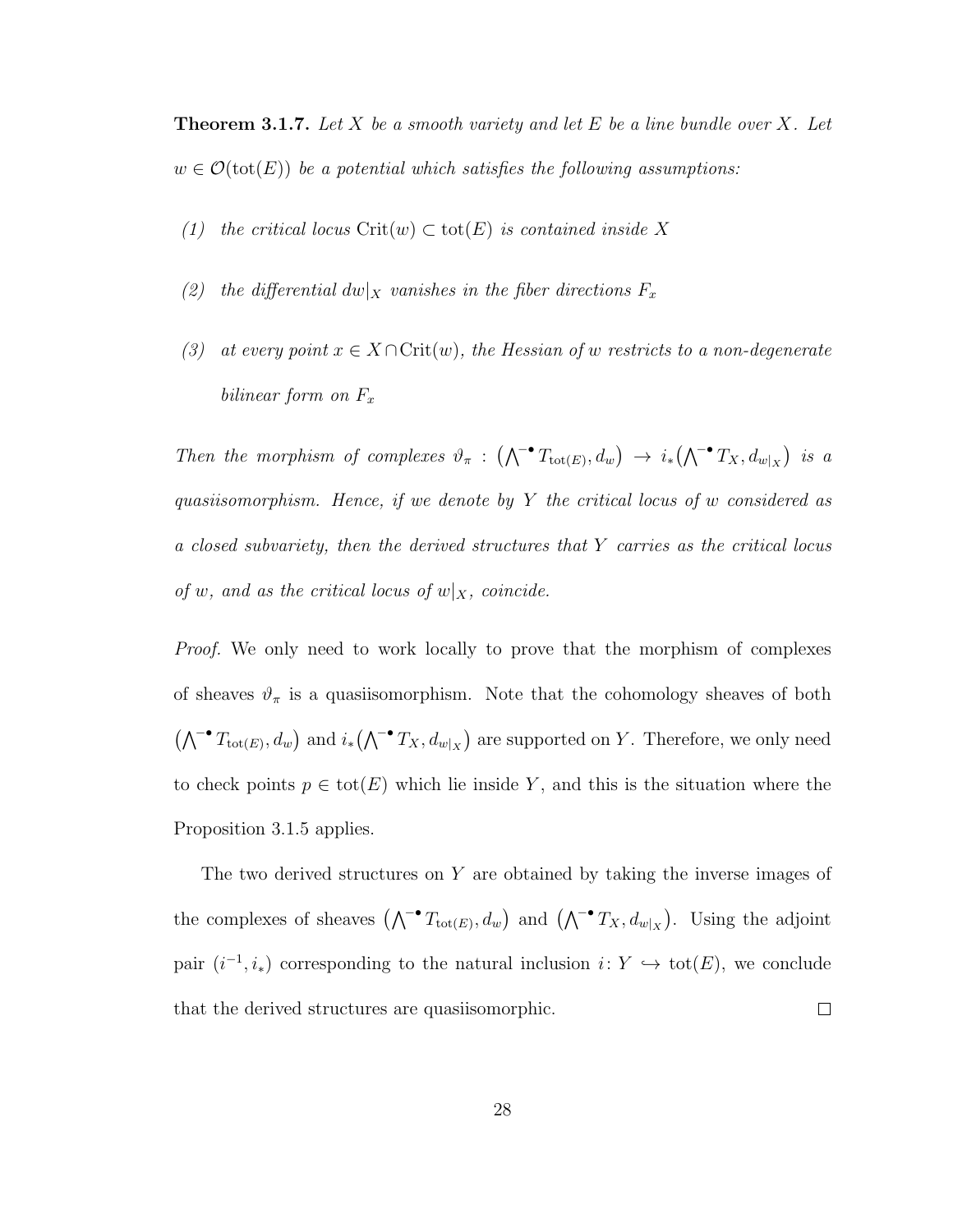<span id="page-35-0"></span>Remark 3.1.8. The inclusion map  $i: X \hookrightarrow S$  induces a map of tangent spaces  $T_xi\colon T_xX\to T_xS$  which in turn induces a map of complexes

$$
i\colon \left(\textstyle\bigwedge^{-\bullet} T_X, d_{w|_X}\right) \to i^*\left(\textstyle\bigwedge^{-\bullet} T_S, d_w\right)
$$

However, this map is not necessarily a quasiisomorphism. For example, assume that  $S = \text{Spec}(R)$  is an affine smooth scheme and let  $X = \text{Spec}(R/(f))$  be a smooth hypersurface in  $S$  with a free normal bundle. Since both  $S$  and  $X$  are smooth and affine, the restriction of the tangent bundle of  $S$  to  $X$  splits. Choose a splitting, and then choose a vector field  $\nabla f$  along X transverse to X, normalized so that  $(df)|_X(\nabla f) = 1$ . Then the complex  $i^*(\bigwedge^{-\bullet} T_S, d_w) = R/(f) \otimes_R (\bigwedge^{-\bullet} T_S, d_w)$  is the cone of the morphism

<span id="page-35-1"></span>
$$
\left(\bigwedge^{\bullet} T_X, d_{w|_X}\right) \to \left(\bigwedge^{\bullet} T_X, d_{w|_X}\right) \tag{3.1.1}
$$

which acts as multiplication by the function  $\frac{\partial w}{\partial n} = (dw)|_X(\nabla f)$  in each degree. Now assume that the map i:  $(\bigwedge^{\bullet} T_X, d_{w|X}) \rightarrow i^*(\bigwedge^{\bullet} T_S, d_w)$  is a quasiisomorphism. This map corresponds to the inclusion of  $(\bigwedge^{\bullet} T_X, d_{w|X})$  into the cone of [\(3.1.1\)](#page-35-1). But then the long exact sequence of the triangle corresponding to [\(3.1.1\)](#page-35-1) implies that all the cohomology groups of  $(\bigwedge^{\bullet} T_X, d_{w|_X})$  vanish, i.e., that  $\mathbb{R}\text{Crit}(w|_X)$  is empty.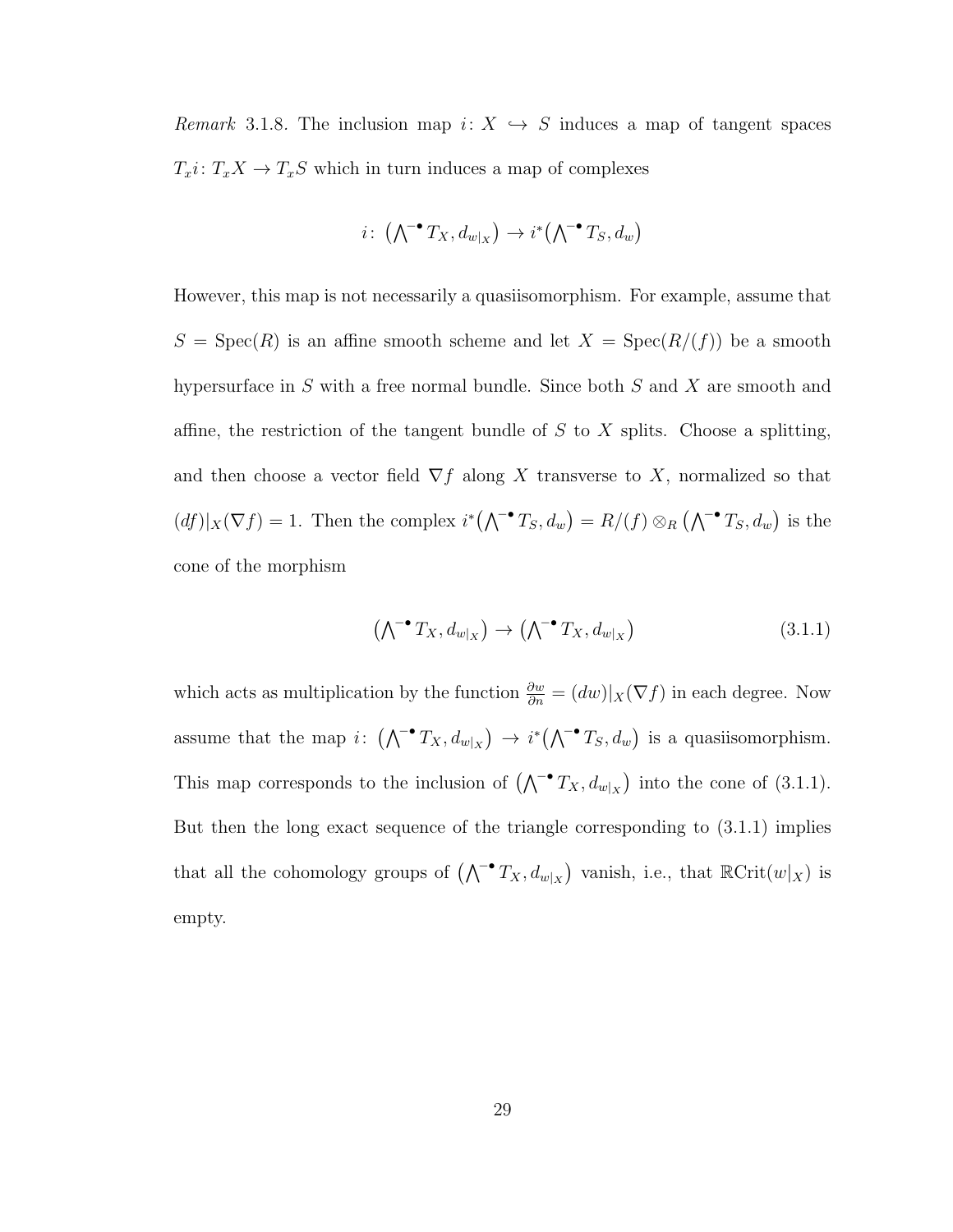### <span id="page-36-0"></span>3.2 Rank n bundles

As in the previous section, we begin by analyzing the local picture. In this case, however, we will deal with formal neighborhoods. Let X be a smooth variety, and choose a point  $x \in X$ . Denote by R the local ring  $\mathcal{O}_{X,x}$  and by  $\widehat{R}$  the formal neighborhood  $\widehat{\mathcal{O}_{X,x}}$  of the point x in X. The formal neighborhood of  $(x, 0)$  in the total space  $S := \text{tot}(E)$  of the trivial rank n bundle E over X corresponds to the ring  $\widehat{R}[[t_1, \ldots, t_n]]$ . Assume that the potential  $w \in \mathcal{O}(S)$  can be expressed in this formal neighborhood as

$$
w = r_0 + \sum_{i,j=1}^n r_{ij}(t_1, \dots, t_n) t_i t_j \in \widehat{R}[[t_1, \dots, t_n]]
$$

where  $r_{ij} = r_{ji}$  and the matrix  $(r_{ij}(0))$  is invertible. We would like to change the coordinates around  $(x, 0) \in S$  so that the quadratic part of w has a simpler form. In order to do this, we just follow the usual diagonalization procedure for quadratic forms as in the proof of Morse–Bott lemma. Suppose by induction that there exist coordinates  $u_1, \ldots, u_n$  such that

$$
w = r_0 + u_1^2 + \dots + u_{k-1}^2 + \sum_{i,j \ge k}^{n} r'_{ij}(u_1, \dots, u_n) u_i u_j
$$

After a linear change in the last  $n-k+1$  coordinates, we may assume  $r'_{kk}(x,0) \neq 0$ . Now introduce new coordinates  $v_1, \ldots, v_n$  by setting  $v_i := u_i$  for  $i \neq k$  and

$$
v_k := \sqrt{r'_{kk}(u_1, \dots, u_n)} \left( u_k + \sum_{i>k} 2u_i \frac{r'_{ik}(u_1, \dots, u_n)}{r'_{kk}(u_1, \dots, u_n)} \right)
$$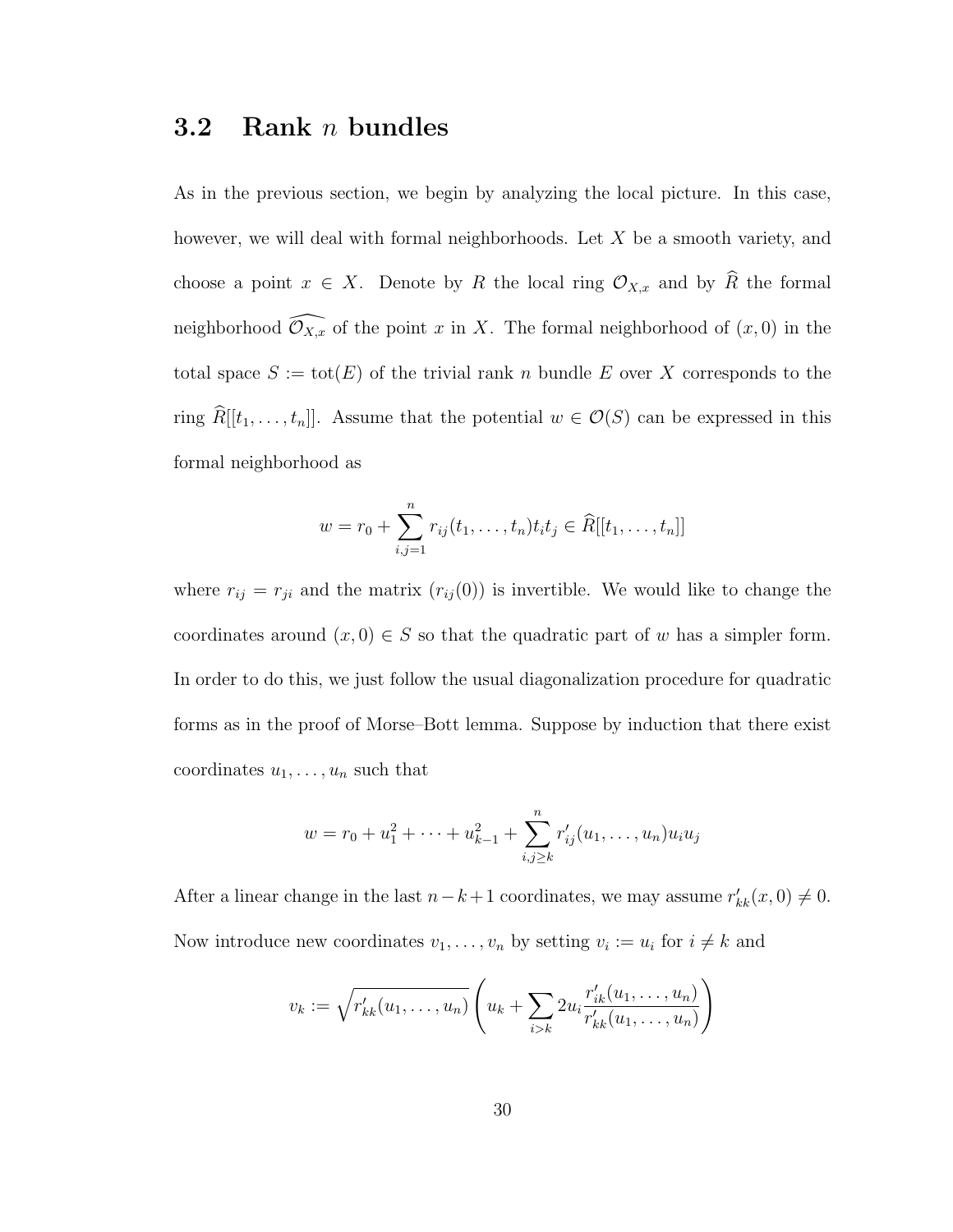for some choice of the square root of  $r'_{kk}(t_1, \ldots, t_n)$ . In the new coordinates w has the form

$$
w = r_0 + v_1^2 + \dots + v_k^2 + \sum_{i,j>k}^n r_{ij}''(v_1, \dots, v_n) v_i v_j
$$

Therefore, after a suitable change of coordinates, our potential will look like

$$
w = r_0 + t_1^2 + \dots + t_n^2
$$

The projection map  $\vartheta_{\pi}: T_{\text{tot}(E)} \to i_*T_X$  defined on page [27,](#page-33-1) induces a map of stalks on the formal neighborhood of  $(x, 0)$  in S:

$$
\widehat{T_{\text{tot}(E)}} \to \widehat{i_{*}T_X}
$$

and then a map of complexes

$$
\widehat{\vartheta_{\pi}}\colon \left(\widehat{\bigwedge}^{\bullet}\widehat{T_{\text{tot}(E)}},d_{w}\right)\to i_{*}\left(\widehat{\bigwedge}^{\bullet}\widehat{T_{X}},d_{w|_{X}}\right)
$$

We would like to show that this map is a quasiisomorphism. Transformation of coordinates described above only changes the coordinates which point in directions normal to  $X$ . Therefore, when transferred into the new coordinate system, the projection map  $\widehat{\vartheta_{\pi}}$  will still act as the projection in the new coordinates. This means that we have reduced the proof of the fact that  $\widehat{\vartheta_{\pi}}$  is a quasiisomorphism to the case when the potential on S has the form  $w = r_0 + t_1^2 + \cdots + t_n^2$ . This special case follows by induction on  $n$  using the Proposition [3](#page-33-0).1.5.

Now that the local case has been addressed, we can immediately generalize Theorem [3](#page-34-0).1.7.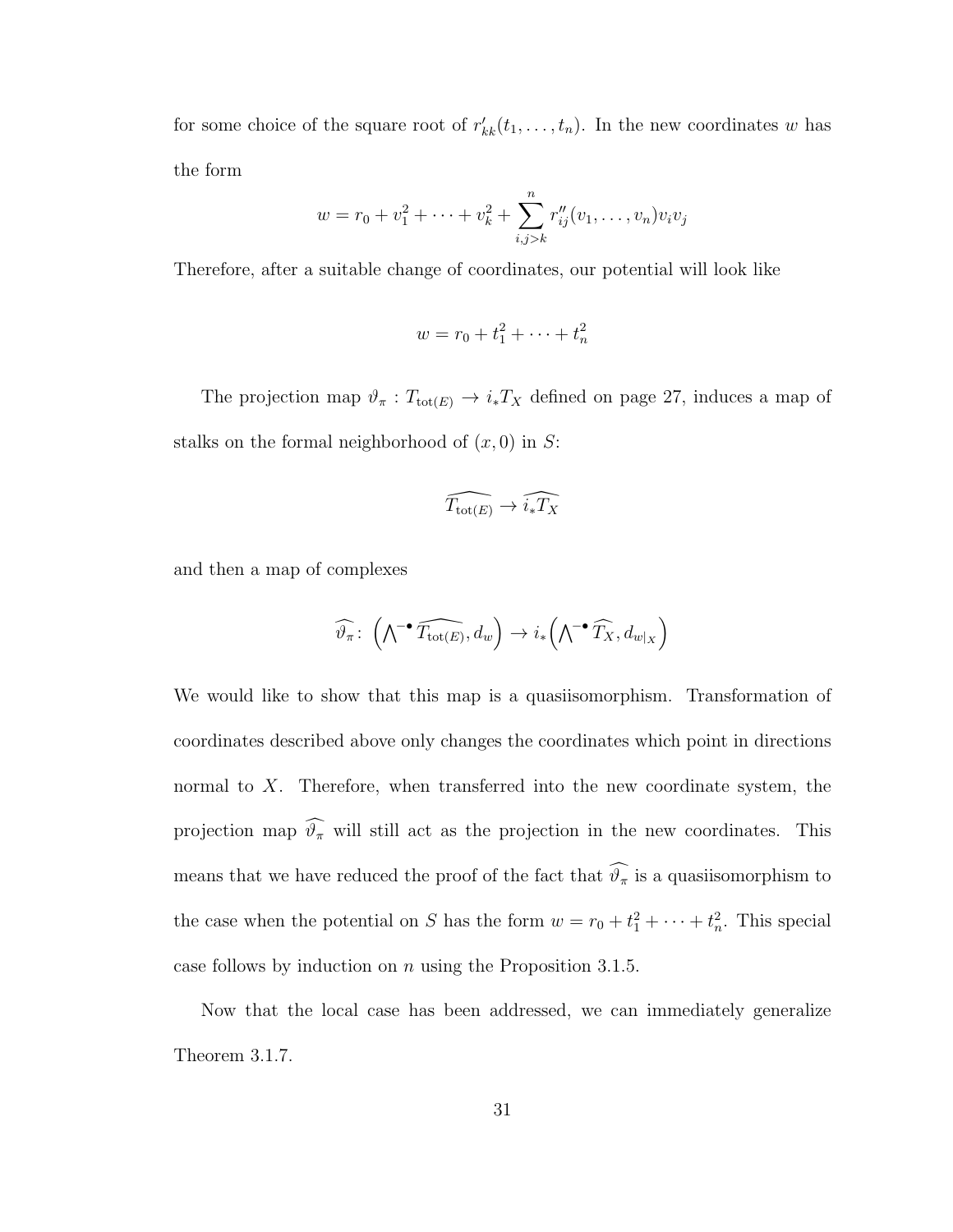**Theorem 3.2.1.** Let X be a smooth variety and let E be a vector bundle over X. Let  $w \in \mathcal{O}(\text{tot}(E))$  be a potential which satisfies the following assumptions:

- (1) the critical locus  $\mathrm{Crit}(w) \subset \mathrm{tot}(E)$  is contained inside X
- (2) the differential  $dw|_X$  vanishes in the fiber directions  $F_x$
- (3) at every point  $x \in X \cap \text{Crit}(w)$ , the Hessian of w restricts to a non-degenerate bilinear form on  $F_x$

Then the morphism of complexes  $\vartheta_{\pi}$ :  $(\bigwedge^{\bullet} T_{\text{tot}(E)}, d_w) \rightarrow i_*(\bigwedge^{\bullet} T_X, d_{w|_X})$  is a quasiisomorphism. Hence, if we denote by Y the critical locus of w considered as a closed subvariety, then the derived structures that Y carries as the critical locus of w, and as the critical locus of  $w|_X$ , coincide.

#### Shifted symplectic structures

We conclude this chapter by comparing the two natural  $(-1)$ -shifted symplectic structures on the critical locus Y of the potential  $w \in \mathcal{O}(\text{tot}(E))$  which Y carries as the critical locus of both w and  $w|_X$ .

Recall from section [2.2](#page-22-0) that the pair consisting of  $dw \in T_{\text{tot}(E)} \otimes \Omega_{\text{tot}(E)}^2$  and  $\mathrm{id}_{\Omega^1_{\mathrm{tot}(E)}} \in T_{\mathrm{tot}(E)} \otimes \Omega^1_{\mathrm{tot}(E)}$  locally represents the canonical (-1)-shifted symplectic form on the derived critical locus  $\mathbb{R}\text{Crit}(w)$ . The canonical  $(-1)$ -shifted symplectic form on  $\mathbb{R}\mathrm{Crit}(w|_X)$  is locally represented by  $d(w|_X) \in T_X \otimes \Omega^2_X$  and  $\mathrm{id}_{\Omega^1_X} \in T_X \otimes \Omega^1_X$ . Since the differential  $dw|_X$  vanishes in the fiber directions  $F_x$ , the pullback of  $d(w|_X)$ by  $\pi: \text{tot}(E) \to X$  will equal to  $dw|_X$  in a neighborhood of X. As for the identity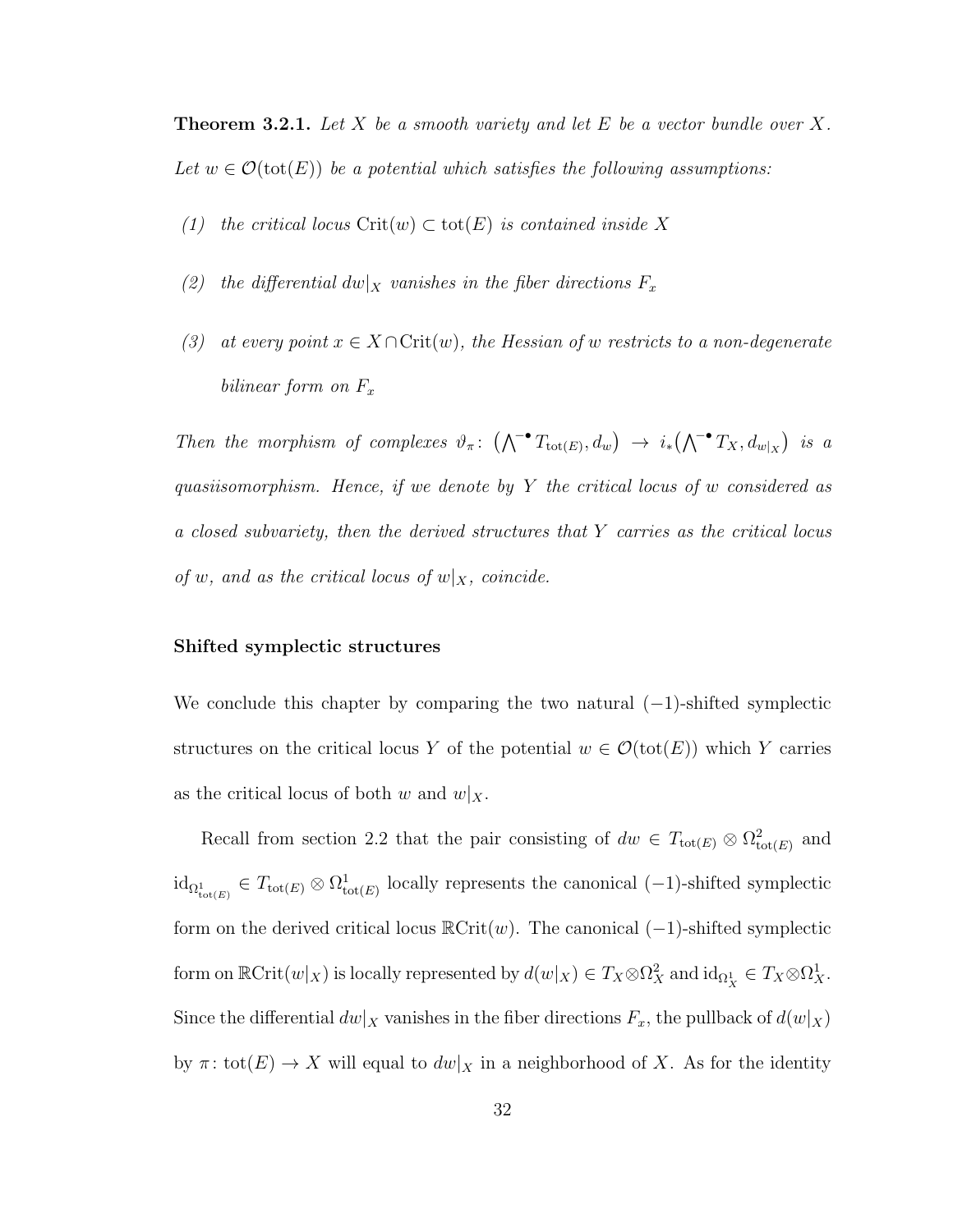maps, we only need to ensure that our choices of flat connections of  $\Omega^1_X$  and  $\Omega^1_{\text{tot}(E)}$ in a neighborhood of  $x \in X$  are compatible. Hence, we have the following:

**Corollary 3.2.2.** Let X be a smooth variety and let E be a vector bundle over X. Let  $w \in \mathcal{O}(\text{tot}(E))$  be a potential which satisfies the assumptions (1), (2), and (3) from the previous theorem. Then the pullback of the natural  $(-1)$ -shifted symplectic form on the derived critical locus  $\mathbb{R}\text{Crit}(w|_X)$  by the quasiisomorphism  $\vartheta_{\pi}$  equals the natural  $(-1)$ -shifted symplectic form on  $\mathbb{R}\text{Crit}(w)$ . Furthermore, the canonical key closing the form on  $\mathbb{R}\text{Crit}(w|_X)$  gets mapped to the canonical key closing the form on  $\mathbb{R}\mathrm{Crit}(w)$ .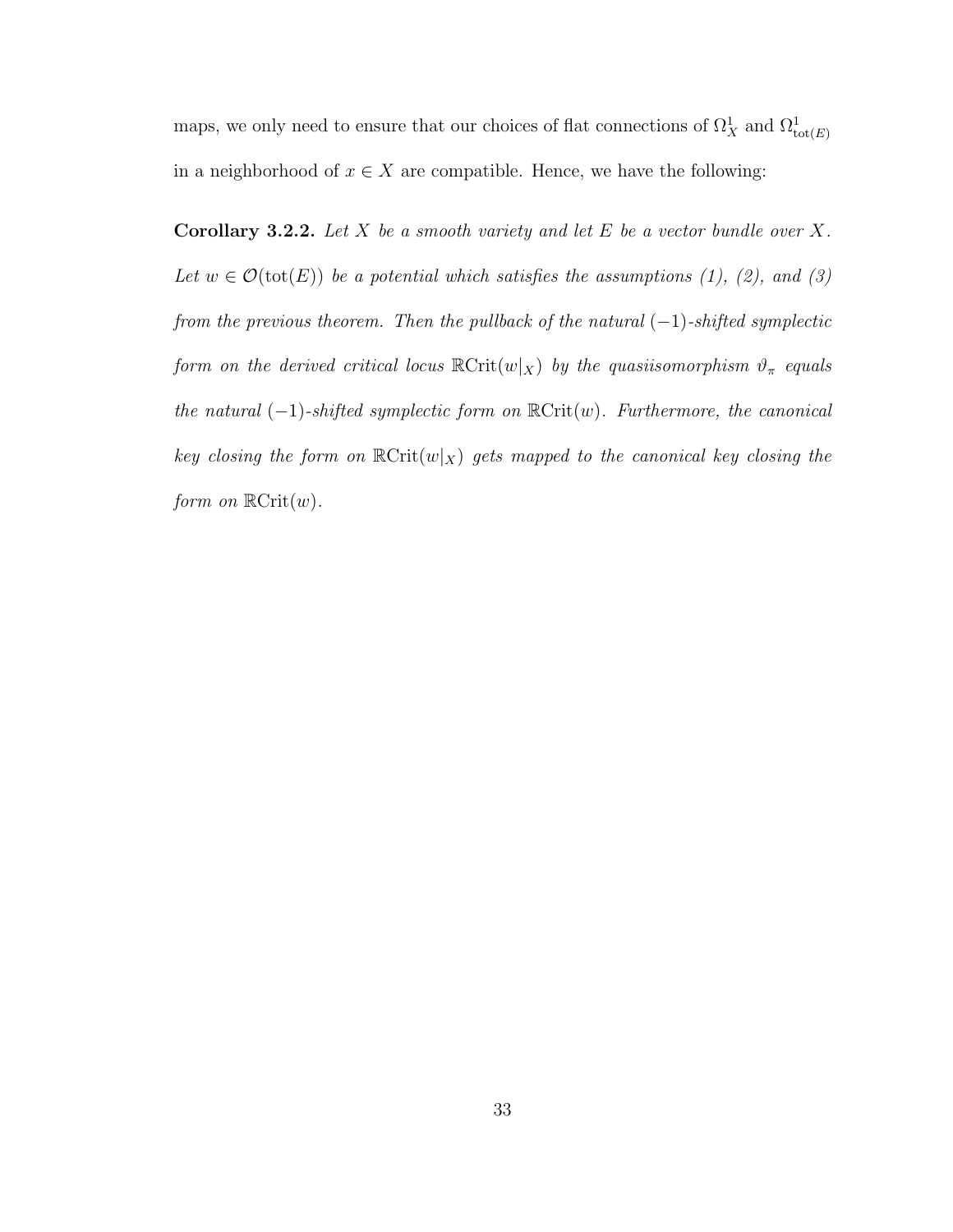# <span id="page-40-0"></span>Chapter 4

# More general cases

Let  $S$  be a smooth algebraic variety over  $\mathbb{C}$ . A critical point of a regular function  $w \in \mathcal{O}(S)$  is a point  $s \in S$  at which dw vanishes. Critical points of w form a closed subvariety of S called the critical locus of w and denoted by  $\mathrm{Crit}(w)$ .

Let X be a smooth closed subvariety of S. If the closed subvarieties  $Crit(w) \subset S$ and  $\mathrm{Crit}(w|_X) \subset X$  happen to coincide, we can pose the question whether their natural derived structures, which they acquire as critical loci of  $w \in \mathcal{O}(S)$  and  $w|_X\in \mathcal{O}(X),$  respectively, coincide. Without some assumptions on the relationship between  $X$  and  $w$  the two derived structures will differ.

In the previous chapter we considered the case when  $S$  was the total space of a vector bundle on  $X$ . In this chapter, we generalize the results to Kashiwara's quantized cycles, and then investigate some ways to deal with more general closed embeddings  $X \hookrightarrow S$ . We also comment on a possible generalization to critical loci of shifted potentials.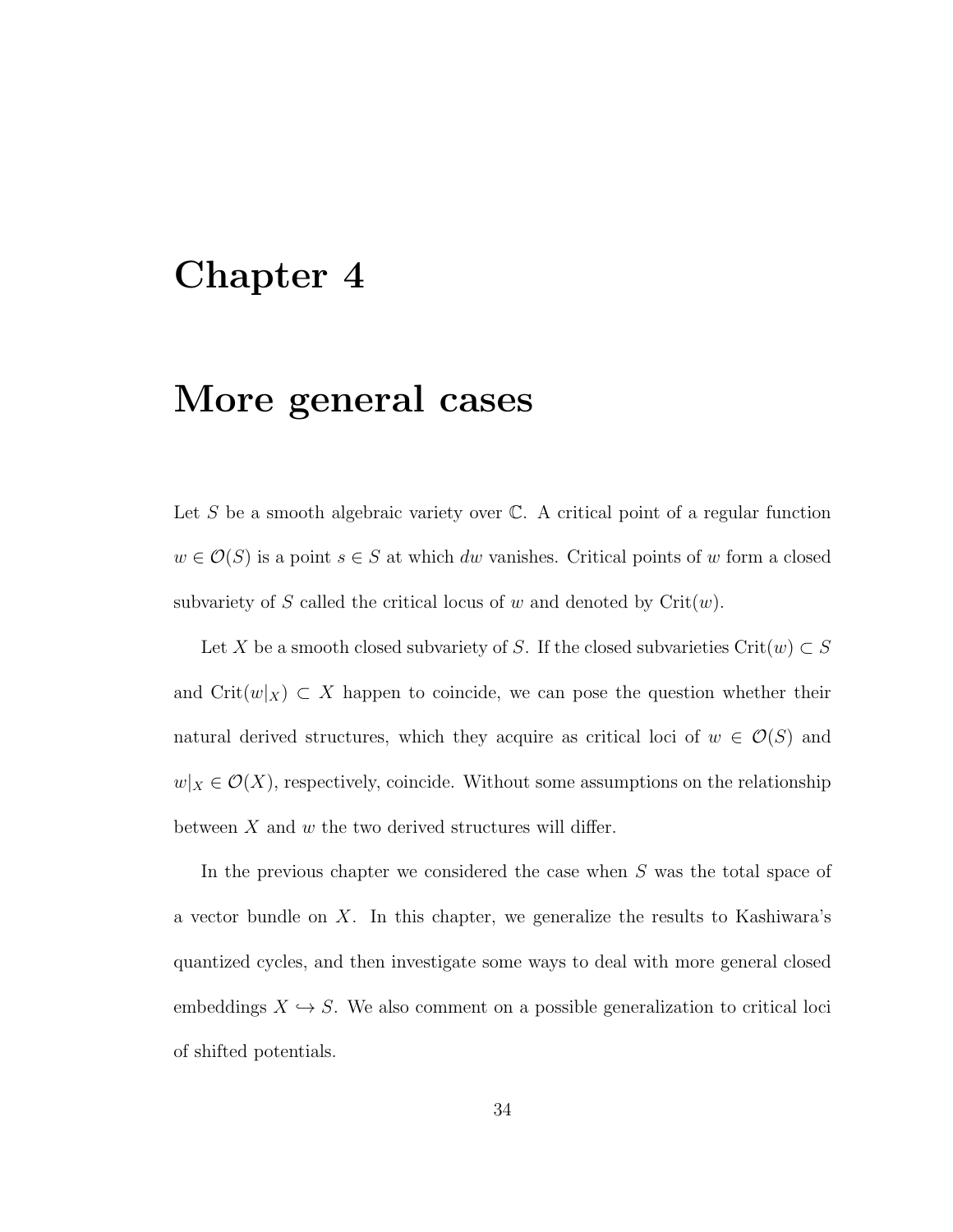### <span id="page-41-0"></span>4.1 Quantized cycles

Let S be a smooth algebraic variety over  $\mathbb C$  and X a smooth closed subvariety of S. We will assume that the conormal sequence corresponding to the embedding  $X \subset S$  splits, so that the map from X to its first infinitesimal neighborhood in S admits a global retraction. The data of a subvariety  $X \subset S$  together with a choice of global retraction  $\sigma$  is called a quantized cycle (see [\[11\]](#page-48-7)).

Now assume that we have a potential  $w \in \mathcal{O}(S)$  and a quantized cycle  $(X, \sigma)$ . For every point  $x \in X$  we have the projection map  $\sigma_x : T_xS \to T_xX$  induced by the retraction of the quantized cycle. We can associate to a vector field  $\xi \in T_S(U)$ a vector field  $\vartheta_{\sigma} \xi \in T_X(U \cap X)$  by restricting it on  $X \cap U$  and projecting:

$$
(\vartheta_{\sigma}\xi)_{x} := \sigma_{x}(\xi_{x}), \qquad \text{for } x \in U \cap X
$$

This induces a map of sheaves  $\vartheta_{\sigma} \colon T_S \to i_*T_X$  where  $i: X \hookrightarrow S$  is the inclusion, and then the map of complexes  $\vartheta_{\sigma} : (\bigwedge^{\bullet} T_S, d_w) \to i_*(\bigwedge^{\bullet} T_X, d_{w|_X}).$ 

Now that we have constructed a map between the complexes which represent the algebras of functions on  $\mathbb{R}\text{Crit}(w)$  and  $\mathbb{R}\text{Crit}(w|_X)$ , we need to impose conditions which would guarantee that this map is a quasiisomorphism. To do so we introduce the following notation. For every  $x \in X$ , we define the subspace  $N_x \subset T_xS$  of directions normal to X as the kernel of the retraction  $\sigma$ :

$$
N_x := \ker\left(T_x S \xrightarrow{\sigma_x} T_x X\right)
$$

Now we have the following result.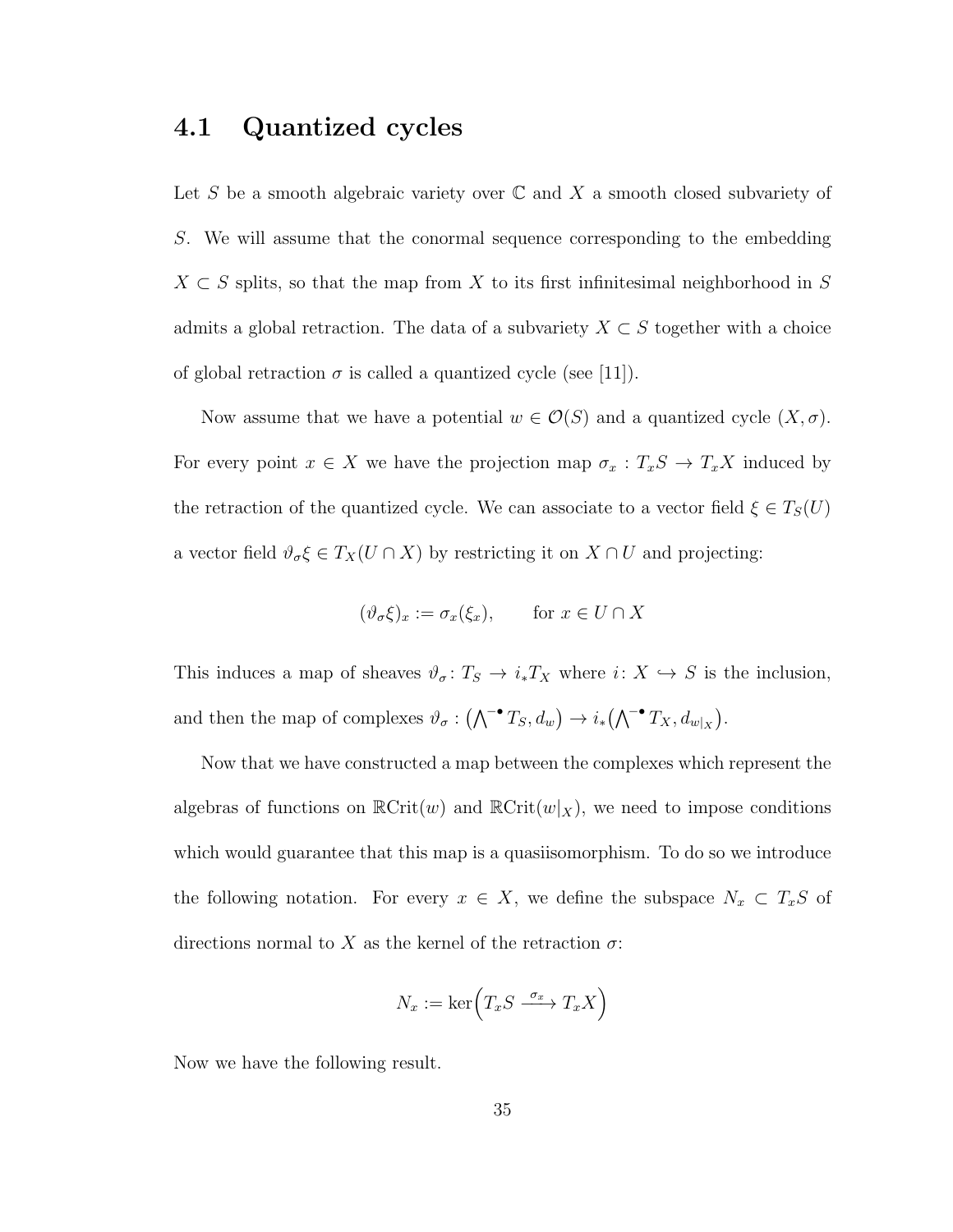<span id="page-42-0"></span>**Theorem 4.1.1.** Let S be a smooth variety and let  $(X, \sigma)$  be a quantized cycle consisting of a smooth closed subvariety  $X \subset S$  and a retraction  $\sigma$  of the map from X to its first infinitesimal neighborhood in S. Let  $w \in \mathcal{O}(S)$  be a potential which satisfies the following assumptions:

- (1) the critical locus Crit $(w) \subset S$  is contained inside X
- (2) the differential  $dw|_X$  vanishes in the normal directions  $N_x$
- (3) at every point  $x \in X \cap \text{Crit}(w)$ , the Hessian of w restricts to a non-degenerate bilinear form on  $N_x$

Then the morphism  $\vartheta_{\sigma} : (\bigwedge^{\bullet} T_S, d_w) \to i_*(\bigwedge^{\bullet} T_X, d_{w|_X})$  is a quasiisomorphism. Therefore, if we denote by  $Y$  the critical locus of  $w$  considered as a closed subvariety, then the derived structures that Y carries as the critical locus of w, and as the critical locus of  $w|_X$ , coincide.

*Proof.* The proof is similar to the one for the vector bundles. Since the cohomology sheaves of both  $(\bigwedge^{-\bullet} T_S, d_w)$  and  $i_*(\bigwedge^{-\bullet} T_X, d_{w|_X})$  are supported on Y, we only need to work in neighborhoods of points  $y \in Y$ . After choosing a suitable coordinates for the formal neighborhood of y in  $S$ , we can apply the generalization of the Proposition [3](#page-33-0).1.5 laid out in section [3.2,](#page-36-0) taking into consideration Remark [3](#page-33-1).1.6.  $\Box$ 

We can compare the two  $(-1)$ -shifted symplectic structures on the critical locus Y in the same way as we did in the previous chapter.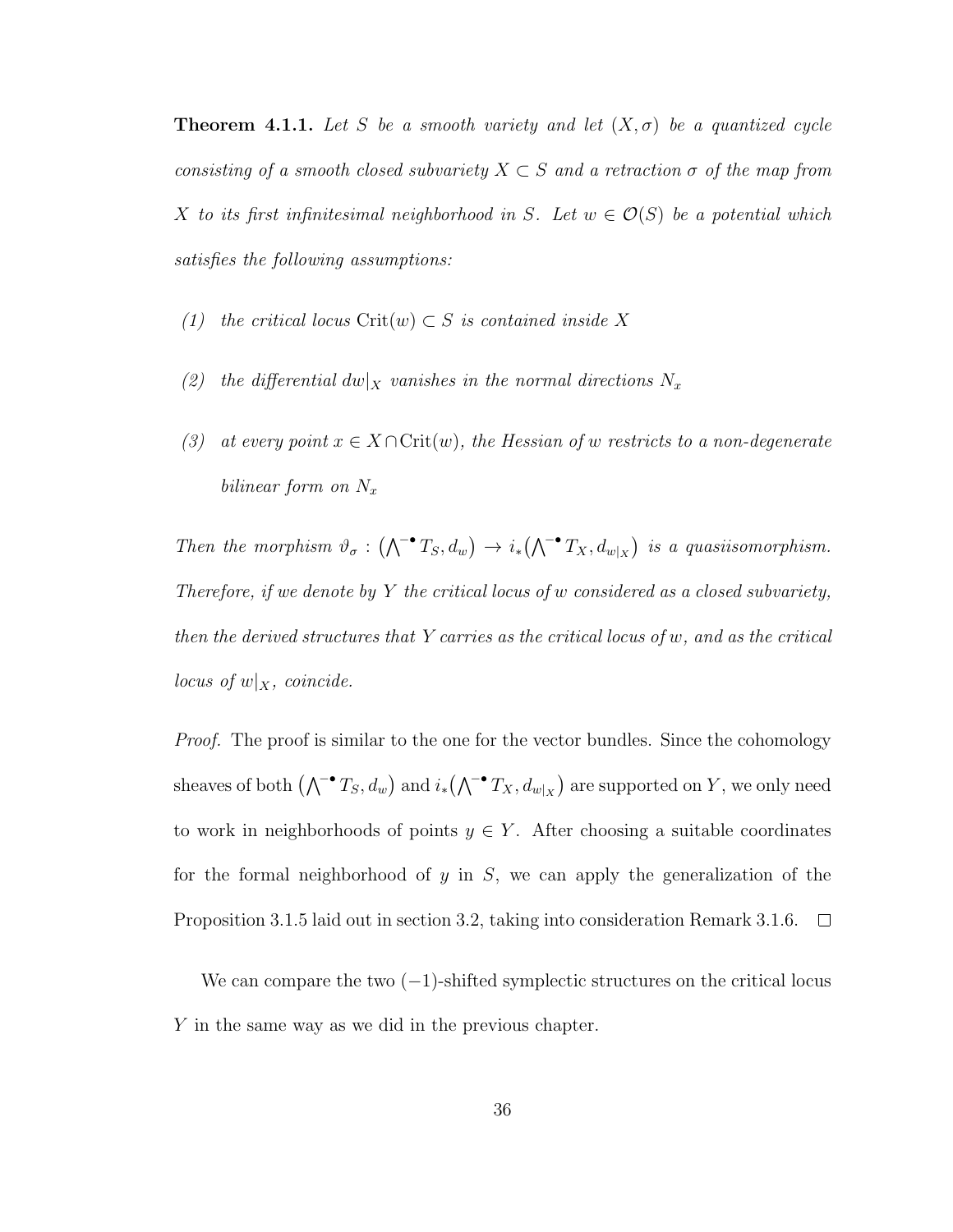**Corollary 4.1.2.** Let S be a smooth variety and let  $(X, \sigma)$  be a quantized cycle consisting of a smooth closed subvariety  $X \subset S$  and a retraction  $\sigma$  of the map from X to its first infinitesimal neighborhood in S. Let  $w \in \mathcal{O}(S)$  be a potential satisfying the assumptions  $(1)$ ,  $(2)$ , and  $(3)$  from the previous theorem. Then the pullback of the natural  $(-1)$ -shifted symplectic form on  $\mathbb{R}\text{Crit}(w|_X)$  by the quasiisomorphism  $\vartheta_{\sigma}$  equals the natural (-1)-shifted symplectic form on  $\mathbb{R}\text{Crit}(w)$ . Furthermore, the canonical key closing the form on  $\mathbb{R}\text{Crit}(w|_X)$  gets mapped to the canonical key closing the form on  $\mathbb{R}$ Crit $(w)$ .

### <span id="page-43-0"></span>4.2 Closed embeddings

In this section we comment on the case of a general closed embeddings  $X \hookrightarrow S$ . One of the issues we encounter is how to impose a global condition on the relationship between the subvariety X and the potential  $w \in \mathcal{O}(S)$  which would imply that  $\mathbb{R}\text{Crit}(w)$  and  $\mathbb{R}\text{Crit}(w|_X)$  have the same derived structure. This condition should revolve around the non-degeneracy of the Hessian of the function  $w$  in the directions normal to X. One way to express this is to require that the critical loci  $\operatorname{Crit}(w)$  and  $Crit(w|_X)$  coincide not only as closed subvarieties, but as closed subschemes of S. Another issue is that without some extra structure, for example, the retraction in the case of quantum cycle, it becomes necessary to construct a morphism relating the derived structures on  $\mathbb{R}\text{Crit}(w)$  and  $\mathbb{R}\text{Crit}(w|_X)$  by some gluing procedure, perhaps using the ideas from [\[21\]](#page-49-5) or [\[11\]](#page-48-7).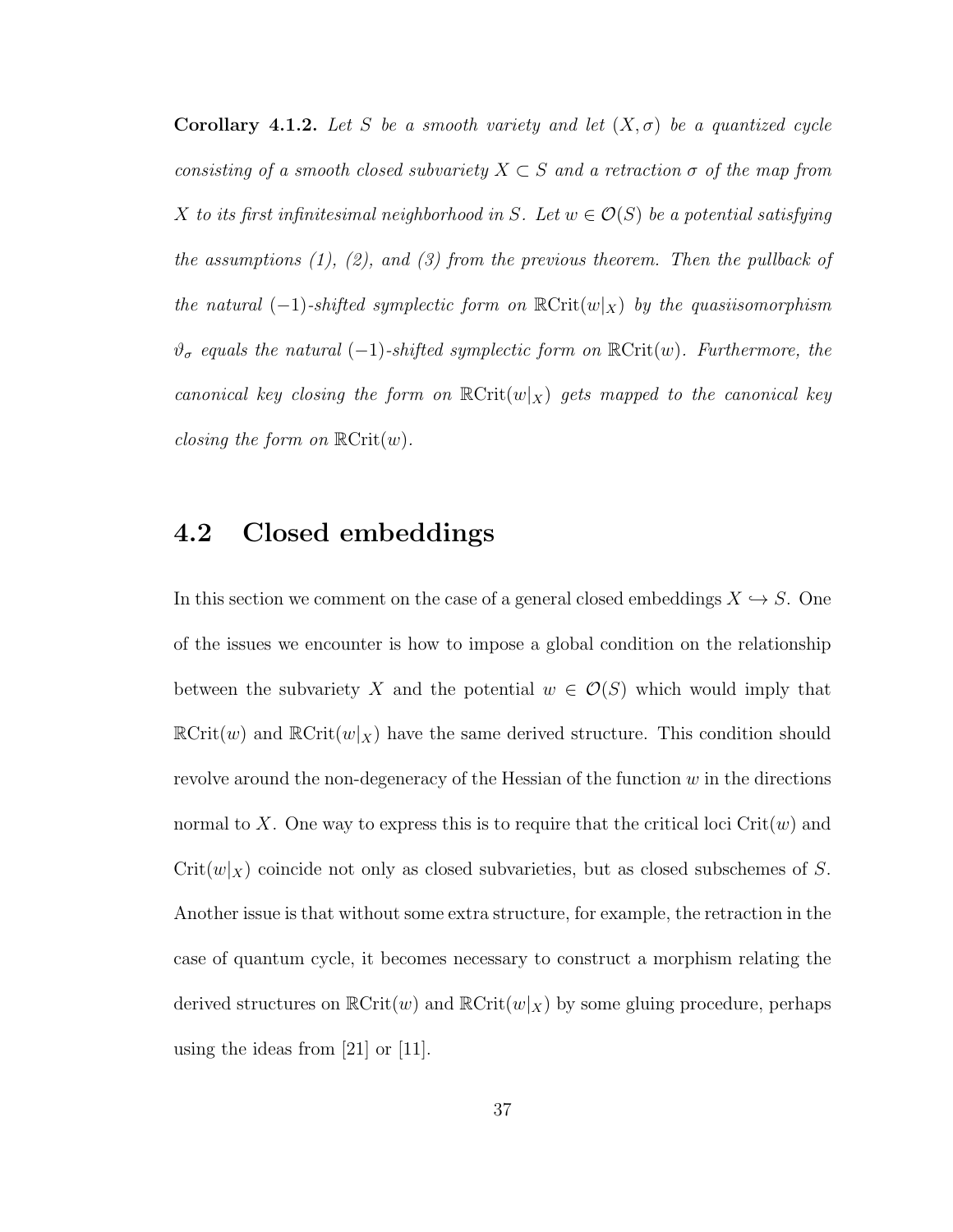Let S be a smooth variety and  $X \subset S$  a smooth subvariety. We now assume that the potential  $w \in \mathcal{O}(S)$  has the property that the critical loci Crit $(w) \subset S$  and  $Crit(w|_X) \subset X \subset S$  coincide not only as closed subvarieties of S but also as closed subschemes of S. This assumptions implies that, for every closed point  $x \in \text{Crit}(w)$ , it is possible to find coordinates in the formal neighborhood of  $x \in S$  such that the potential  $w$  has the form

$$
w = r + \sum_{|\alpha| \ge 2} r_{\alpha} t^{\alpha} \in R[[t_1, \dots, t_n]]
$$

where R corresponds to a neighborhood of the point x in X, and  $t_1, \ldots, t_n$  describe directions normal to X in S (see [\[13,](#page-48-4) Lemma 1.14]). Under this choice of coordinates we have a retraction  $\sigma_x$  which we can use to impose the non-degeneracy condition on the Hessian of  $w$  at  $x$ , as in the case of quantized cycles. However, the assumption that  $\mathrm{Crit}(w)$  and  $\mathrm{Crit}(w|_X)$  coincide as closed subschemes automatically implies the non-degeneracy condition on  $(r_{ij}(0))$ . Hence, we can simply proceed to conclude, as in Theorem [4](#page-42-0).1.1, that the morphism of complexes

$$
\widehat{\vartheta_{\sigma}}\colon \left(\bigwedge^{\bullet}\widehat{T_{S}},d_{w}\right)\to i_{*}\left(\bigwedge^{\bullet}\widehat{T_{X}},d_{w|_{X}}\right)
$$

constructed from  $\sigma_x$  is a quasiisomorphism.

One way to deal with the issue of gluing these quasiisomorphisms is to consider the formal neighborhood of  $X$  in  $S$  as a deformation of the formal neighborhood of  $X$  in the total space of the normal bundle of  $X$  in  $S$ . This is controlled by the Hochschild complex and the corresponding terms in the Hochschild complex can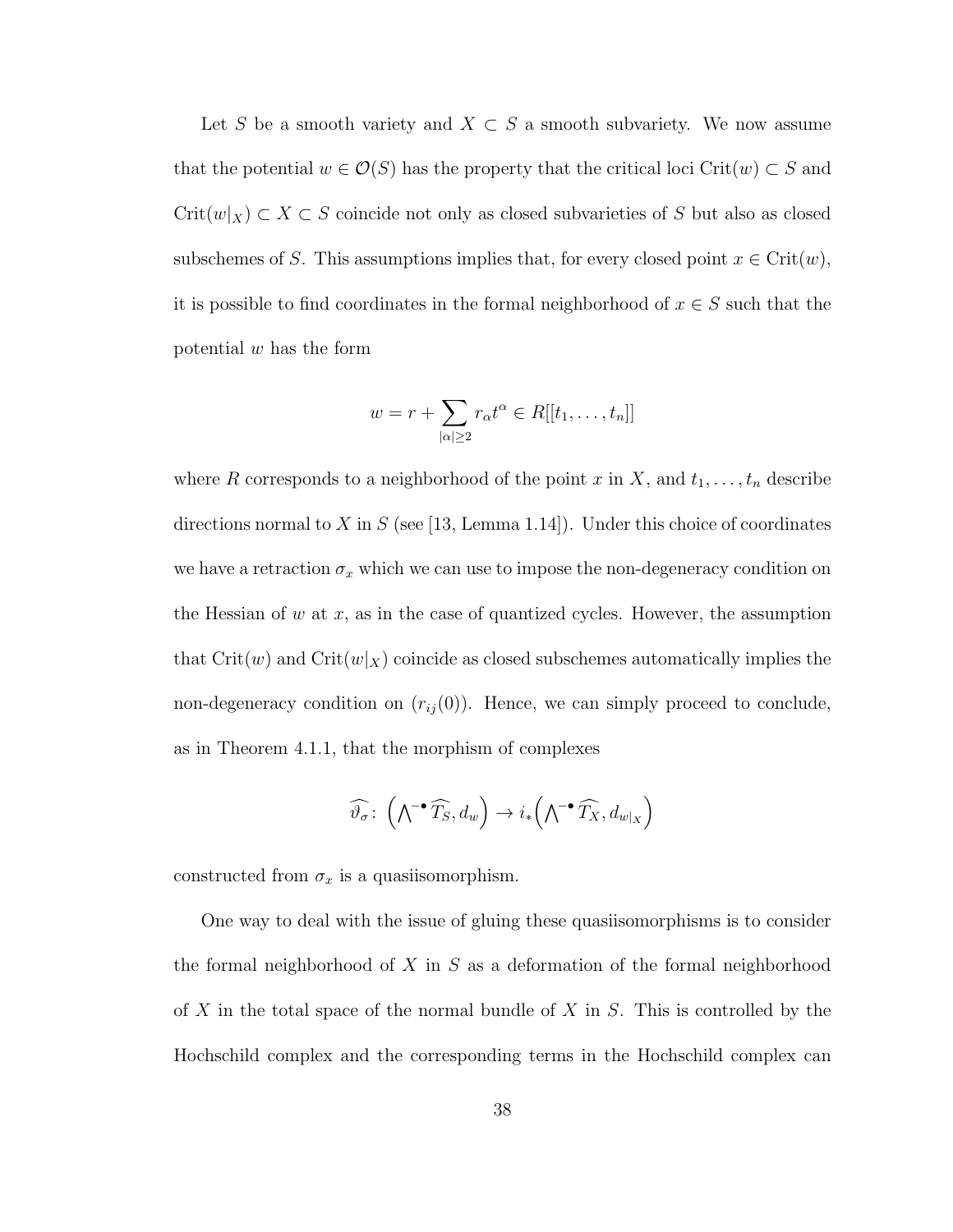be used to modify the potential  $w$  to a non-commutative function for which the compatibility will hold on the nose. Additionally, it is likely that the arguments in [\[21\]](#page-49-5) applied to appropriate Dolbeault cocycles will give a setup for which the quantized cycle proof will work directly.

### <span id="page-45-0"></span>4.3 Shifted potentials

In this section we briefly comment on the situation when the potential determining the critical locus is not an ordinary regular function, but is a shifted function. This generalization is a necessary one from the perspective of the Batalin–Vilkovisky formalism.

Let X be a smooth variety. An n-shifted function  $w$  is a section of the shifted structure sheaf  $\mathcal{O}_X[n]$  of the variety X. We can interpret it as a map  $w: X \to \mathbb{A}^1[n]$ or as a cohomology class  $w \in H^n(X, \mathcal{O}_X)$ . The differential dw of the n-shifted potential w is a section of the shifted cotangent bundle  $\Omega_X^1[n]$  and the derived structure of the critical locus of w is given by the complex  $(\bigwedge^{-\bullet} T_X[-n], d_w)$  where the differential is induced by the contraction with dw.

The space  $\text{tot}(\Omega_X^1[n])$  is defined as  $\mathbb{R}\text{Spec}_X(\text{Sym}(T_X[-n]))$ , hence testing it with  $\mathbb{R}Spec(A) \stackrel{x}{\to} X$  yields

$$
\begin{aligned} \text{Map}_{A-\text{mod}}(A, x^*\Omega^1_X[n]) &\cong \text{Map}_{A-\text{mod}}(x^*T_X[-n], A) \\ &\cong \text{Map}_{A-\text{alg}}(\text{Sym}_A(x^*T_X[-n]), A) \end{aligned}
$$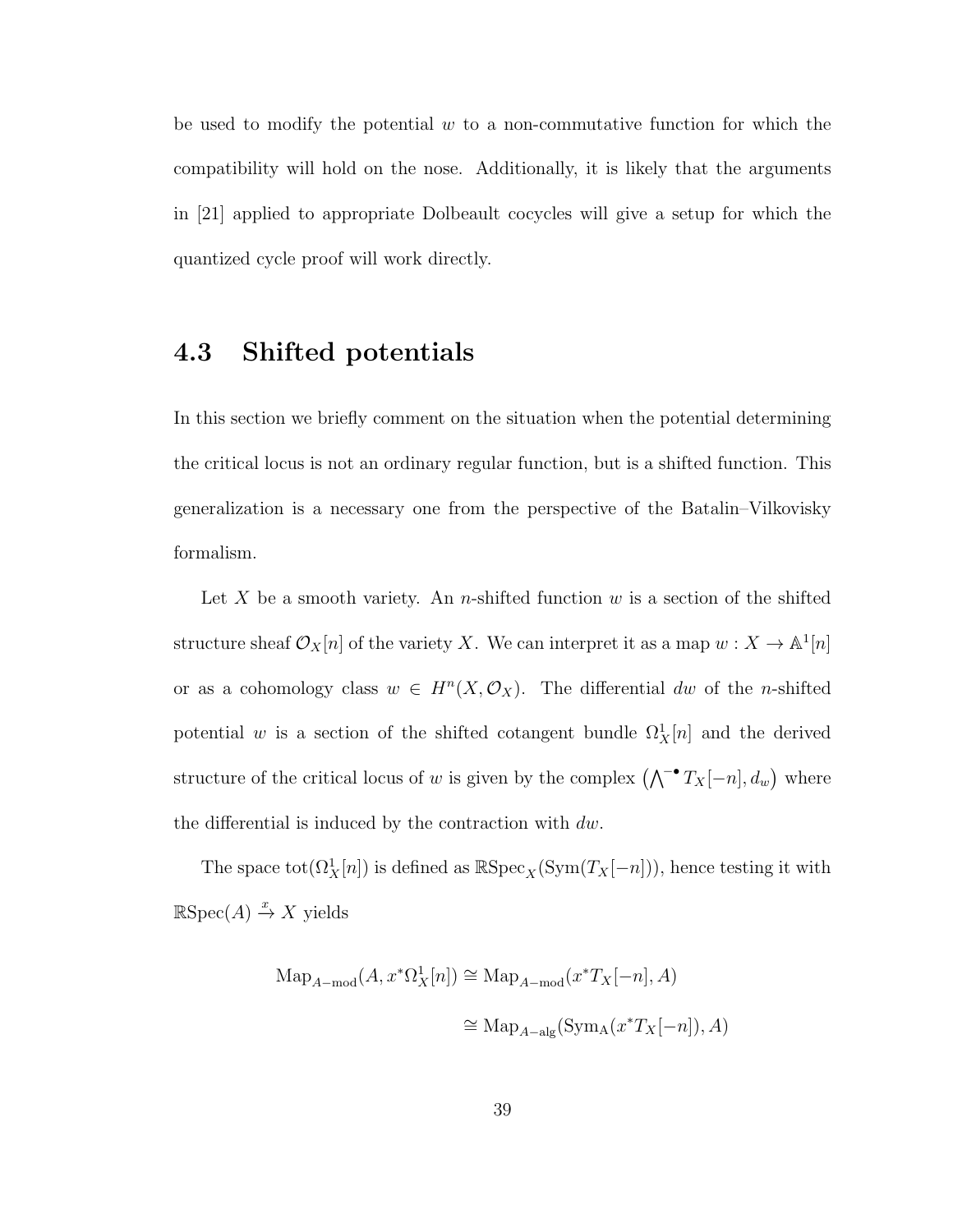It is shown in  $[10]$ , in a more general setting when X is an Artin stack, that the space  $\text{tot}(\Omega_X^1[n])$  is *n*-shifted symplectic. Theorem 2.9 in [\[18\]](#page-49-2) then implies that  $\mathbb{R}\text{Crit}(w)$  carries a natural  $(n-1)$ -shifted symplectic structure.

Remark. If  $w \in H^n(X, \mathcal{O}_X)$  is a shifted potential which is in the image of  $H^n(X, \mathbb{C}),$ then the derived critical locus  $\mathbb{R}\text{Crit}(w)$  is the  $(n-1)$ -shifted cotangent stack with its canonical symplectic structure. The case  $n = 0$  corresponds to a regular function  $w \in \mathcal{O}(X)$  which is locally constant, so that  $dw = 0$ . If X is smooth and projective over  $\mathbb{C}$ , then the Hodge theorem implies that the map  $H^{n}(X,\mathbb{C}) \to H^{n}(X,\mathcal{O}_X)$  is surjective for all  $n$  and therefore the derived critical locus of any shifted function on  $X$  is the corresponding shifted cotangent bundle.

We expect that the derived and shifted symplectic structures on critical loci of shifted potentials are, under suitable assumptions, compatible with the restriction of the potential  $H^n(S, \mathcal{O}_S) \to H^n(X, \mathcal{O}_X)$  induced by the inclusion  $X \hookrightarrow S$ .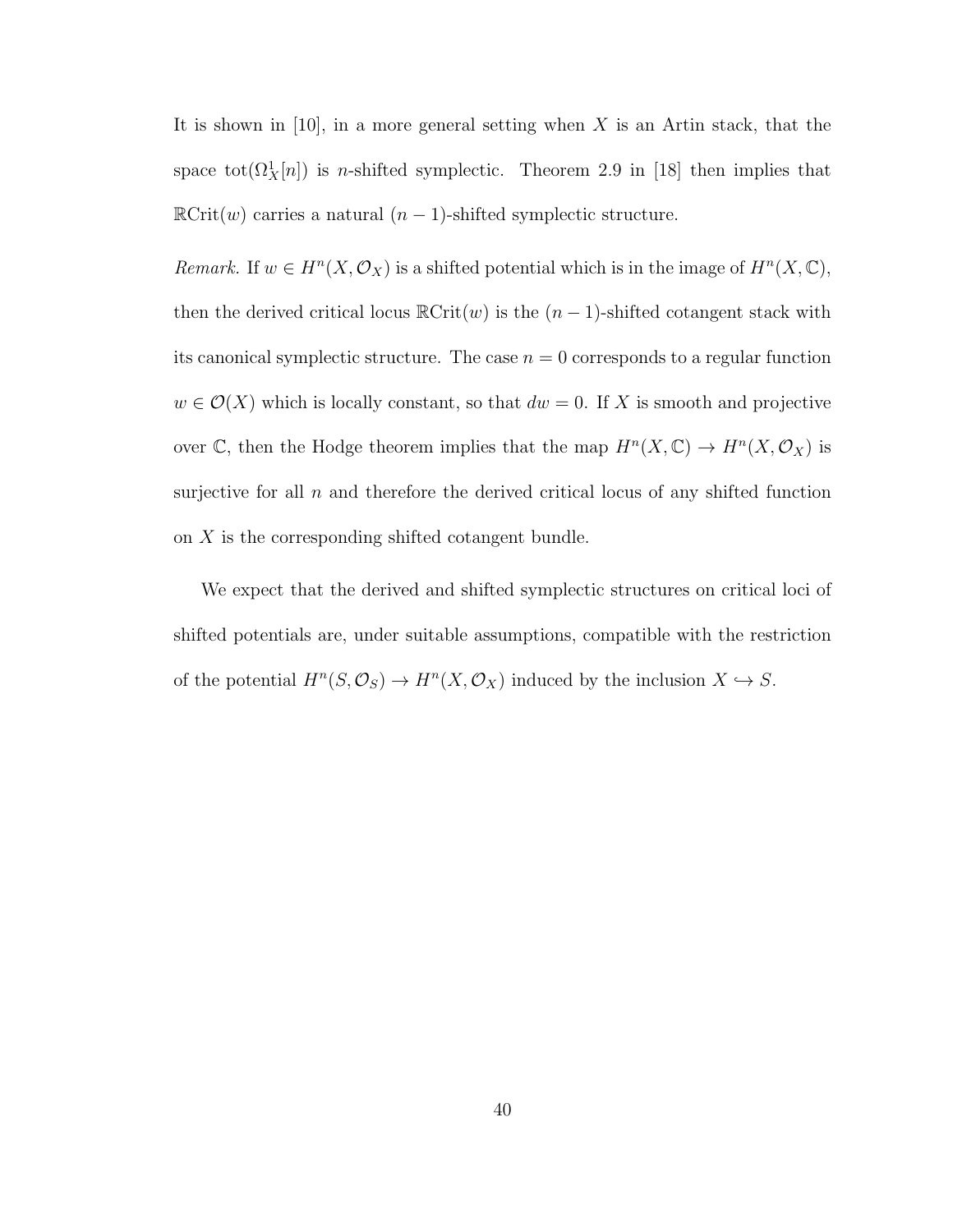# <span id="page-47-0"></span>Bibliography

- <span id="page-47-3"></span>[1] Mathieu Anel, The geometry of ambiguity, New Spaces for Mathematics and Physics, Cambridge University Press, to appear.
- <span id="page-47-4"></span>[2] Michael F. Atiyah and Raoul Bott, The Yang–Mills equations over Riemann surfaces, Philosophical Transactions of the Royal Society of London. Series A, Mathematical and Physical Sciences 308 (1983), no. 1505, 523–615.
- <span id="page-47-1"></span>[3] Igor A. Batalin and Grigori A. Vilkovisky, Gauge algebra and quantization, Physics Letters B 102 (1981), 27–31.
- <span id="page-47-2"></span>[4] \_\_\_\_\_, Quantization of gauge theories with linearly dependent generators, Physical Review D 28 (1983), no. 10, 2567–2582.
- <span id="page-47-5"></span>[5] Alexander Beilinson, Victor Ginzburg, and Wolfgang Soergel, Koszul duality patterns in representation theory, Journal of the American Mathematical Society 9 (1996), no. 2, 473–527.
- <span id="page-47-6"></span>[6] Raoul Bott, Nondegenerate critical manifolds, Annals of Mathematics 60 (1954), no. 2, 248–261.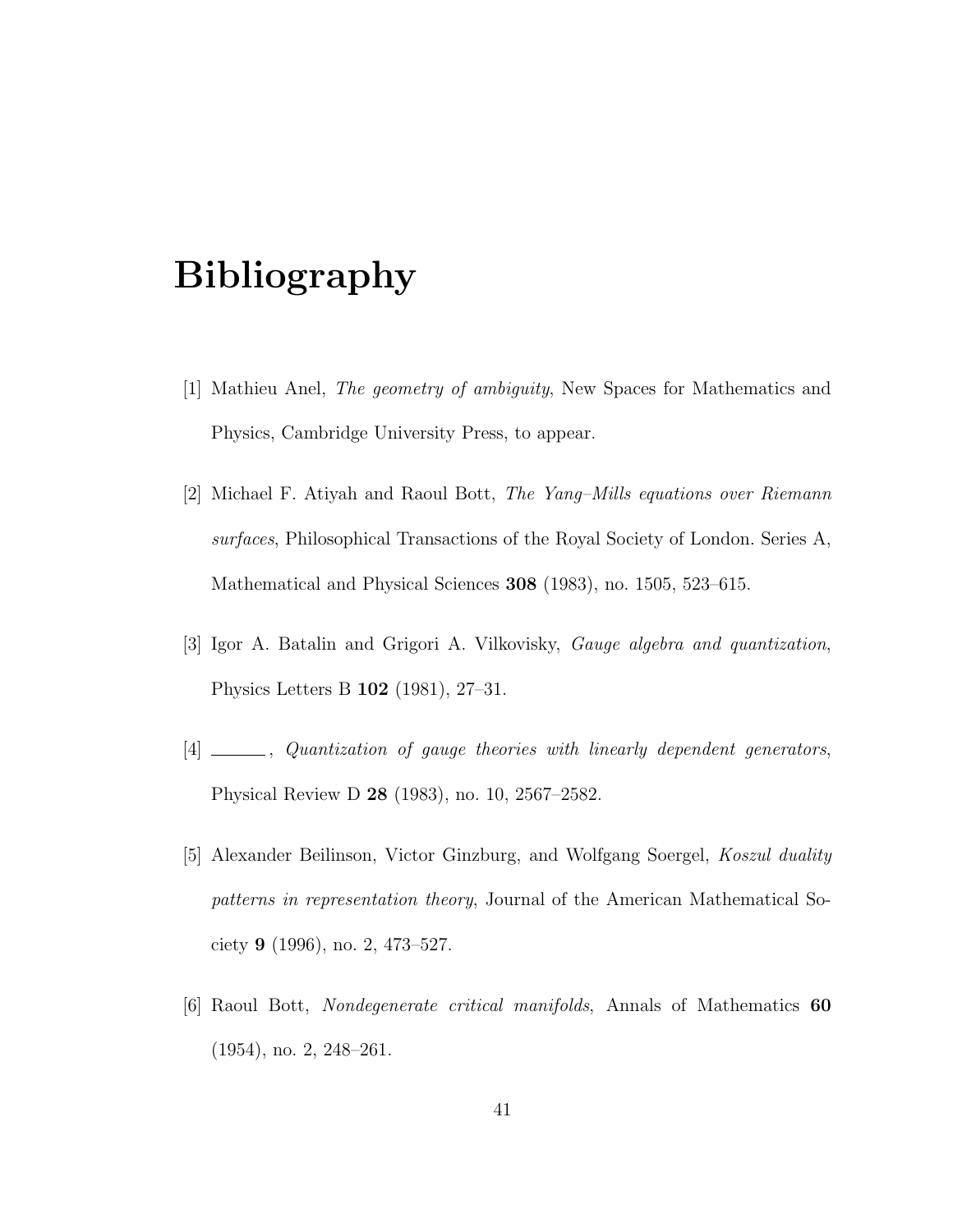- <span id="page-48-5"></span>[7] Nicolas Bourbaki, Algèbre: Chapitre 10. Algèbre homologique, Springer–Verlag Berlin Heidelberg, 2006.
- <span id="page-48-6"></span>[8] Christopher Brav, Vittoria Bussi, and Dominic Joyce, A Darboux theorem for derived schemes with shifted symplectic structure, Journal of the American Mathematical Society 32 (2019), no. 2, 399–443.
- <span id="page-48-0"></span>[9] Damien Calaque, Three lectures on derived symplectic geometry and topological field theories, Indagationes Mathematicae 25 (2014), no. 5, 926–947.
- <span id="page-48-8"></span>[10] \_\_\_\_, Shifted cotangent stacks are shifted symplectic, Annales de la faculté des sciences de Toulouse 28 (2019), no. 1, 67–90.
- <span id="page-48-7"></span>[11] Damien Calaque and Julien Grivaux, The Ext algebra of a quantized cycle, Journal de l'École polytechnique — Mathématiques  $6$  (2019), 31–77.
- <span id="page-48-3"></span>[12] Dominic Joyce and Yinan Song, A theory of generalized Donaldson–Thomas invariants, Memoirs of the American Mathematical Society 217 (2012), no. 1020.
- <span id="page-48-4"></span>[13] Young-Hoon Kiem and Jun Li, Categorification of Donaldson–Thomas invariants via perverse sheaves, Preprint, arXiv:1212.6444, 2016.
- <span id="page-48-2"></span><span id="page-48-1"></span>[14] Jacob Lurie, *Spectral algebraic geometry*, book in progress.
- [15] John Milnor, Morse theory, Annals of Mathematics Studies, vol. 51, Princeton University Press, 1963.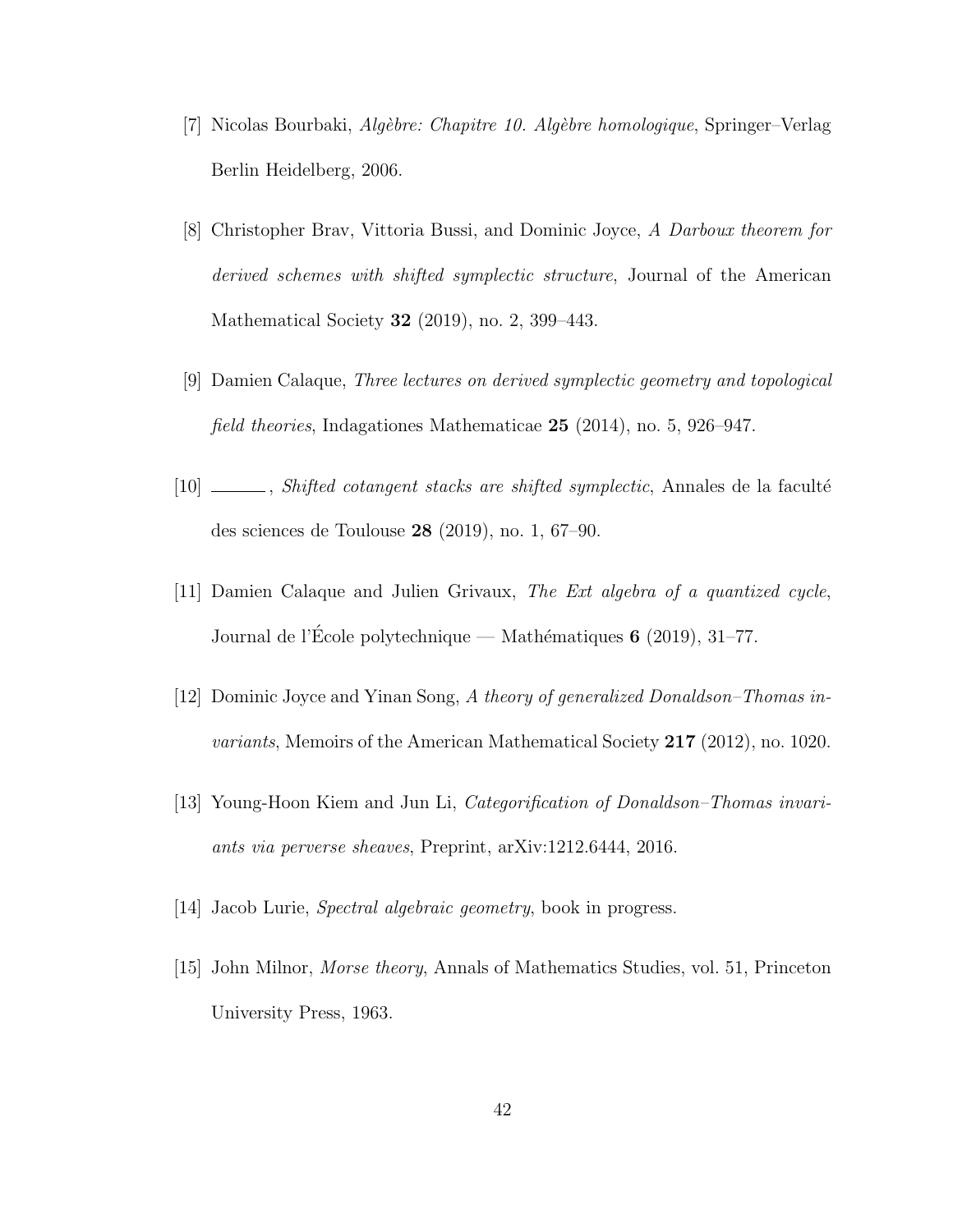- <span id="page-49-3"></span>[16] Kimio Miyajima, Kuranishi family of vector bundles and algebraic description of the moduli space of Einstein–Hermitian connections, Publications of the Research Institute for Mathematical Sciences 25 (1989), 301–320.
- <span id="page-49-0"></span>[17] Pavel Mnev, Quantum field theory: Batalin–Vilkovisky formalism and its applications, University Lecture Series, vol. 72, American Mathematical Society, to appear.
- <span id="page-49-2"></span>[18] Tony Pantev, Bertrand Toën, Michel Vaquié, and Gabriele Vezzosi, Shifted symplectic structures, Publications mathématiques de l'IHÉS  $117$  (2013), no. 1, 271–328.
- <span id="page-49-4"></span>[19] Tony Pantev and Gabriele Vezzosi, Introductory topics in derived algebraic geometry, Panoramas et Synthèses, Société Mathématique de France, to appear.
- <span id="page-49-1"></span>[20] Jim Stasheff, The (secret?) homological algebra of the Batalin–Vilkovisky approach, Secondary Calculus and Cohomological Physics, Contemporary Mathematics, vol. 219, American Mathematical Society, 1998.
- <span id="page-49-5"></span>[21] Constantin Teleman, Matrix factorisation of Morse–Bott functions, Preprint, arXiv:1611.07057, 2018.
- [22] Bertrand Toën and Gabriele Vezzosi, *Homotopical algebraic geometry I: Topos* theory, Advances in Mathematics 193 (2005), no. 2, 257–372.